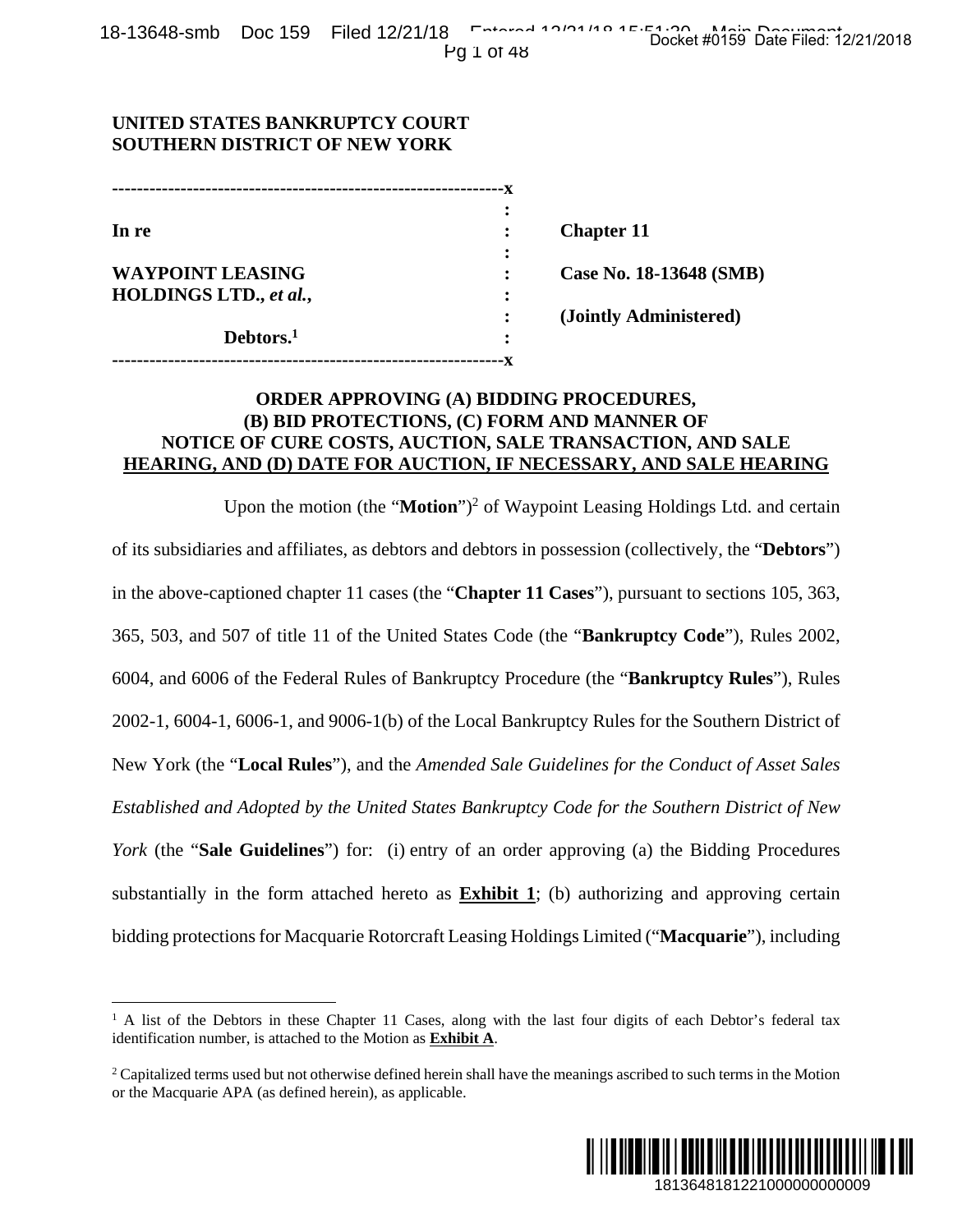#### 18-13648-smb Doc 159 Filed 12/21/18 Entered 12/21/18 15:51:30 Main Document Pg 2 of 48

an expense reimbursement and break-up fee on the terms set forth in the Macquarie APA (as defined below); (c) scheduling an auction (the "**Auction**") to be held on **January 8, 2019 at 10:00 a.m. (ET)**, if necessary; (d) scheduling one or more hearings with respect to the approval of the sale of the Purchased Assets (each, a "**Sale Hearing**"), subject to the Court's availability, and approving the notices related thereto; (e) authorizing and approving the procedures set forth in the Bidding Procedures Order (the "**Assumption and Assignment Procedures**") for the assumption and assignment of certain of the Debtors' executory contracts and unexpired leases and the determination of cure costs related thereto; (f) approving various deadlines in connection with the foregoing; and (g) authorizing and approving the form and manner of (y) the notice of Auction, Sale Transaction, and Sale Hearing (the "**Sale Notice**"), substantially in the form attached hereto as **Exhibit 2** and (z) the notice to various counterparties of proposed cure costs and the assumption and assignment of certain of the Debtors' executory contracts and unexpired leases (the "**Cure Notice**"), substantially in the form attached hereto as **Exhibit 3** ((a) through (g) collectively, the "**Bidding and Auction Process**"); and (ii) entry of one or more separate orders (each, a "**Sale Order**") approving (a) the sale of the Purchased Assets (directly or indirectly) free and clear of liens, claims, encumbrances, and other interests; (b) the assumption and assignment of certain of the Debtors' executory contracts and unexpired leases in connection therewith (the "**Transferred Contracts**") ((a) and (b) collectively, the "**Sale Transaction**"); and (c) related relief, all as more fully described in the Motion; and the Court having jurisdiction to consider the Motion and the relief requested therein pursuant to 28 U.S.C. §§ 157 and 1334, and the Amended Standing Order of Reference M-431, dated January 31, 2012 (Preska, C.J.); and consideration of the Motion and the requested relief therein being a core proceeding pursuant to 28 U.S.C. § 157(b); and venue being proper before the Court pursuant to 28 U.S.C. §§ 1408 and 1409; and due and proper notice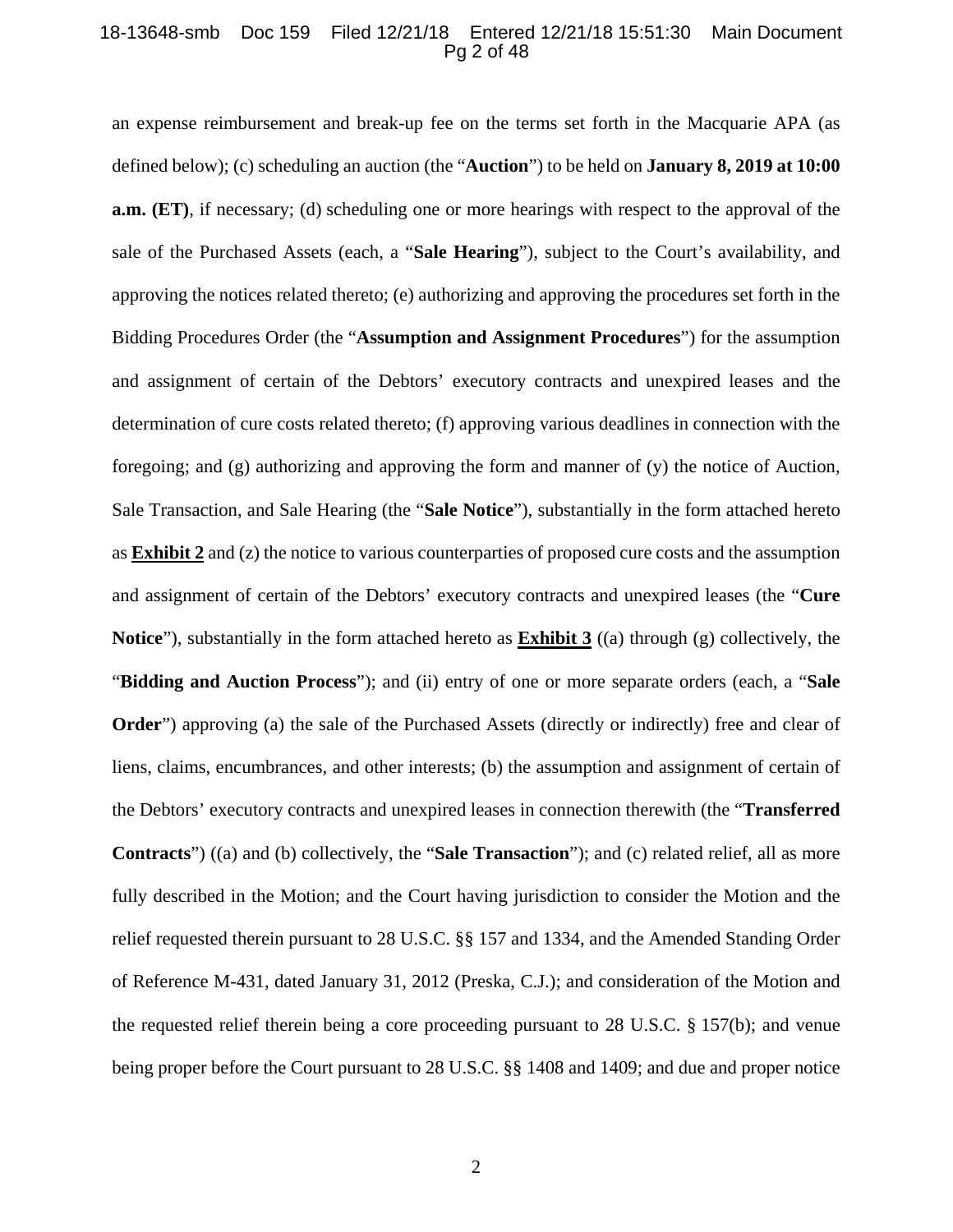#### 18-13648-smb Doc 159 Filed 12/21/18 Entered 12/21/18 15:51:30 Main Document Pg 3 of 48

of the Motion having been given as provided in the Motion, and such notice having been adequate and appropriate under the circumstances; and it appearing that no other or further notice need be provided; and any objections to the requested relief having been withdrawn or overruled on their merits; and the Court having held a hearing on December 20, 2018 to consider the relief requested in the Motion as to the Bidding and Auction Process (the "**Hearing**"); and all of the proceedings had before the Court; and the Court having reviewed the Motion and the Niemann Declaration filed in support of the Motion; and the Court having addressed the objections raised to the Motion on the record at the Hearing and overruled all objections raised to the Motion; and the Court's findings and rulings set forth at the Hearing are incorporated herein; and the Court having found and determined that the relief sought in the Motion as to the Bidding and Auction Process is in the best interests of the Debtors, their estates, creditors, and all parties in interest, and that the legal and factual bases set forth in the Motion establish just cause for the relief granted herein; and after due deliberation and sufficient cause appearing therefor, it is hereby

## **FOUND AND DETERMINED THAT**: 3

 $\overline{a}$ 

A. The Court has jurisdiction to hear and determine the Motion and to grant the relief requested herein with respect to the Bidding and Auction Process pursuant to 28 U.S.C. §§ 157 and 1334. This is a core proceeding pursuant to 28 U.S.C. § 157(b). Venue is proper before the Court pursuant to 28 U.S.C. §§ 1408 and 1409.

 $3$  The findings and conclusions set forth herein constitute the Court's findings of fact and conclusions of law pursuant to Bankruptcy Rule 7052, made applicable to this proceeding pursuant to Bankruptcy Rule 9014. To the extent any of the following findings of fact constitute conclusions of law, they are adopted as such. To the extent any of the following conclusions of law constitute findings of fact, they are adopted as such.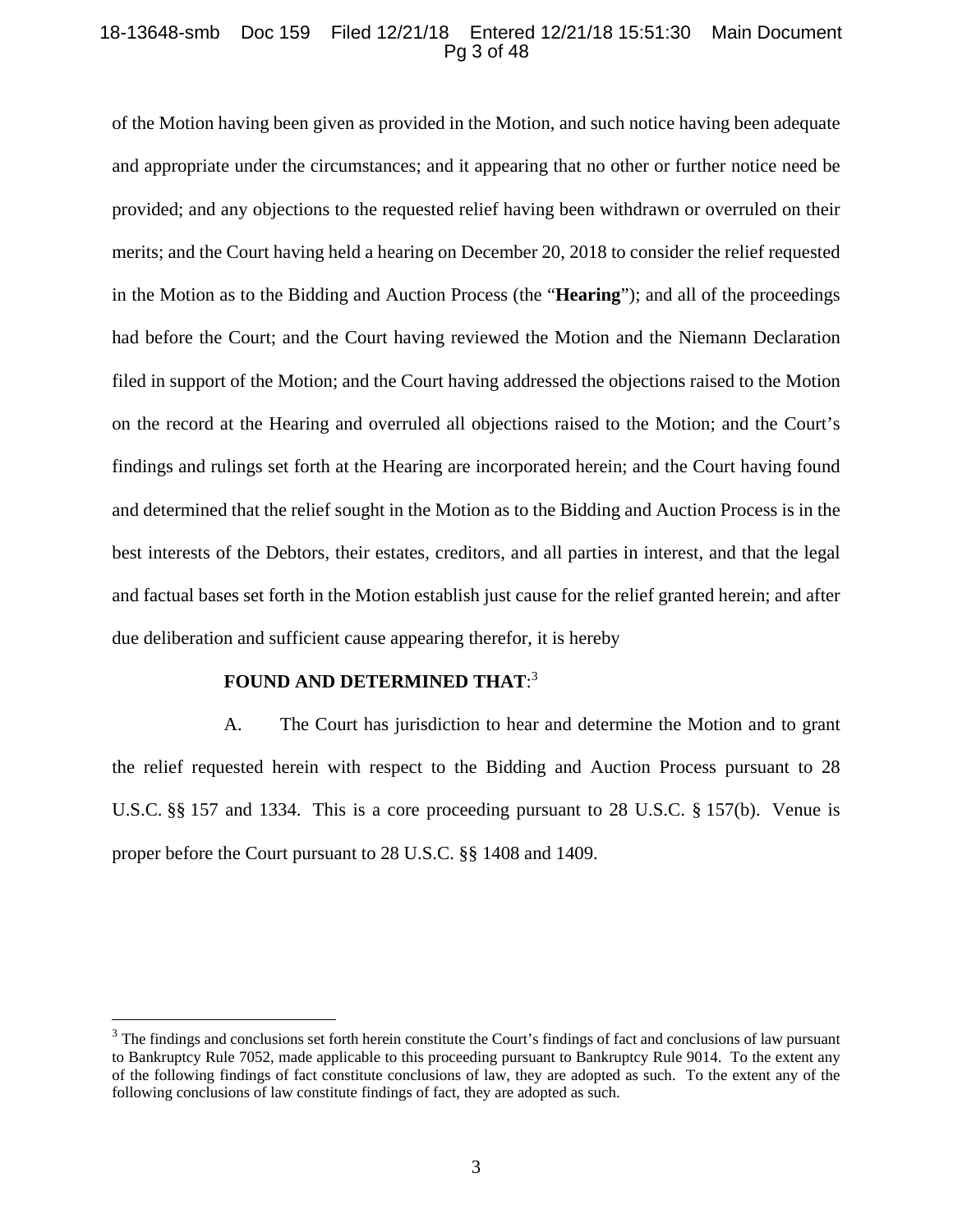#### 18-13648-smb Doc 159 Filed 12/21/18 Entered 12/21/18 15:51:30 Main Document Pg 4 of 48

B. The statutory and legal predicates for the relief requested in the Motion are sections 105, 363, 365, 503, and 507 of the Bankruptcy Code, Bankruptcy Rules 2002, 6004, and 6006, Local Rules 2002-1, 6004-1, 6006-1, and 9006-1(b), and the Sale Guidelines.

C. Good and sufficient notice of the Motion, the Bidding and Auction Process, and the relief sought in the Motion has been given under the circumstances, and no other or further notice is required except as set forth herein and in the Bidding Procedures. A reasonable opportunity to object or be heard regarding the relief provided herein has been afforded to parties in interest.

D. The Debtors and their advisors engaged in a robust and extensive marketing and sale process before the Petition Date to solicit and develop the highest or best offer for the Purchased Assets.

E. Macquarie submitted a bid (the "**Macquarie Bid**") for the Purchased Assets as reflected in that certain Stock and Asset Purchase Agreement (the "**Macquarie APA**"), as annexed to the Motion, which represents the highest or best third party offer the Debtors have received to purchase the Purchased Assets. The Macquarie Bid shall be subject to higher or better offers, including Credit Bids, in accordance with the Bidding Procedures.

F. Pursuit of the Macquarie Bid reflects a sound exercise of the Debtors' business judgment. The Macquarie Bid provides the Debtors with the opportunity to sell the Purchased Assets to preserve and realize their going concern value. Without the Macquarie Bid, the Debtors would likely realize a lower price for the Purchased Assets, therefore, the contributions of Macquarie to the process have indisputably provided a substantial benefit to the Debtors, their estates, and creditors. The Macquarie Bid will enable the Debtors to continue their operations, minimize disruption to the Debtors' business, and secure a fair and adequate baseline price for the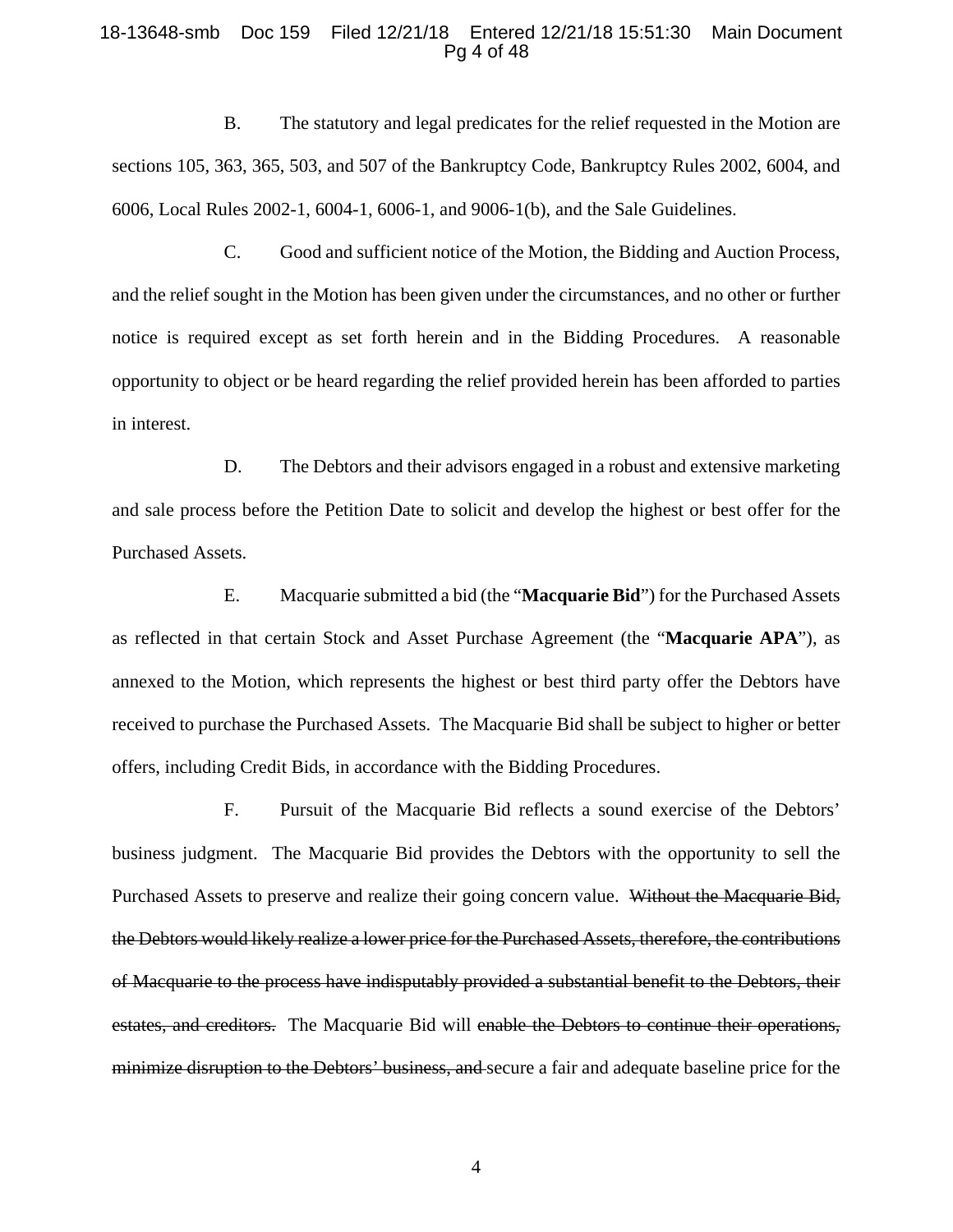#### 18-13648-smb Doc 159 Filed 12/21/18 Entered 12/21/18 15:51:30 Main Document Pg 5 of 48

Purchased Assets at the Auction and, accordingly, will provide a benefit to the Debtors' estates, their creditors, and all parties in interest. **[SMB: 12/21/18]**

G. The Bid Protections, including the Break-Up Fee and Expense Reimbursement, have been negotiated by Macquarie, the Debtors, and their respective advisors at arms' length and in good faith and are necessary to ensure that Macquarie will continue to pursue the Macquarie Bid and the Sale Transaction.The Break-Up Fee and Expense Reimbursement, to the extent payable under the Macquarie APA, (a) is an actual and necessary cost and expense of preserving the Debtors' estates within the meaning of section 503(b) of the Bankruptcy Code and shall be treated as an allowed administrative expense claim against the Debtors' estates pursuant to sections 105(a), 503(b), and 507(a)(2) of the Bankruptcy Code; (b) is commensurate to the real and material benefits conferred upon the Debtors' estates by Macquarie; and (c) is fair, reasonable, and appropriate, including in light of the necessity to announce a sale transaction for the Purchased Assets at the outset of the Chapter 11 Cases, and the efforts that have been and will be expended by Macquarie. The Bid Protections, including the Break-Up Fee and Expense Reimbursement, are material inducements for, and conditions of, Macquarie's execution of the Macquarie APA and are adequately designed to ensure that the highest or best offers are attained for the sale of the Debtors' assets. Unless it is assured that the Bid Protections, including the Break-Up Fee and Expense Reimbursement, will be available, Macquarie is unwilling to remain obligated to consummate the Sale Transaction or otherwise be bound under the Macquarie APA (including the obligation to maintain its committed offer while such offer is subject to higher or better offers as contemplated by the Bidding Procedures).

H. The Debtors have articulated good and sufficient business reasons for the Court to approve (i) the Bidding Procedures; (ii) the Bid Protections, including the Break-Up Fee

5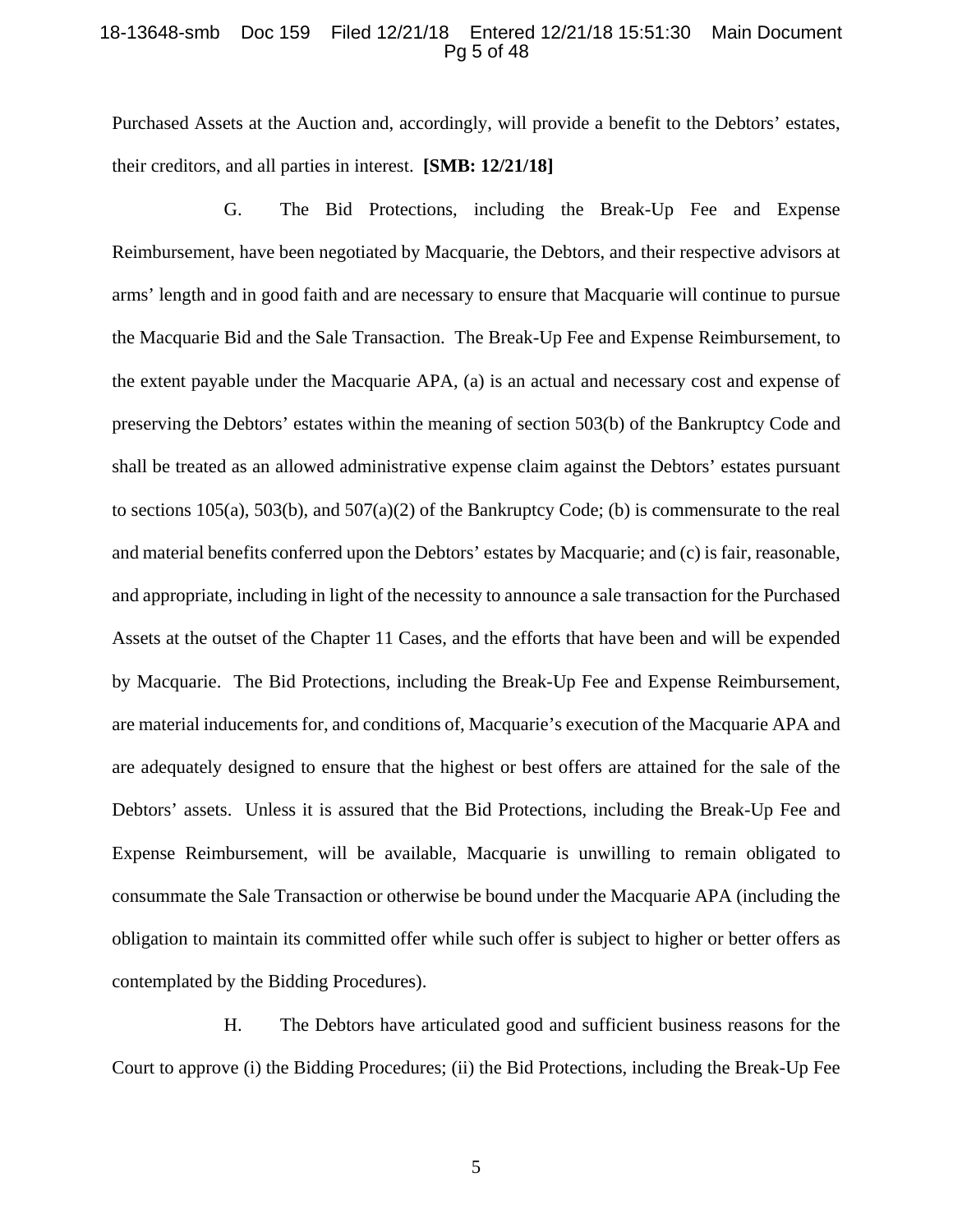#### 18-13648-smb Doc 159 Filed 12/21/18 Entered 12/21/18 15:51:30 Main Document Pg 6 of 48

and Expense Reimbursement (to the extent payable under the Macquarie APA); and (iii) the form and manner of notice of Cure Costs, the Auction, Sale Transaction, and Sale Hearing.

I. The Bidding Procedures were negotiated in good faith and at arms' length and are reasonably designed to promote participation and active bidding and ensure that the highest or best value is generated for the Purchased Assets, thus maximizing the value of the Debtors' estates.

J. Macquarie is not an "insider" or "affiliate" of any of the Debtors, as those terms are defined in section 101 of the Bankruptcy Code, and no common identity of incorporators, directors, or controlling stockholders exists between Macquarie and the Debtors.

K. The Sale Notice and Cure Notice are appropriate and reasonably calculated to provide all interested parties with timely and proper notice of the Bidding Procedures, Assumption and Assignment Procedures, Auction, Sale Hearing, and Sale Transaction free and clear of any liens, claims, encumbrances, or other interests pursuant to section 363(f) of the Bankruptcy Code (with such liens, claims, encumbrances or other interests attaching to the proceeds of any such sale) and any and all objection deadlines related thereto, and no other or further notice shall be required for the Motion, the Sale Transaction, or the assumption and assignment of the Transferred Contracts except as expressly required herein.

L. The agreement by each of the Debtors to sell its assets or equity (or transfer such assets or equity) to the WAC Lenders pursuant to a Successful Credit Bid on the terms set forth in this Order and the Bidding Procedures and to comply with the Bidding Procedures and other obligations set forth in this Order is an integral component of the adequate protection provided to the Participating WAC Secured Parties for the Debtors' use of such Participating WAC Secured Parties' cash collateral and an inducement to obtain the consent of the Participating WAC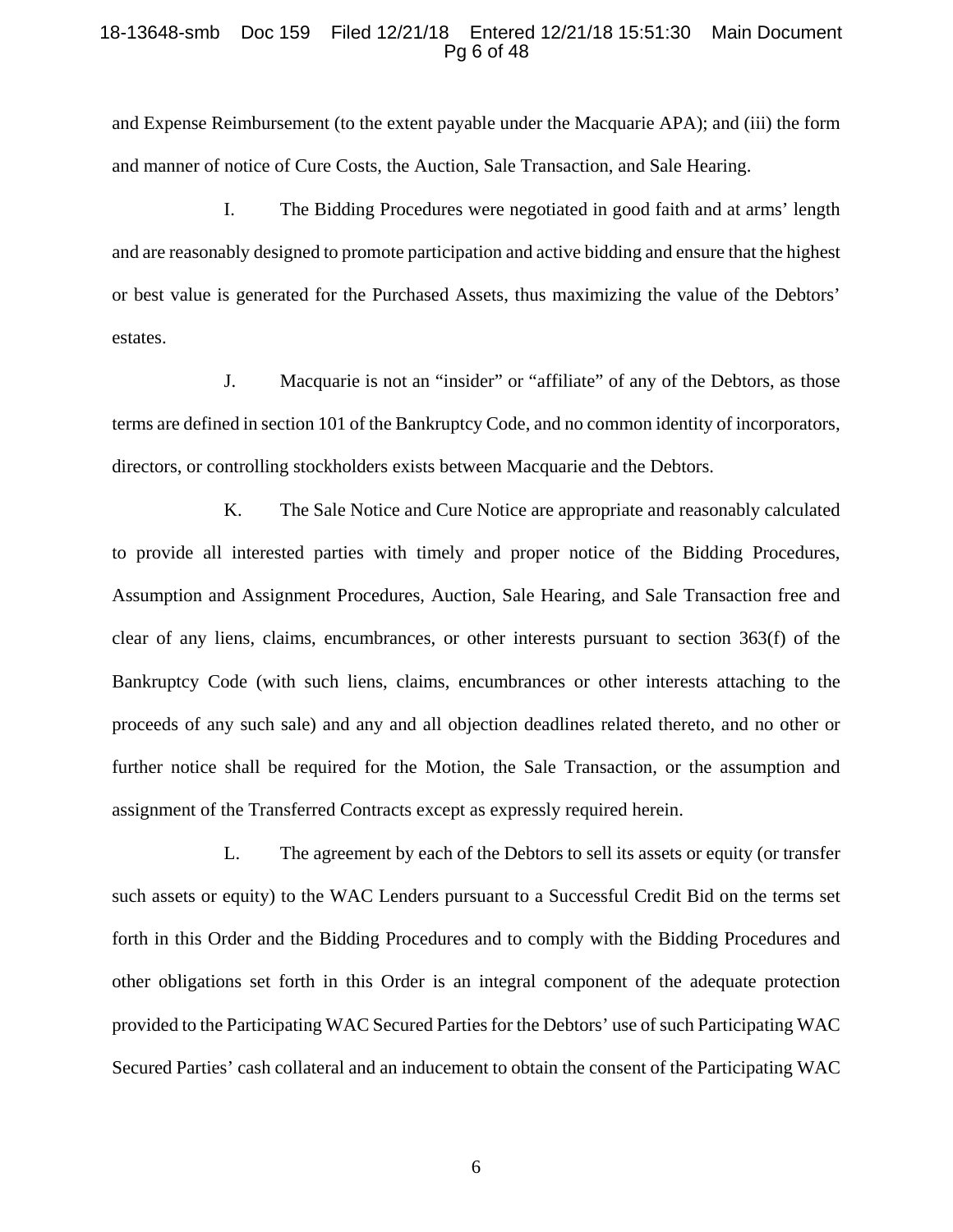#### 18-13648-smb Doc 159 Filed 12/21/18 Entered 12/21/18 15:51:30 Main Document Pg 7 of 48

Secured Parties to the terms of the DIP Facility, including the granting of the DIP Claims and the DIP Liens (each as defined in the DIP Credit Agreement).

# **NOW, THEREFORE, IT IS HEREBY ORDERED, ADJUDGED AND DECREED THAT**:

1. The Motion is granted to the extent set forth herein.

2. All objections to the relief granted herein that have not been withdrawn with prejudice, waived, or settled, and all reservations of rights included in such objections, hereby are overruled and denied on the merits with prejudice.

#### **Bidding Procedures and Auction**

3. The Bidding Procedures, attached hereto as **Exhibit 1**, are fully incorporated herein and approved and shall apply with respect to any bids for, and the auction and sale of, the Purchased Assets. The procedures and requirements set forth in the Bidding Procedures, including those associated with submitting a Qualified Third Party Bid and a Credit Bid, are fair, reasonable and appropriate, and are designed to maximize recoveries for the benefit of the Debtors' estates, creditors, and all parties in interest. The Debtors are authorized to take all actions, including incurring and paying costs and expenses, consistent with the Approved Budget (as defined in the DIP Credit Agreement) and otherwise in accordance with the *Interim Order Pursuant to 11 U.S.C. §§ 105, 361, 362, 363, 364, 507, and 552, Fed. R. Bankr. P. 2002, 4001, 6003, 6004, and 9014, and L. Bankr. R. 2002-1, 4001-2, 9013-1, 9014-1, and 9014-2 (I) Authorizing the Debtors to (A) Obtain Senior Secured Priming Superpriority Postpetition Financing, (B) Grant Liens and Superpriority Administrative Expense Status, and (C) Utilize Cash Collateral; (II) Granting Adequate Protection, (III) Scheduling a Final Hearing; and*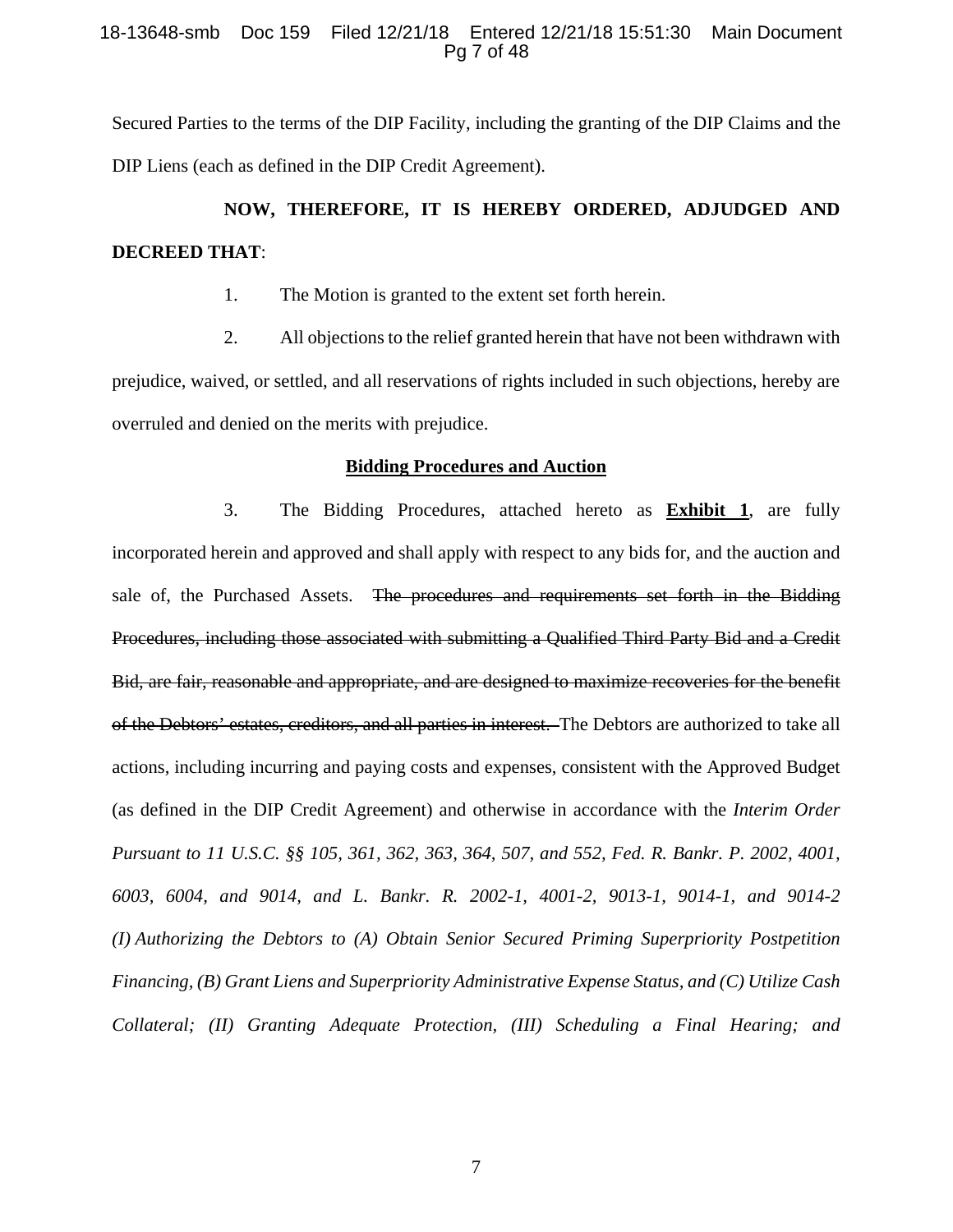#### 18-13648-smb Doc 159 Filed 12/21/18 Entered 12/21/18 15:51:30 Main Document Pg 8 of 48

*(IV) Granting Related Relief* (ECF No. 77), as are necessary or appropriate to implement the Bidding Procedures. **[SMB: 12/21/18]** 

4. Notwithstanding anything herein to the contrary, each WAC Facility Agent shall have the absolute and irrevocable right to credit bid for its WAC Collateral, subject only to such WAC Facility Agent complying with the requirements of a Streamlined Credit Bid or 363(k) Credit Bid. In the event that a WAC Facility Agent elects to make a Streamlined Credit Bid by January 14, 2019 and complies with the requirements of this Order and the Bidding Procedures, then subject only to a Successful Third Party Bidder's right to submit a Matching Bid (as defined in the Bidding Procedures), by no later than February 15, 2019, either (i) the Court shall have entered an order approving such Streamlined Credit Bid and authorizing the sale to such WAC Facility Agent, which order shall provide for a closing as soon as reasonably possible, or (ii) upon seven (7) calendar days' notice by the relevant WAC Facility Agent to the Debtors, in addition to all other remedies available to the WAC Facility Agent, the automatic stay imposed under section 362 of the Bankruptcy Code shall automatically and without further notice or action by any party or further order of the Court be lifted to permit such WAC Facility Agent to exercise rights and remedies with respect to its WAC Collateral. Notwithstanding anything to the contrary herein or in the Bidding Procedures, if the WAC Facility Agent for WAC 9 submits a Credit Bid for the full amount of its claim under its WAC Facility, then Macquarie shall not submit a Matching Bid. Furthermore, notwithstanding anything to the contrary herein or in the Bidding Procedures, with respect to any WAC Facility in which Macquarie and/or any of its affiliates constitute the Required Lenders under such WAC Facility:

> i. neither Macquarie nor any of its affiliates will submit or direct a Credit Bid to be made under such WAC Facility unless either (i) the Macquarie APA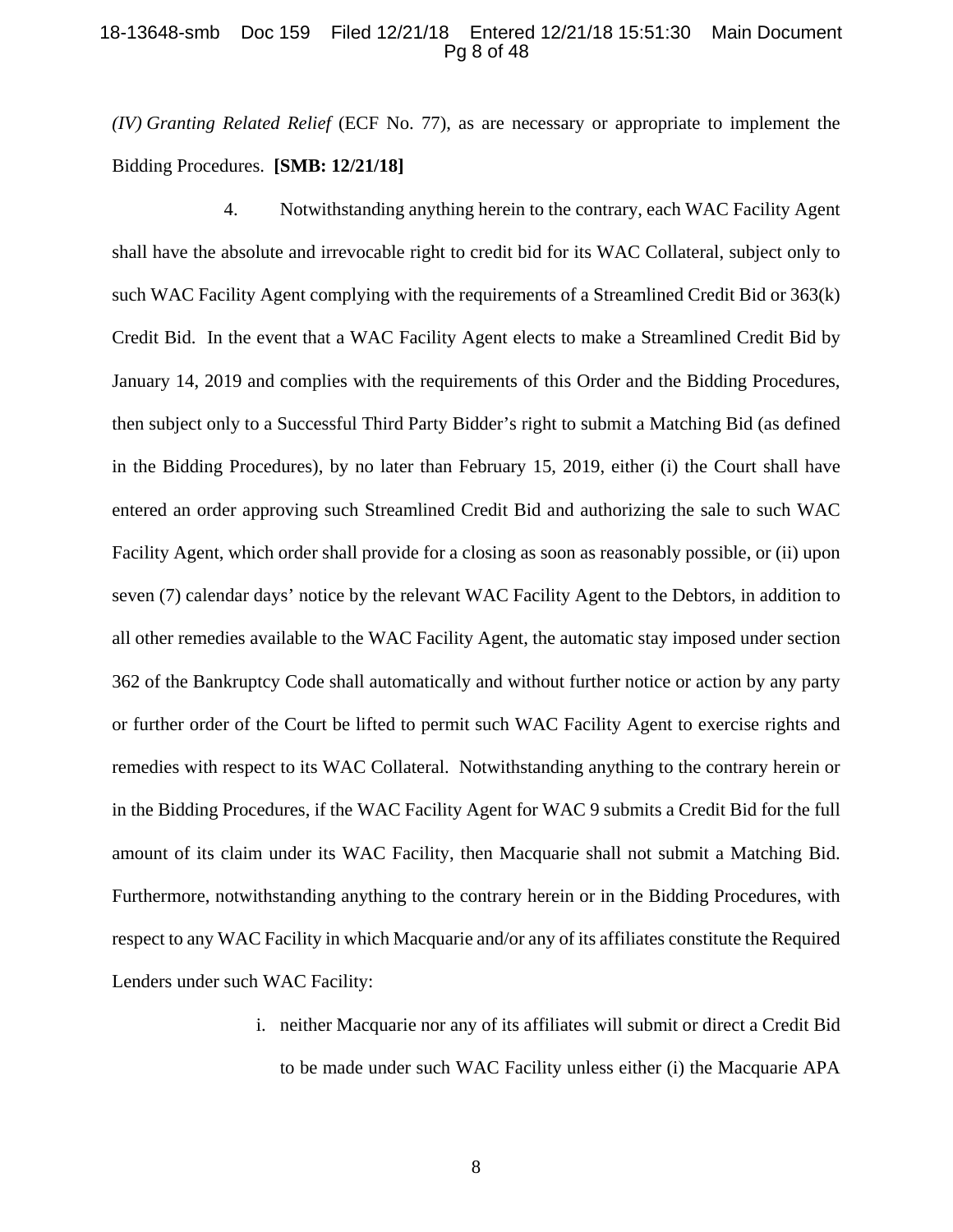#### 18-13648-smb Doc 159 Filed 12/21/18 Entered 12/21/18 15:51:30 Main Document Pg 9 of 48

has been terminated under Article XI of the Macquarie APA; or (ii) a credit bid has been made with respect to such WAC Facility or a Successful Third Party Bid (other than the Macquarie Bid) has been selected as the highest or best offer with respect to the applicable WAC at the Auction;

- ii. unless the Macquarie APA has been terminated under Article XI of the Macquarie APA, neither Macquarie nor any of its affiliates will exercise any rights to control or limit the use of cash collateral under such WAC Facility as provided under the second interim order approving the *Motion of Debtors Pursuant to 11 U.S.C. §§ 105, 361, 362, 363, 364, 507, and 552, Fed. R. Bankr. P. 2002, 4001, 6003, 6004, and 9014, and L. Bankr. R. 2002- 1, 4001-2, 9013-1, 9014-1, and 9014-2 for Interim and Final Orders (I) Authorizing the Debtors to (A) Obtain Senior Secured Priming Superpriority Postpetition Financing (B) Grant Liens and Superpriority Administrative Expense Status, and (C) Utilize Cash Collateral, (II) Granting Adequate Protection, (III) Scheduling Final Hearing, and (IV) Granting Related Relief*, filed on December 8, 2018 (ECF No. 51) or any subsequent interim or final order relating to such use of cash collateral; and
- iii. if Macquarie or any of its affiliates exercise the right to make a Credit Bid under any WAC Facility, then each other WAC Lender under such WAC Facility can elect, in its sole discretion to either (i) participate in such Credit Bid, or (ii) require that the Macquarie entity that exercised such credit bidding right pay such WAC Lender its proportionate share of such credit bid in cash in full satisfaction of such WAC Lenders' rights, claims and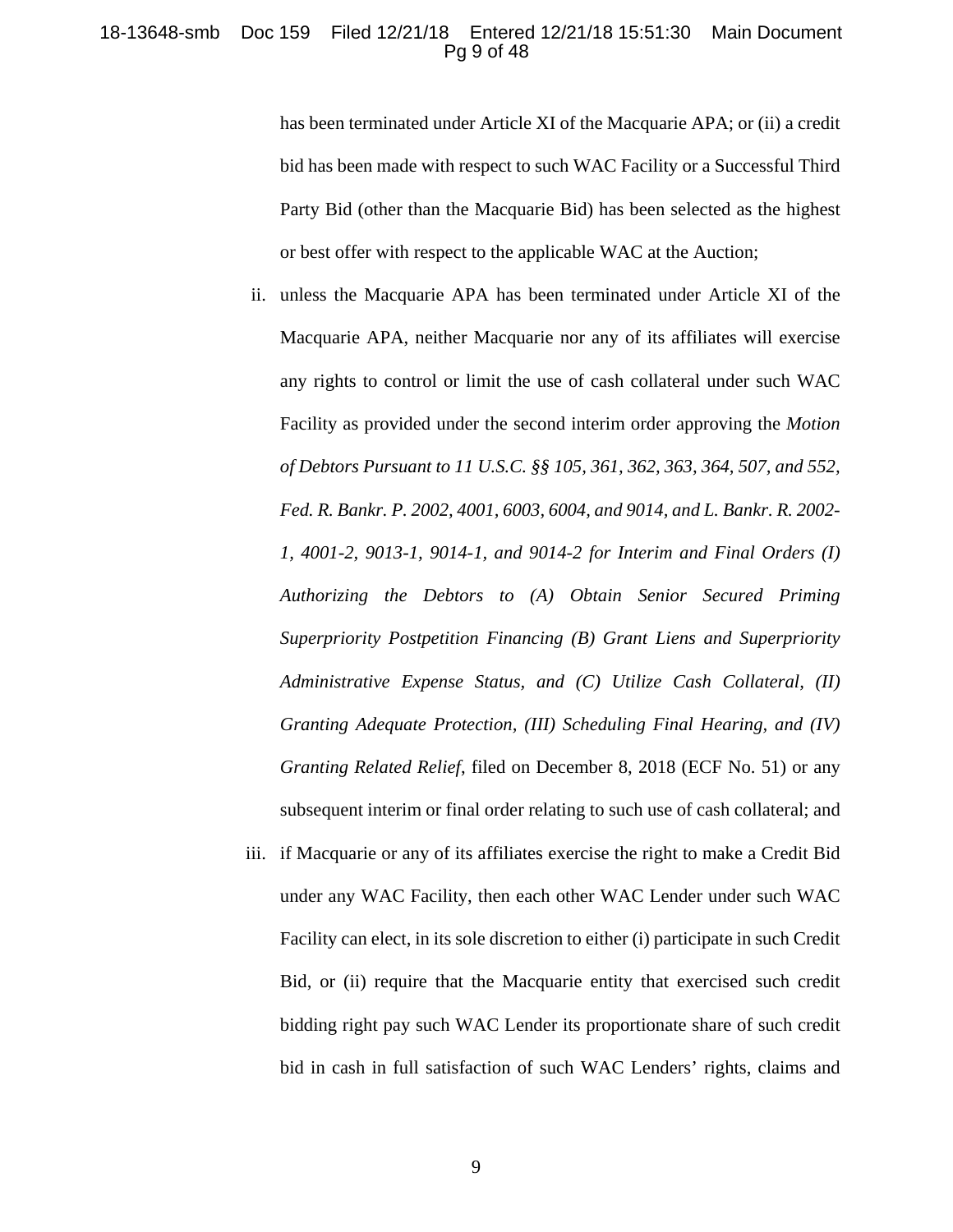#### 18-13648-smb Doc 159 Filed 12/21/18 Entered 12/21/18 15:51:30 Main Document Pg 10 of 48

interests in the collateral that is subject to such credit bid (and such Macquarie entity will then hold sole rights, title and interest in such other WAC Lender's proportionate share in the collateral that is subject to such credit bid).

5. Subject to the Bidding Procedures and this Order, the Debtors shall have the right as they may reasonably determine to be in the best interests of their estates to carry out the Bidding Procedures, including, without limitation, to: (i) determine which bidders are Qualified Third Party Bidders; (ii) determine which bids are Qualified Third Party Bids; (iii) determine which bid is a Successful Third Party Bid and Back-Up Third Party Bid, each as it relates to the Auction; (iv) reject any Third Party Bid or Credit Bid that is (a) inadequate or insufficient and not in conformity with the requirements of the Bidding Procedures or the requirements of the Bankruptcy Code, or (b) contrary to the best interests of the applicable Debtors and their estates; (v) adjourn or cancel the Auction and/or the Sale Hearing as provided in the Bidding Procedures; and (vi) modify the Bidding Procedures consistent with their fiduciary duties and the Bankruptcy Code; in each case, solely to the extent consistent with the terms of the Macquarie APA, the Bidding Procedures, and this Order.

#### **Notice of Sale Transaction**

6. The Sale Notice, substantially in the form attached hereto as **Exhibit 2** is approved.

7. All parties in interest shall receive or be deemed to have received good and sufficient notice of (i) the Motion; (ii) the Assumption and Assignment Procedures, including the proposed assumption and assignment of the Transferred Contracts to Macquarie pursuant to the Macquarie APA or to bidders submitting a Successful Third Party Bid or Successful Credit Bid;

10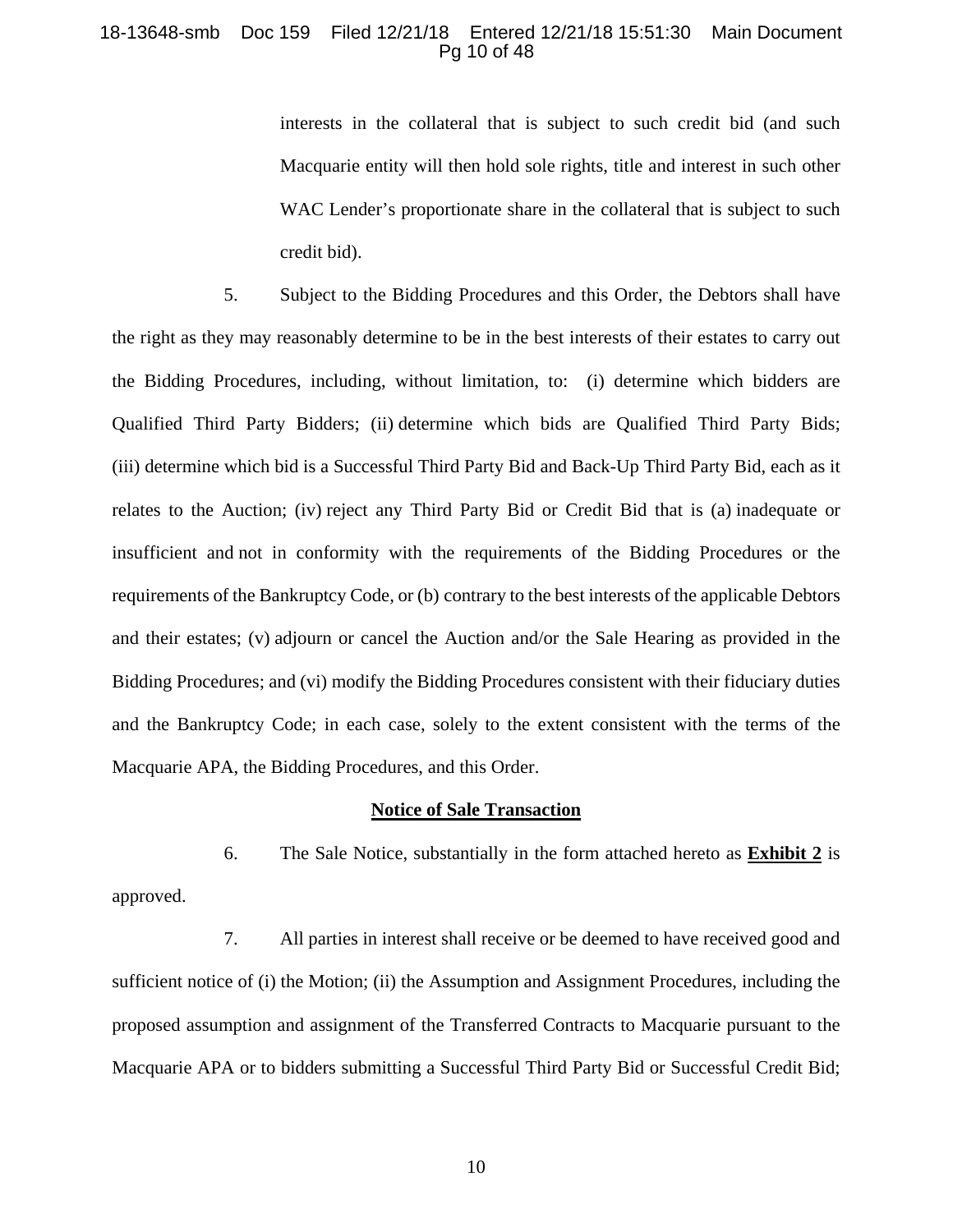#### 18-13648-smb Doc 159 Filed 12/21/18 Entered 12/21/18 15:51:30 Main Document Pg 11 of 48

(iii) the Auction; and (iv) the Sale Transaction, including the sale of the Purchased Assets free and clear of all liens, claims, encumbrances, and other interests and no further notice of the foregoing shall be required, if:

- a) Within three  $(3)$  business days<sup>4</sup> after entry of this Order or as soon as reasonably practicable thereafter, the Debtors shall cause the Sale Notice to be filed with the Court and served by email, mail, facsimile, or overnight delivery on: (i) counsel for Macquarie; (ii) counsel for the Steering Committee; (iii) counsel for the DIP Agent; (iv) counsel for the WAC Facility Agents; (v) any official committee appointed in the Chapter 11 Cases; (vi) the Office of the United States Trustee for Region 2; (vii) all Persons known by the Debtors to have expressed an interest to the Debtors in a transaction with respect to the Purchased Assets in whole or in part during the past twelve (12) months; (viii) all entities known by the Debtors to have asserted any lien, claim, encumbrance, or other interest in the Purchased Assets (for whom identifying information and addresses are available to the Debtors); (ix) all non-Debtor parties to the Transferred Contracts (for whom identifying information and addresses are available to the Debtors); (x) any Government Authority (as defined in the Macquarie APA) known to have a claim in the Chapter 11 Cases; (xi) the United States Attorney for the Southern District of New York; (xii) the Office of the Attorney General in each state in which the Debtors operate; (xiii) the Office of the Secretary of State in each state in which the Debtors operate or are organized; (xiv) the Federal Trade Commission; (xv) the United States Attorney General/Antitrust Division of Department of Justice; (xvi) the Debtors' known creditors (for whom identifying information and addresses are available to the Debtors); (xvii) all affected federal, state, and local regulatory (including environmental) agencies; (xviii) the United States Environmental Protection Agency; (xix) the Internal Revenue Service; and (xx) all other Persons requesting notice under Bankruptcy Rule 2002 or as directed by the Court (for whom identifying information and addresses are available to the Debtors); and
- b) Within seven (7) business days after entry of this Order or as soon as reasonably practicable thereafter, the Debtors shall cause the Sale Notice to be published on the website of the Debtors' claims and noticing agent and once in the national editions of each of *The New York Times*, *The Financial Times*, and *Aviation Week*.

 $\overline{a}$ 

<sup>&</sup>lt;sup>4</sup> All reference to "days" shall be business days, unless expressly noted.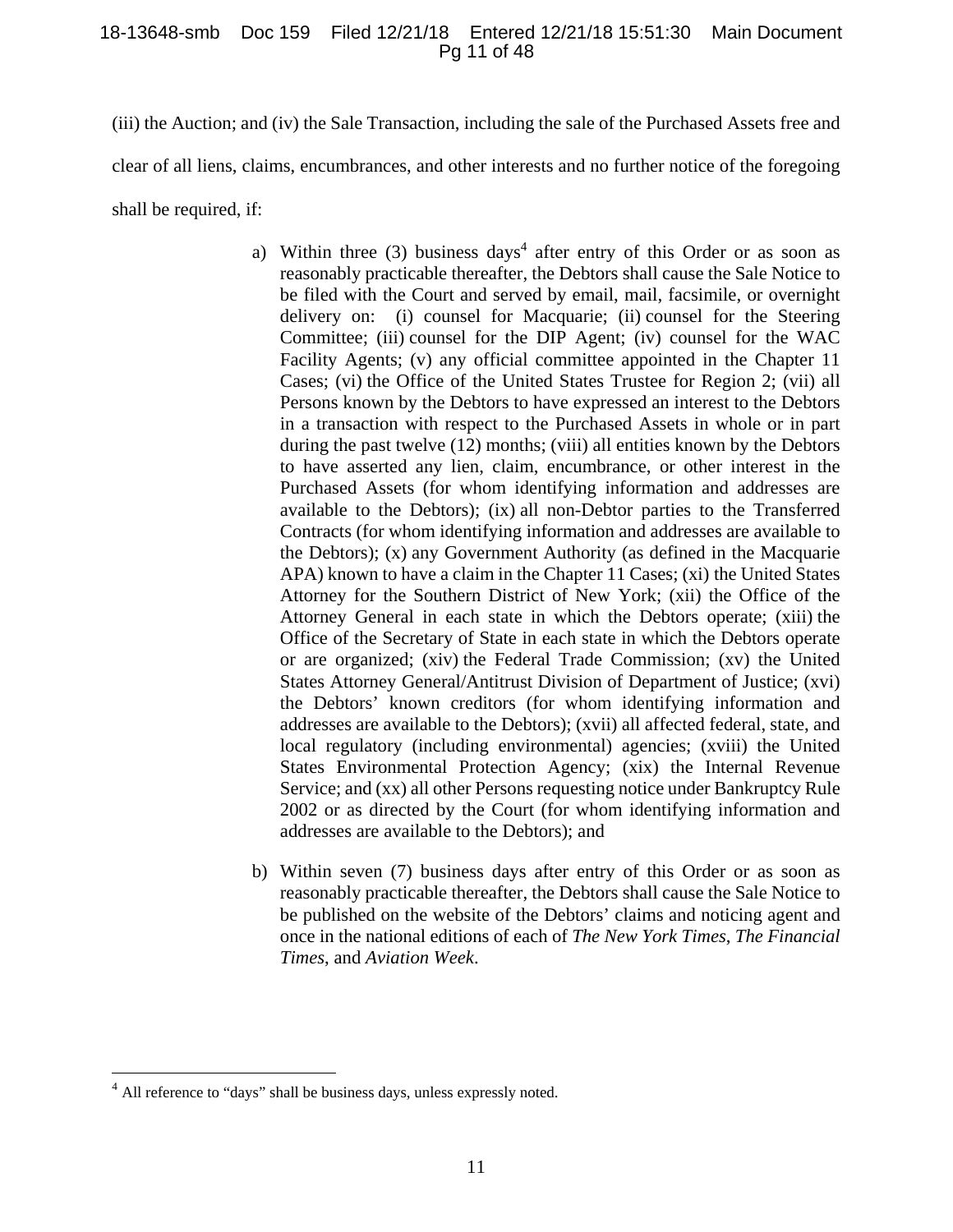#### 18-13648-smb Doc 159 Filed 12/21/18 Entered 12/21/18 15:51:30 Main Document Pg 12 of 48

#### **Macquarie APA and Bid Protections**

8. The Bid Protections are approved in their entirety, including the Break-Up Fee and Expense Reimbursement, payable in accordance with, and subject to the terms of, the Macquarie APA and this Order. Specifically, Macquarie shall be entitled to payment of (i) an expense reimbursement up to a cap of \$3,000,000 (the "**Expense Reimbursement**") for the actual, documented and reasonable out of pocket costs, fees and expenses that are incurred or to be incurred by Macquarie in connection with or related to the authorization, preparation, investigation, negotiation, enforcement, execution, implementation and performance of the transactions contemplated by the Macquarie APA and (ii) a break-up fee in an amount equal to three percent (3%) of the Base Purchase Price, or \$19,500,000 (the "**Break-Up Fee**"), in each case, subject and pursuant to the terms and conditions in the Macquarie APA and this Order. Macquarie shall provide the Debtors and the U.S. Trustee with copies of all expense documentation for which they are requesting payment pursuant to the Expense Reimbursement. Except as expressly provided for herein, no other break-up fee or expense reimbursements are authorized or permitted under this Order. Except as set forth in the Macquarie APA, and subject to paragraph 10 of this Order, the Break-Up Fee and Expense Reimbursement shall not be subject to reduction for any reason.

9. The Debtors are authorized and directed to pay the Break-Up Fee and Expense Reimbursement by wire transfer of immediately available funds in accordance with the terms and conditions set forth in the Macquarie APA, subject to paragraph 10 of this Order, and without further order of the Court. The Break-Up Fee and Expense Reimbursement, to the extent payable under the Macquarie APA, and subject to paragraph 10 of this Order, shall constitute an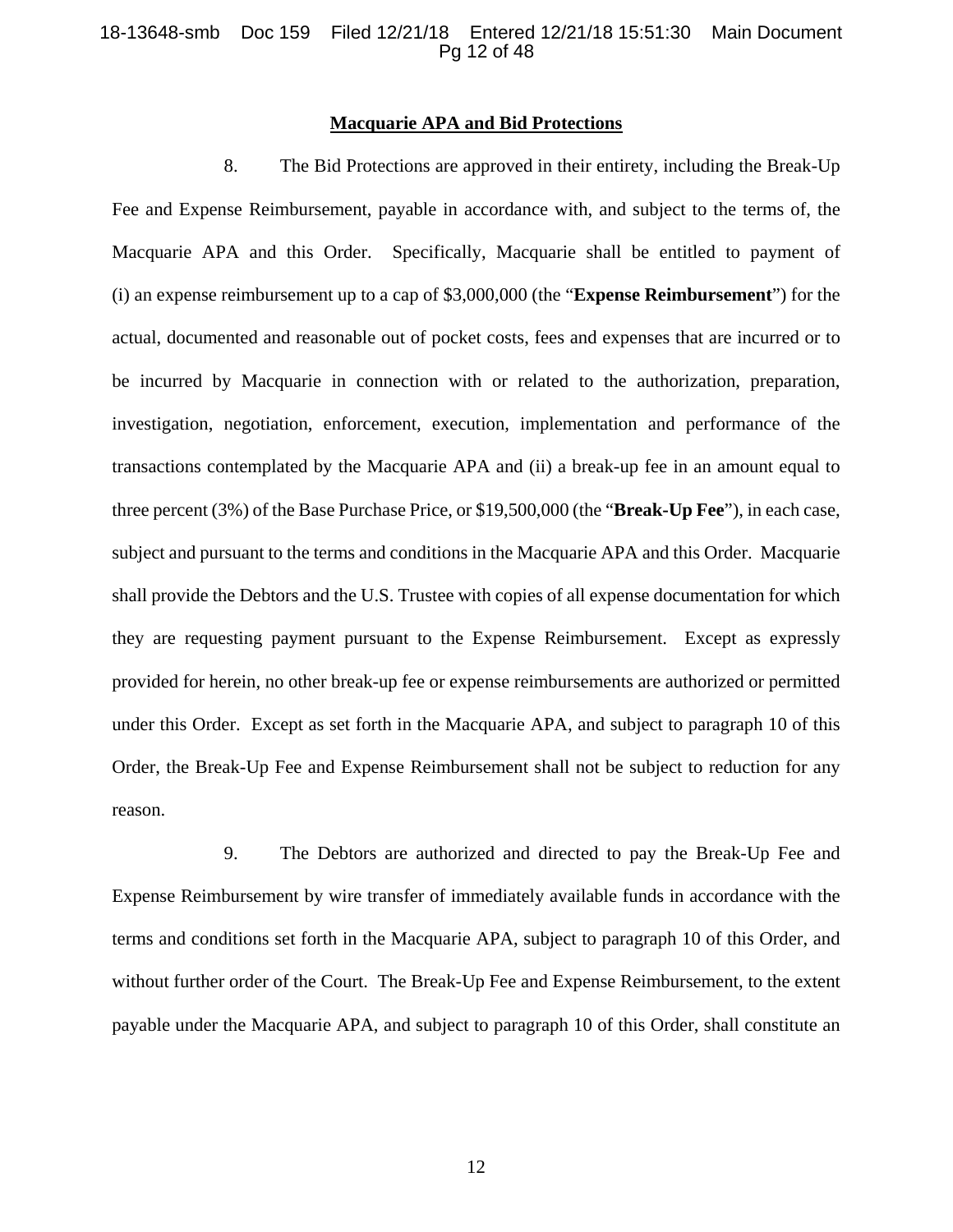#### 18-13648-smb Doc 159 Filed 12/21/18 Entered 12/21/18 15:51:30 Main Document Pg 13 of 48

allowed administrative expense claim against the Debtors' estates pursuant to sections 105(a), 503(b), and  $507(a)(2)$  of the Bankruptcy Code.

10. Notwithstanding anything to the contrary in this Order, the Bidding Procedures or the Macquarie APA, no Break-Up Fee shall be due upon consummation of either: (i) any transaction that is effected by any WAC Facility Agent or Credit Bidco exercising credit bid rights or other remedies (including, without limitation, foreclosure of its collateral) under any or all WAC Facilities and related documentation; or (ii) any plan of reorganization for one or more of the Debtors that does not effectuate a Plan Sale and results in only the WAC Lenders obtaining the equity of the Debtors on account of their claims (or any rights offering or similar transaction related thereto). Upon the consummation of a Successful Credit Bid and the Debtors' receipt of the Exit Payment (as defined in the Bidding Procedures) in full, the applicable WAC Facility Agent, the applicable WAC Lenders, and the entities the equity of which such WAC Lenders are (directly or indirectly) acquiring through such Successful Credit Bid, shall not be liable for any Expense Reimbursement payable pursuant to the Macquarie APA.

11. Notwithstanding any other terms of the agreements and orders relating to any debtor-in-possession financing facilities for the Debtors, and subject to paragraph 10 of this Order, the Break-Up Fee and the Expense Reimbursement shall be paid by the Seller Parties (as defined in the Macquarie APA) and their bankruptcy estates when due and, as applicable, the Break-Up Fee and the Expense Reimbursement shall be paid from the sources (*e.g.*, the Break-Up Fee is payable as the initial uses of the proceeds obtained from any consummated sale transaction) and at the times specified in the Macquarie APA.

12. All of the Debtors' pre-closing obligations under the Macquarie APA are hereby authorized and approved.

13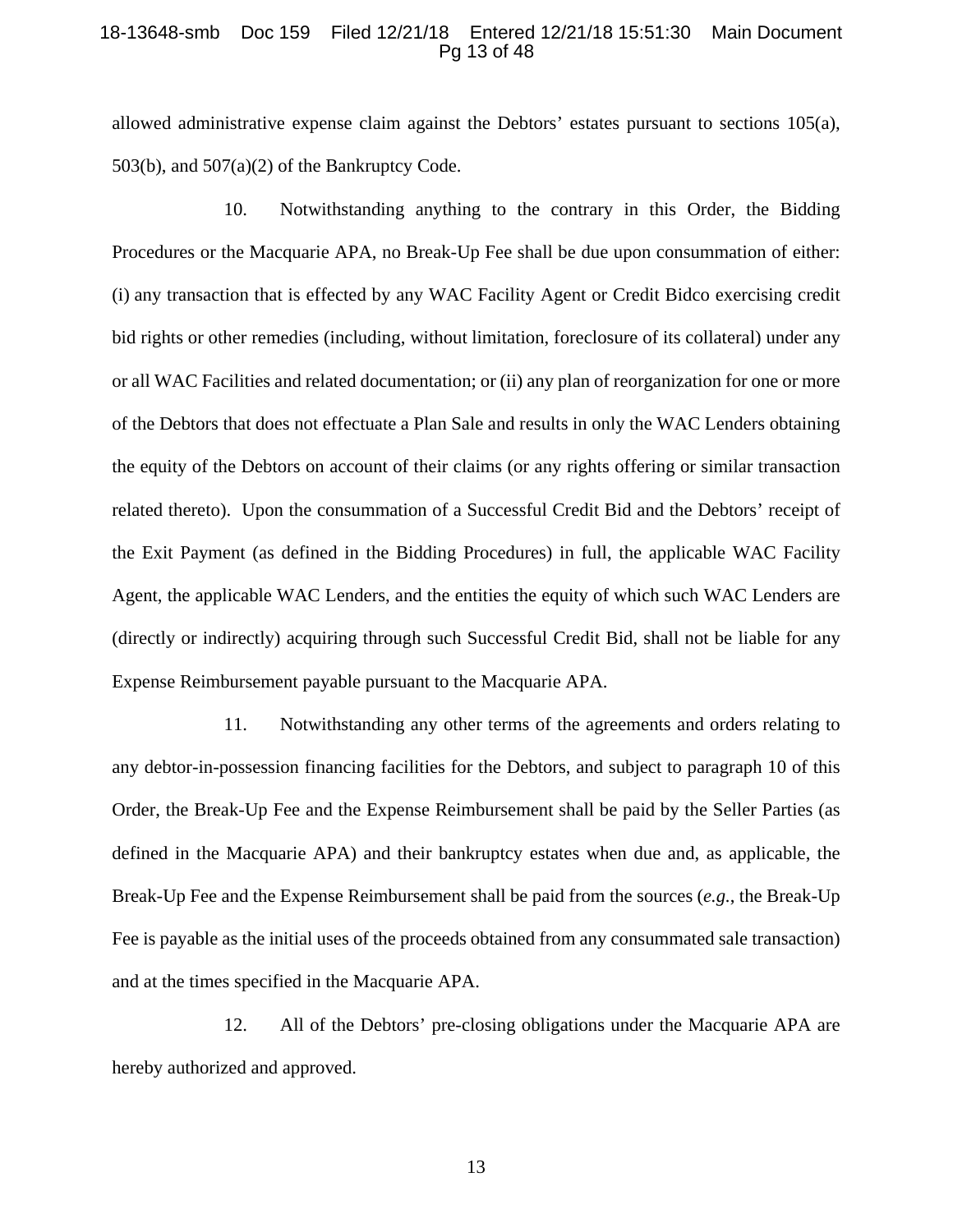#### 18-13648-smb Doc 159 Filed 12/21/18 Entered 12/21/18 15:51:30 Main Document Pg 14 of 48

#### **Sale Hearing(s) and Sale Objection Deadline**

13. At the **February 12, 2019** omnibus hearing at **10:00 a.m. (ET)** and, as needed, additional Sale Hearings before this Court, the Debtors will seek the entry of an order authorizing and approving, among other things, the applicable Sale Transaction. The objection deadline for any Sale Transaction to be approved at the February 12, 2019 omnibus hearing will be **February 5, 2019** at **4:00 p.m. (ET)**. The Debtors, in the exercise of their business judgment, may adjourn a Sale Hearing without notice or with limited and shortened notice to parties, including by (i) an announcement of such adjournment at a Sale Hearing or (ii) the filing of a notice of adjournment with this Court prior to the commencement of a Sale Hearing.

14. Objections to any Sale Transaction and entry of a Sale Order (each, a "**Sale Objection**") must: (i) be in writing and specify the nature of such objection; (ii) comply with the Bankruptcy Rules and the Local Rules; and (iii) be filed with the Court and served on (a) the attorneys for the Debtors, Weil, Gotshal & Manges LLP, 767 Fifth Avenue, New York, New York 10153 (Attn: Gary T. Holtzer, Robert J. Lemons, and Kelly DiBlasi); (b) the attorneys for the official committee of unsecured creditors appointed in the Chapter 11 Cases, if any; (c) the attorneys for Macquarie, Vedder Price P.C., 1633 Broadway, 31st Floor, New York, New York 10019 (Attn: Douglas J. Lipke, Michael J. Edelman, and Geoffrey R. Kass); (d) the attorneys for the Steering Committee, Milbank, Tweed, Hadley & McCloy LLP, 28 Liberty Street, New York, New York 10005 (Attn: Dennis Dunne and Tyson M. Lomazow); (e) the attorneys for SunTrust Bank, as administrative agent under that certain Amended and Restated Credit Agreement, dated as of November 8, 2013, and that certain Amended and Restated Credit Agreement, dated as of April 28, 2017, Alston & Bird LLP, 1201 West Peachtree Street, Atlanta, Georgia 30309 (Attn: David Wender); (f) Akin Gump Strauss Hauer & Feld LLP, One Bryant Park, New York, New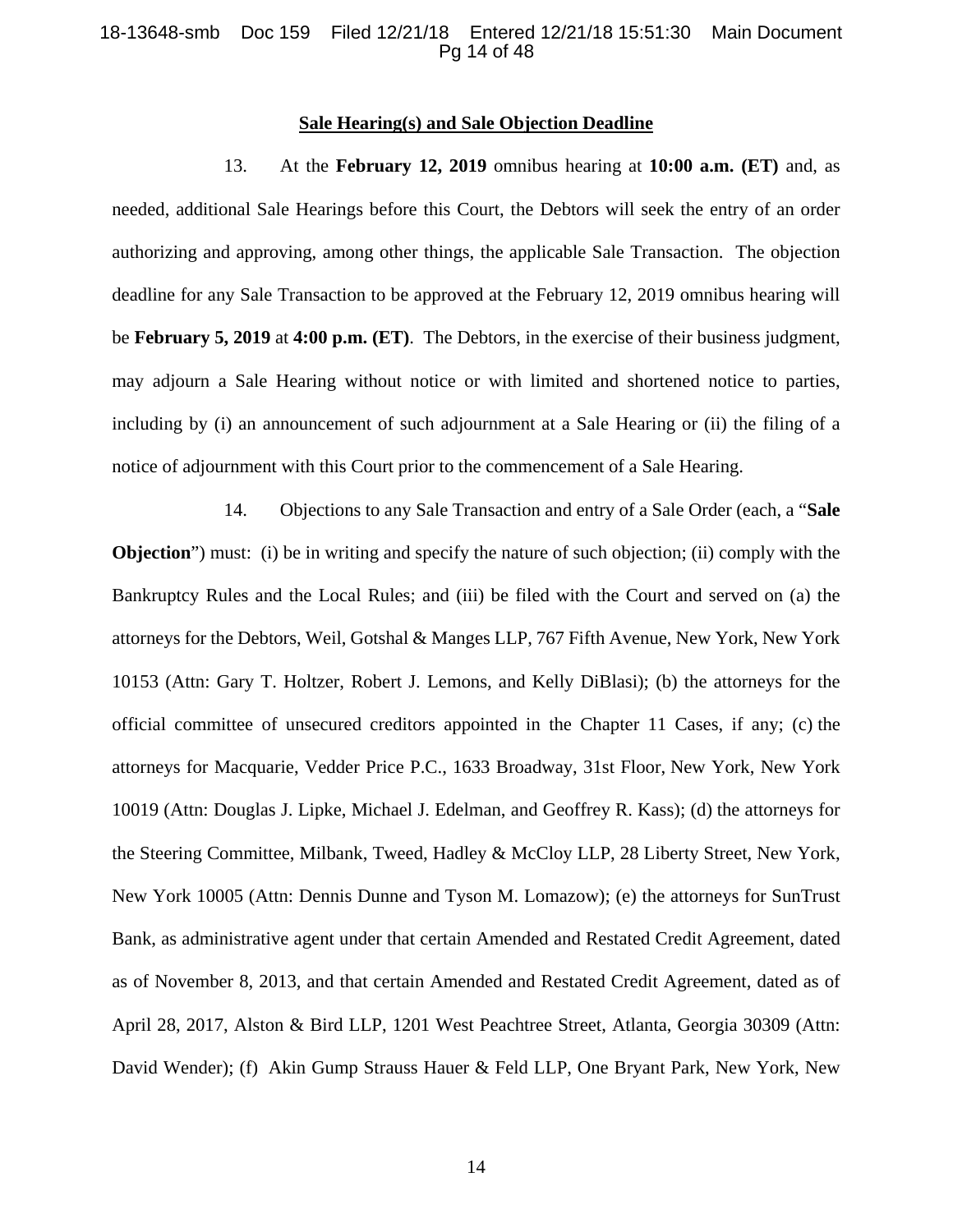#### 18-13648-smb Doc 159 Filed 12/21/18 Entered 12/21/18 15:51:30 Main Document Pg 15 of 48

York 10036 (Attn: Renée M Dailey); (g) the attorneys for Wells Fargo Bank, National Association, as administrative agent under that certain Credit Agreement, dated as of April 16, 2014, and that certain Note Purchase Agreement, dated as of July 29, 2015, Mayer Brown LLP, 1221 Avenue of the Americas, New York, New York 10020 (Attn: Frederick Hyman and Scott Zemser); (h) the attorneys for Airbus Helicopters Financial Services Limited, as agent under that certain Euro Term Loan Facility Agreement, dated February 21, 2017, Dentons US LLP, 22 Little West 12th Street, New York, NY 10014 (Attn: Lee P. Whidden); (i) the attorneys for BNP Paribas, as administrative agent under that certain Credit Agreement, dated as of August 6, 2014, Mayer Brown LLP, 1221 Avenue of the Americas, New York, New York 10020 (Attn: Brian Trust and Scott Zemser); (j) the attorneys for Bank of Utah, as administrative agent under that certain Credit Agreement, dated as of March 23, 2015, Norton Rose Fulbright US LLP, 1301 Avenue of the Americas, New York, New York 10019 (Attn: Howard Beltzer); (k) the attorneys for Lombard North Central PLC, as administrative agent under that certain Credit Agreement, dated as of March 24, 2016, Sullivan & Cromwell LLP, 125 Broad Street, New York, New York 10004 (Attn: Andrew G. Dietderich and Brian D. Glueckstein); (l) the attorneys for Sumitomo Mitsui Banking Corporation, Brussels Branch, as administrative agent under that certain Credit Agreement, dated as of August 2, 2017, Clifford Chance US LLP, 31 West 52nd Street, New York, New York 10019 (Attn: Jennifer C. DeMarco); and (m) William K. Harrington, U.S. Department of Justice, Office of the U.S. Trustee, 201 Varick Street, Room 1006, New York, NY 10014 (Attn: Andrea B. Schwartz, Esq.) (collectively, the "**Objection Notice Parties**").

15. The Debtors shall file a notice of a Sale Hearing and the deadline to file a Sale Objection (the "**Sale Objection Deadline**") at least seven (7) calendar days before a Sale

15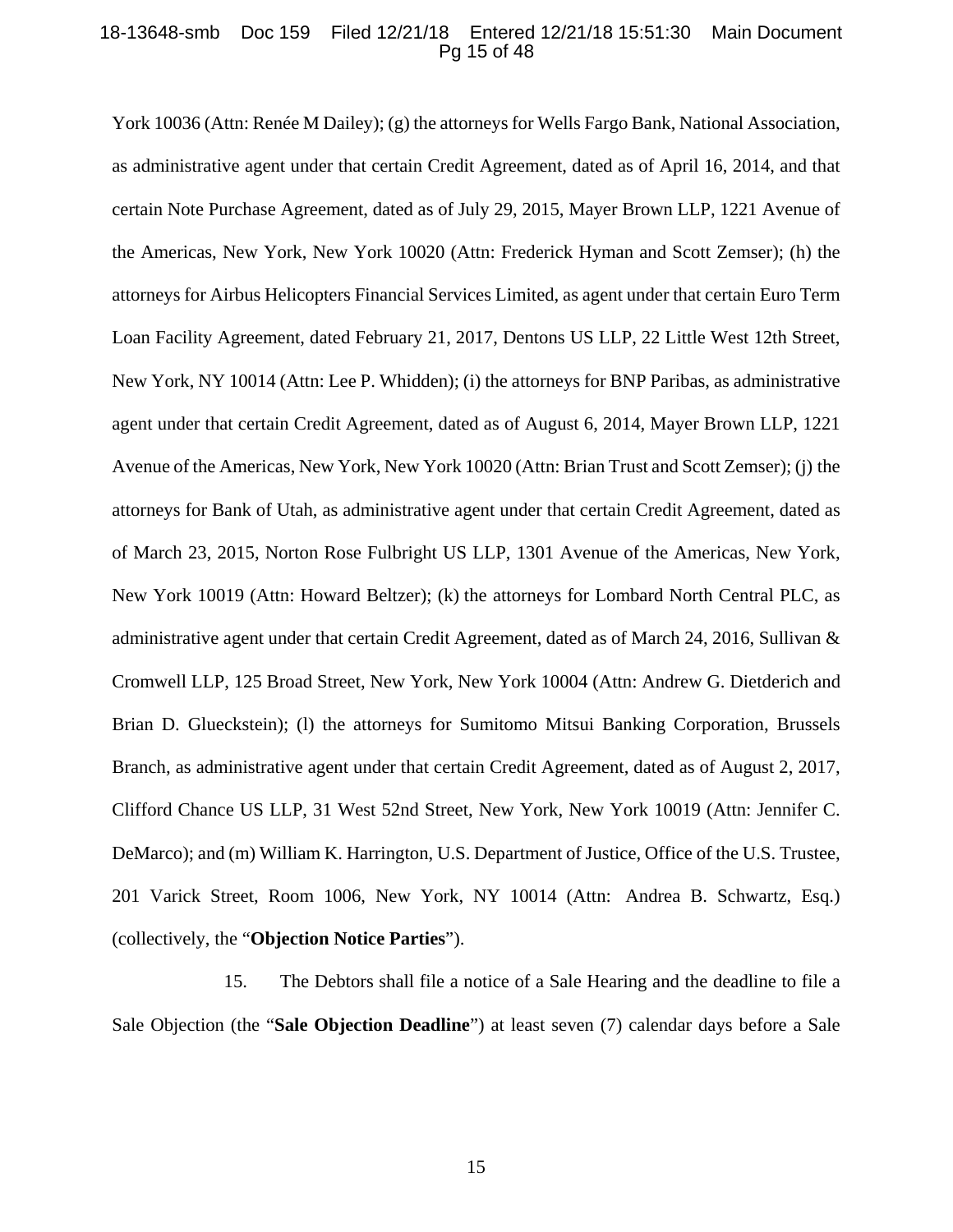#### 18-13648-smb Doc 159 Filed 12/21/18 Entered 12/21/18 15:51:30 Main Document Pg 16 of 48

Hearing is scheduled to take place, substantially in the form attached hereto as **Exhibit 2**. Any timely Sale Objections will be heard by the Court at the Sale Hearing.

16. The failure of any objecting person or entity to timely file and serve a Sale Objection shall be a bar to the assertion, at the Sale Hearing or thereafter, of any objection to the Motion, or to the consummation and performance of the Sale Transaction contemplated by the Macquarie APA, a Successful Third Party Bid (if an Auction is held), or a Successful Credit Bid, including the transfer of assets to Macquarie, a Successful Third Party Bidder, or Successful Credit Bidder, free and clear of all liens, claims, encumbrances, and other interests pursuant to section 363(f) of the Bankruptcy Code.

#### **Cure Objections and Adequate Assurance Objections**

17. The Cure Notice, substantially in the form attached hereto as **Exhibit 3**, is hereby approved and is reasonably calculated to provide sufficient notice to the non-Debtor parties to the Transferred Contracts of the Debtors' intent to assume and assign the Transferred Contracts in connection with the Sale Transaction and constitutes adequate notice thereof. Within three (3) business days after the entry of this Order or as soon as reasonably practicable thereafter, the Debtors shall file the Cure Notice with the Court and serve such notice by first class mail on each non-Debtor party to the Transferred Contracts. Service of the Cure Notice in accordance with this Order on all non-Debtor parties to the Transferred Contracts is hereby deemed to be good and sufficient notice of the Cure Costs for, and the proposed assumption and assignment of, the Transferred Contracts. Within three (3) business days after the entry of this Order or as soon as reasonably practicable thereafter, the Debtors shall post a copy of the Cure Notice on the website for the Chapter 11 Cases maintained by the Debtors' claims and noticing agent.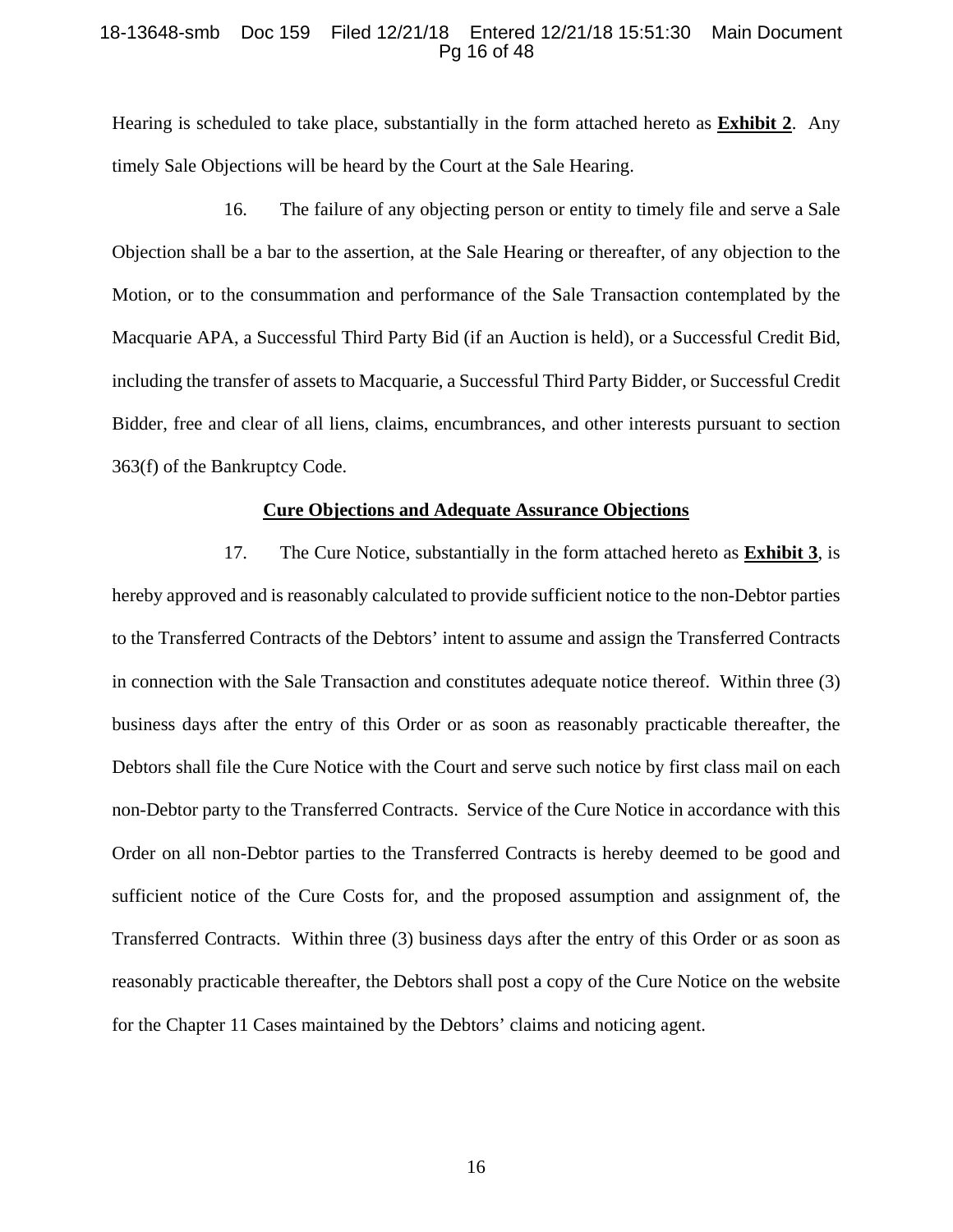#### 18-13648-smb Doc 159 Filed 12/21/18 Entered 12/21/18 15:51:30 Main Document Pg 17 of 48

18. Objections, if any, to any proposed Cure Costs (each, a "**Cure Objection**") and to the provision of adequate assurance of future performance (each, an "**Adequate Assurance Objection**") must: (i) be in writing; (ii) comply with the Bankruptcy Rules and the Local Rules; (iii) with respect to a Cure Objection, state with specificity what Cure Costs the objecting party believes are required; and (iv) be filed with the Court and served on the Objection Notice Parties.

19. Any Cure Objection in respect of a Transferred Contract must be filed and served by **January 16, 2019 at 5:00 p.m. (ET)**. Any Adequate Assurance Objection in respect of a Transferred Contract must be filed and served by **February 1, 2019 at 5:00 p.m. (ET)**. If a timely Cure Objection or Adequate Assurance Objection is received and such objection cannot otherwise be resolved by the parties, such objection shall be heard at the Sale Hearing or such later date as the Debtors may determine.

20. To the extent the Debtors identify, at any time after the Cure Notice is served, additional Transferred Contracts to be assumed and assigned to Macquarie, a Successful Third Party Bidder, or a Successful Credit Bidder, the Debtors shall file with the Court and serve by first class mail on the non-Debtor party to such Transferred Contract a supplemental Cure Notice (each, a "**Supplemental Cure Notice**," the form of which shall be identical to the form of Cure Notice attached hereto as **Exhibit 3**). If such a related Cure Objection or Adequate Assurance Objection is timely received and cannot otherwise be resolved by the parties, such objection will be heard at an emergency hearing scheduled prior to any scheduled closing of the Sale Transaction.

21. The assumption and assignment of the Transferred Contracts to Macquarie, a Successful Third Party Bidder, or a Successful Credit Bidder is subject to approval of the Court and the consummation of the Sale Transaction. Accordingly, absent the closing of such sale, the

17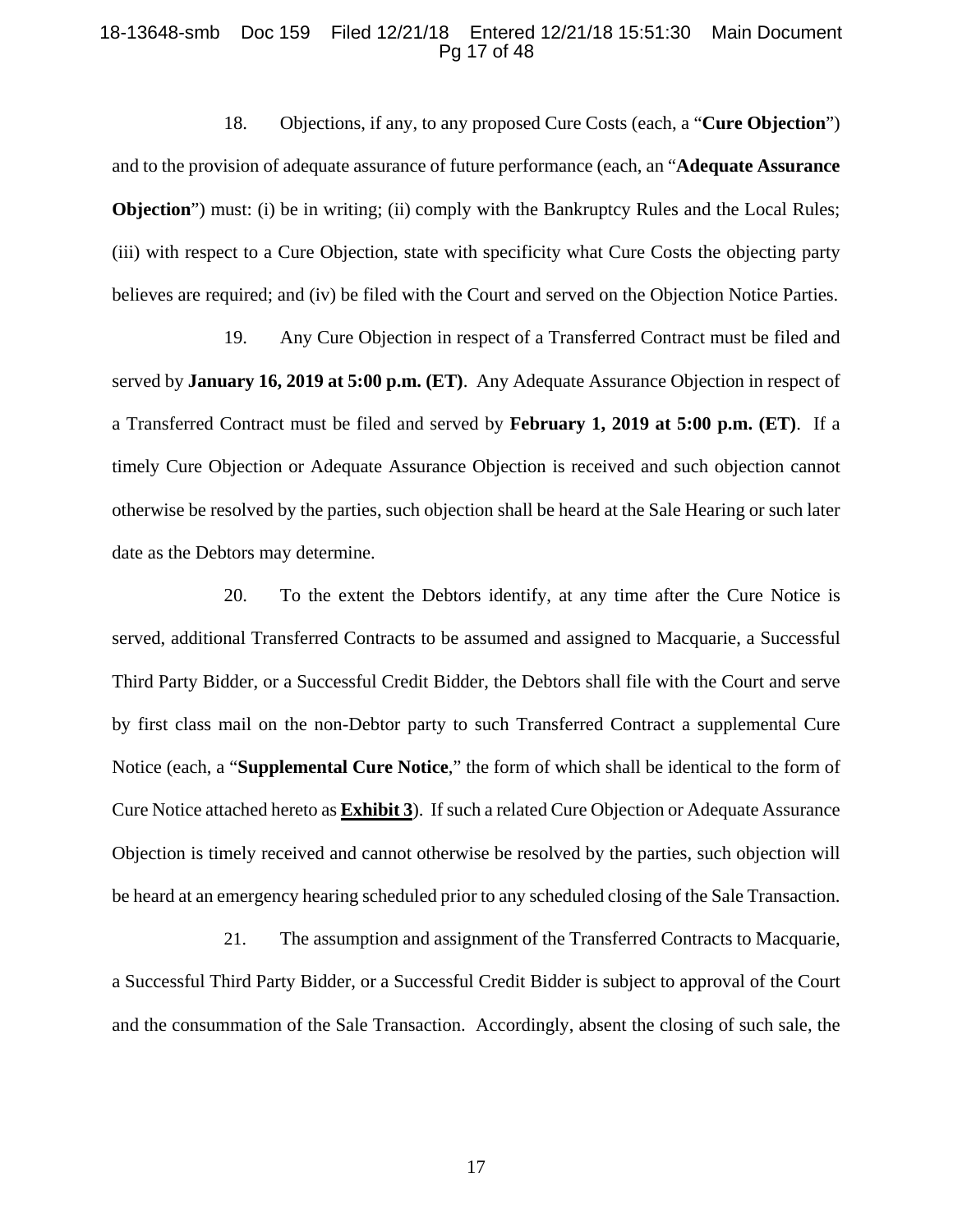#### 18-13648-smb Doc 159 Filed 12/21/18 Entered 12/21/18 15:51:30 Main Document Pg 18 of 48

Transferred Contracts shall not be deemed assumed or assigned, and shall in all respects be subject to further administration under the Bankruptcy Code.

22. The inclusion of a contract, lease, or other agreement on the Cure Notice or any Supplemental Cure Notice shall not constitute or be deemed a determination or admission by the Debtors, Macquarie, or any other party in interest that such contract or other document is an executory contract or unexpired lease within the meaning of the Bankruptcy Code or that the stated Cure Cost is due (all rights with respect thereto being expressly reserved). The Debtors reserve all of their rights, claims, defenses, and causes of action with respect to each contract or other document listed on the Cure Notice or any Supplemental Cure Notice.

#### **General Provisions**

23. All persons or entities that participate in the bidding process shall be deemed to have knowingly and voluntarily (i) consented to the entry of a final order by the Court in connection with the Motion to the extent that it is later determined that the Court, absent consent of the parties, cannot enter final orders or judgments in connection herewith consistent with Article III of the United States Constitution and (ii) waived any right to a jury trial in connection with any disputes relating to any of the foregoing matters.

24. To the extent the provisions of this Order are inconsistent with the provisions of any exhibits referenced herein or with the Motion, the provisions of this Order (excluding exhibits) shall control; provided, however, that if the terms of this Order, the Macquarie APA and/or the Bidding Procedures (i) do not expressly resolve the issue under consideration or (ii) are ambiguous with regard to such issue, the Debtors, Macquarie, or other parties in interest, on such notice as may be appropriate, may seek such relief from this Court as may be necessary.

18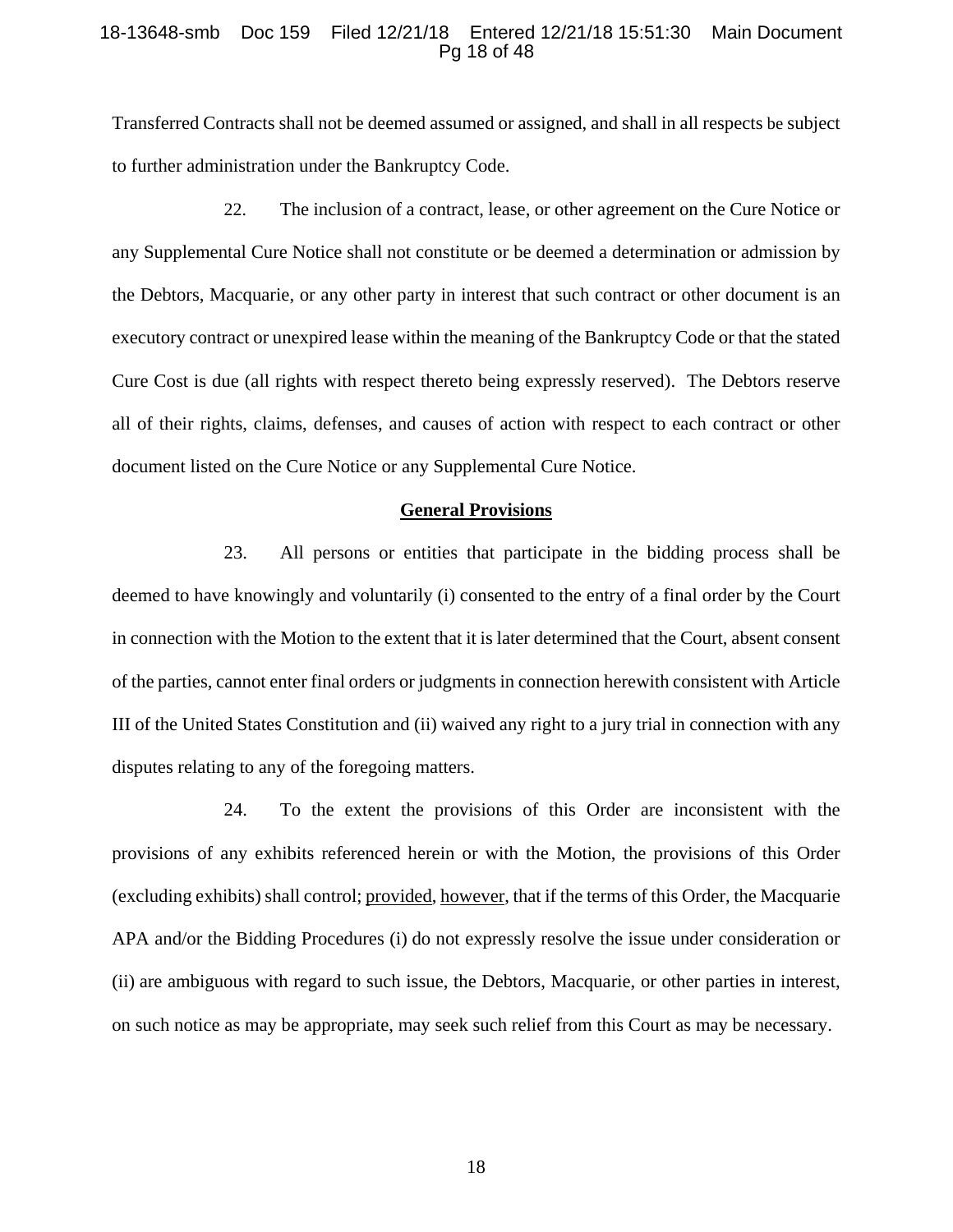#### 18-13648-smb Doc 159 Filed 12/21/18 Entered 12/21/18 15:51:30 Main Document Pg 19 of 48

25. Notwithstanding the possible applicability of Bankruptcy Rules 6004(h), 6006(d), 9014, or any applicable provisions of the Local Rules or otherwise, the terms and conditions of this Order shall be immediately effective and enforceable upon its entry, and no automatic stay of execution shall apply to this order.

26. The requirements set forth in Local Rules 2002-1, 6004-1, 6006-1, 9006- 1(b), and 9013-1 are hereby satisfied.

27. Subject to this Order, the automatic stay pursuant to section 362 of the Bankruptcy Code is hereby lifted with respect to the parties to the Macquarie APA to allow the parties thereto to deliver any notices and/or take any actions as provided under the Macquarie APA in accordance with the terms, provisions, and conditions thereof.

28. Nothing in the findings set forth herein shall be used or construed to limit the rights of any WAC Facility Agent to credit bid its claims in accordance with the terms of this Order, the Bidding Procedures, and applicable law.

29. The Debtors are authorized to take all action necessary to effectuate the relief granted in this Order.

30. The Court shall retain jurisdiction to hear and determine all matters arising from the implementation of this Order.

Dated: December 21, 2018 New York, New York

/s/ *Stuart M. Bernstein* 

 STUART M. BERNSTEIN United States Bankruptcy Judge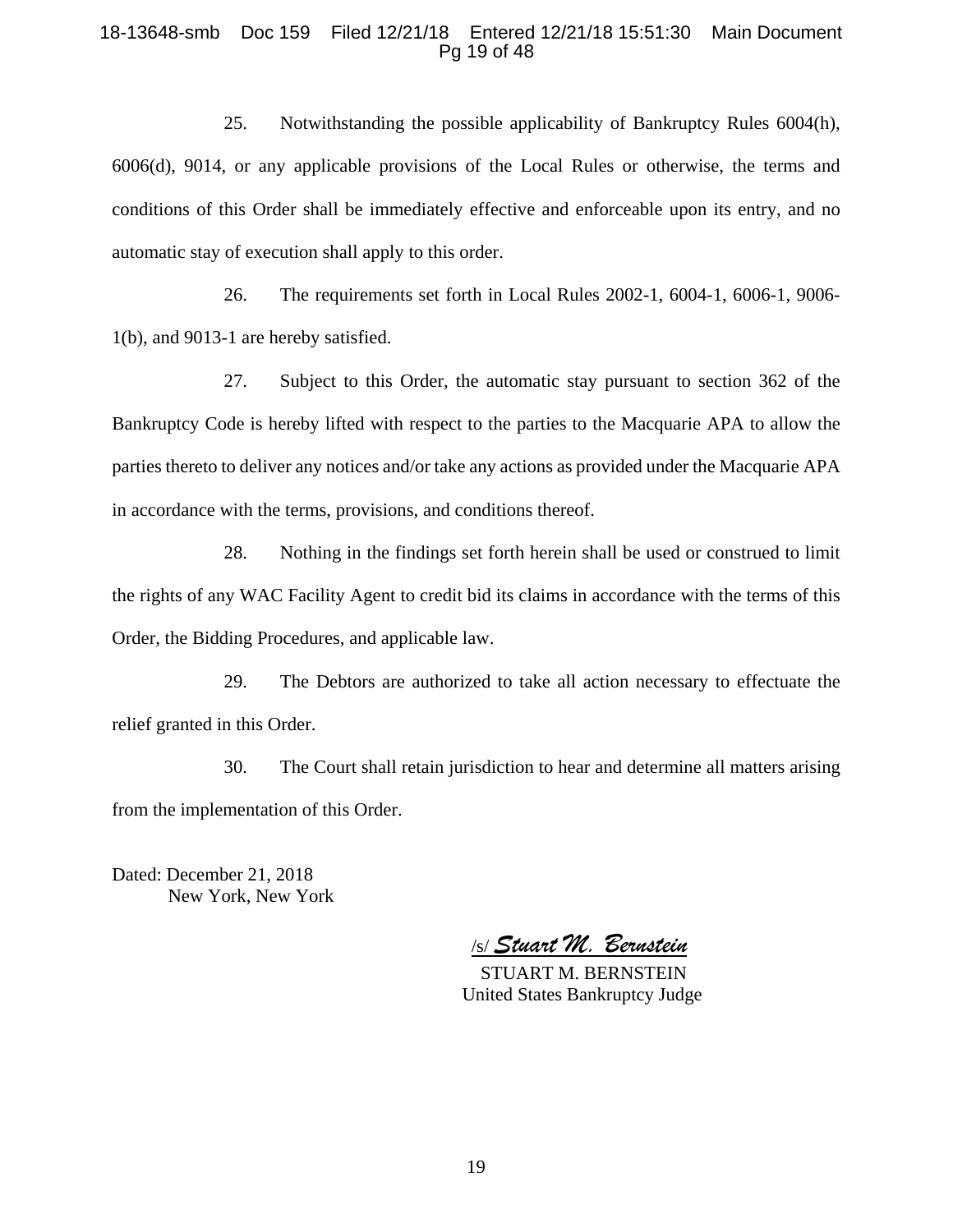18-13648-smb Doc 159 Filed 12/21/18 Entered 12/21/18 15:51:30 Main Document Pg 20 of 48

## **Exhibit 1**

**Bidding Procedures**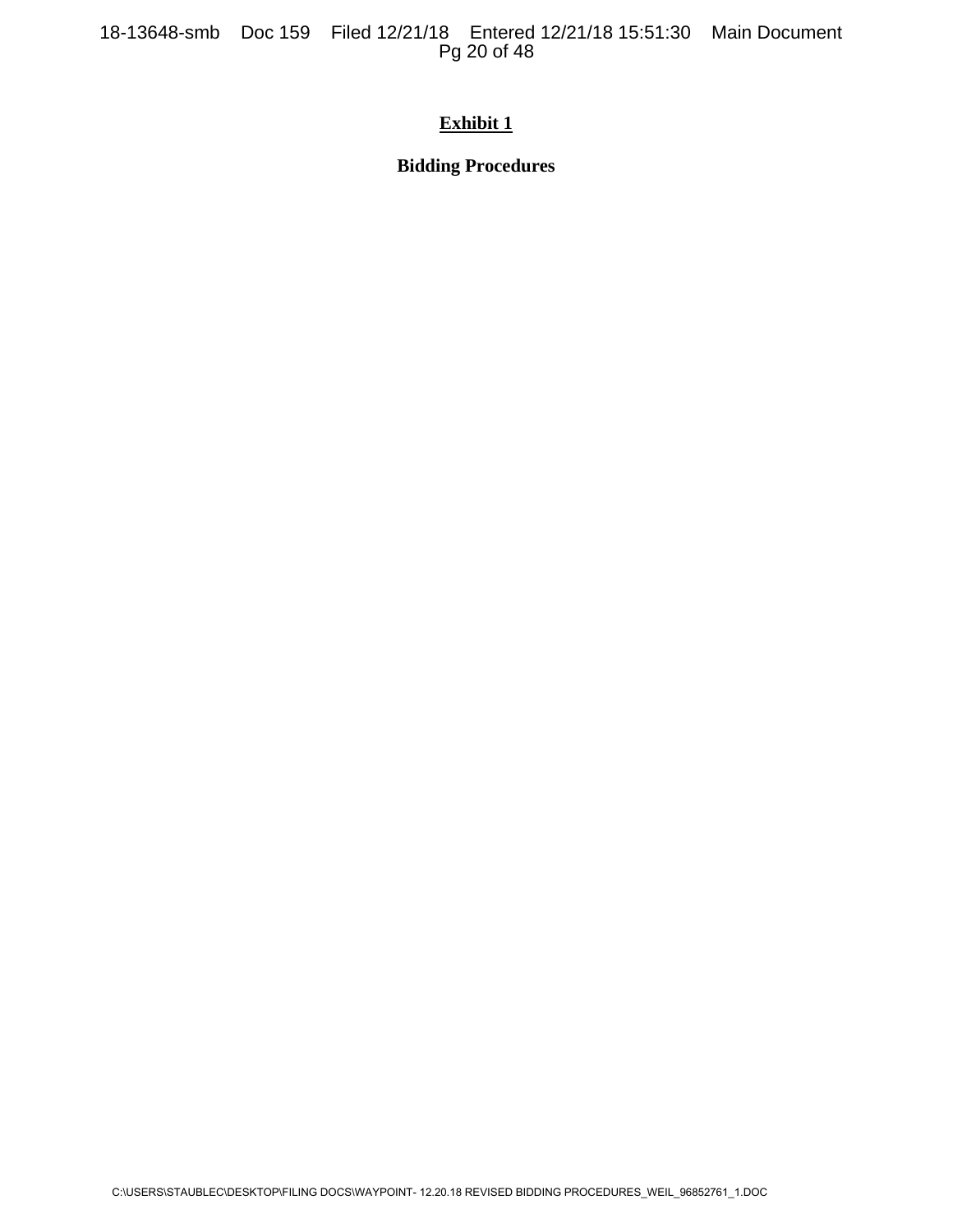### **BIDDING PROCEDURES**

### **Overview**

On November 25, 2018, Waypoint Leasing Holdings Ltd. and certain of its subsidiaries and affiliates, as debtors and debtors in possession (collectively, the "**Debtors**"), filed voluntary petitions for relief under title 11 of the United States Code (the "**Bankruptcy Code**") in the United States Bankruptcy Court for the Southern District of New York (the "**Bankruptcy Court**"). The chapter 11 cases have been consolidated for procedural purposes under the lead case, *In re Waypoint Leasing Holdings Ltd.*, *et al.*, Case No 18-13648 (SMB) (the "**Chapter 11 Cases**").

On [\_\_\_], 2018, the Bankruptcy Court entered an order (ECF No. \_\_) (the "**Bidding Procedures Order**"), which approved these procedures (the "**Bidding Procedures**") for the consideration of the highest or otherwise best bid for all or substantially all of the Debtors' assets, on the terms and conditions set forth herein.

Macquarie Rotorcraft Leasing Holdings Limited ("**Macquarie**") is the purchaser for substantially all of the Debtors' assets and executed that certain Stock and Asset Purchase Agreement (together with the exhibits thereto, and as may be amended, modified, or supplemented from time to time in accordance with the terms thereof, the "**Macquarie APA**"), dated as of December 7, 2018.<sup>1</sup> The Macquarie APA contemplates, pursuant to the terms and subject to the conditions and purchase price adjustments contained therein, the sale of substantially all of the Debtors' assets (the "**Purchased Assets**") to Macquarie in consideration of approximately \$650,000,000 (the "**Base Purchase Price**"), plus the assumption of the Assumed Liabilities (the "**Macquarie Bid**").

The Macquarie Bid is subject to higher or better offers submitted in accordance with the terms and conditions of these Bidding Procedures. These Bidding Procedures describe, among other things: (i) the procedures for bidders to submit bids (including credit bids) for some or all of the Purchased Assets; (ii) the manner in which bidders and bids become Qualified Third Party Bidders and Qualified Third Party Bids; (iii) the process for evaluating bids (including credit bids) received; (iv) the conduct of the Auction if the Debtors receive Qualified Third Party Bids; (v) the procedure for the ultimate selection of a Successful Third Party Bidder at the Auction; and (vi) the procedure for establishing Successful Credit Bids; (vii) the procedures for approval of Successful Credit Bids at a Sale Hearing, and (viii) the process for approval of one or more sale transactions at the Sale Hearings (each as defined herein).

#### **Summary of Important Dates**

| <b>Key Event</b>                    | <b>Deadline</b>                          |
|-------------------------------------|------------------------------------------|
| Deadline to Object to Macquarie Bid | <b>January 3, 2019 at 5:00 p.m. (ET)</b> |
| Deadline to Submit Third Party Bids | January 4, 2019 at 5:00 p.m. (ET)        |

<sup>&</sup>lt;sup>1</sup> Unless otherwise indicated, capitalized terms used but not otherwise defined herein shall have the meanings ascribed to them in the Motion or the Bidding Procedures Order, as applicable.

 $\overline{a}$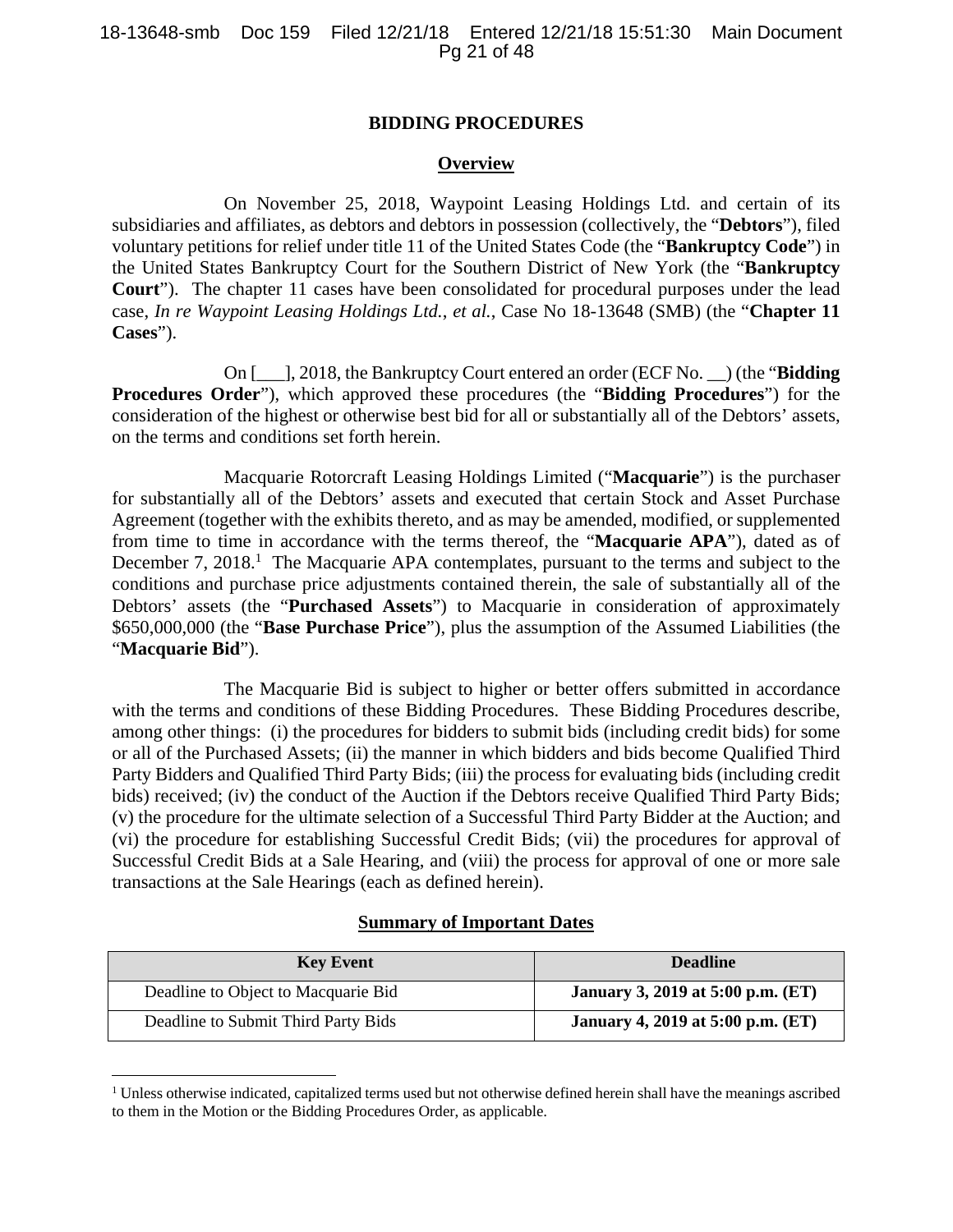## 18-13648-smb Doc 159 Filed 12/21/18 Entered 12/21/18 15:51:30 Main Document Pg 22 of 48

| Deadline for Debtors to Notify Third Party Bidders of<br><b>Status as Qualified Third Party Bidders</b>                                                                                                                                                                         | January 7, 2019 at 9:00 a.m. (ET)                                                       |
|---------------------------------------------------------------------------------------------------------------------------------------------------------------------------------------------------------------------------------------------------------------------------------|-----------------------------------------------------------------------------------------|
| If No Auction Is Held, Deadline for Debtors to Provide<br>Purchase Price Allocation to WAC Facility Agents                                                                                                                                                                      | January 8, 2019 at 12:00 p.m. (ET)                                                      |
| Auction to be held if the Debtors receive Qualified<br>Third Party Bids, to be conducted at the offices of<br>Weil, Gotshal & Manges LLP, 767 Fifth Avenue, New<br>York, New York 10153                                                                                         | January 8, 2019 at 10:00 a.m. (ET)                                                      |
| Deadline to File Notice and Identities of Successful<br>Third Party Bid and Back-Up Third Party Bid                                                                                                                                                                             | January 9, 2019 at 5:00 p.m. (ET)<br>or promptly following conclusion of<br>the Auction |
| If Auction Is Held, Deadline for Debtors to Provide<br>Purchase Price Allocation to WAC Facility Agents                                                                                                                                                                         | January 10, 2019 at 5:00 p.m. (ET)                                                      |
| Deadline to Submit Credit Bids                                                                                                                                                                                                                                                  | January 14, 2019 at 5:00 p.m. (ET)                                                      |
| Deadline for Requisite Lenders to Deliver PSA <sup>2</sup>                                                                                                                                                                                                                      | January 14, 2019 at 5:00 p.m. (ET)                                                      |
| Deadline to Object to Successful Third Party Bid and<br><b>Cure Costs</b>                                                                                                                                                                                                       | January 16, 2019 at 5:00 p.m. (ET)                                                      |
| If Requisite Lenders Collectively Holding Security<br>Interests In Less Than 110 Aircraft Submit PSA,<br>Deadline for Successful Third Party Bidder to Elect to<br>Accept That Conversion Condition Has Been Met                                                                | January 18, 2019 at 5:00 p.m. (ET)                                                      |
| Deadline for Successful Third Party Bidder to Submit<br>Matching Bid to Qualified Credit Bids                                                                                                                                                                                   | January 22, 2019 at 5:00 p.m. (ET)                                                      |
| If Requisite Lenders under the PSA Collectively Hold<br>Security Interests In Less Than 110 Aircraft and<br>Conversion Condition Is Not Otherwise Satisfied,<br>Deadline for Such Requisite Lenders to Submit Credit<br><b>Bids</b>                                             | January 22, 2019 at 5:00 p.m. (ET)                                                      |
| If Qualified Credit Bids Are Timely Submitted and<br>Debtors Do Not Receive Matching Bids, Deadline to<br>File Notice and Identities of Successful Credit Bids                                                                                                                  | January 23, 2019 at 5:00 p.m. (ET)                                                      |
| If Requisite Lenders Collectively Holding Security<br>Interests In Less Than 110 Aircraft Submit Credit Bids<br>and the Conversion Condition Is Not Otherwise<br>Satisfied, Deadline for Successful Third Party Bidder<br>to Submit Matching Bid to Requisite Lender Credit Bid | January 28, 2019 at 5:00 p.m. (ET)                                                      |
| Deadline to Object to Adequate Assurance of Future<br>Performance                                                                                                                                                                                                               | February 1, 2019 at 5:00 p.m. (ET)                                                      |

<sup>&</sup>lt;sup>2</sup> "PSA" means an executed plan support agreement, in form and substance reasonably acceptable to the Debtors and Macquarie (the lenders thereunder, the "**Requisite Lenders**") and in compliance with the Conversion Condition (as defined in the Macquarie APA).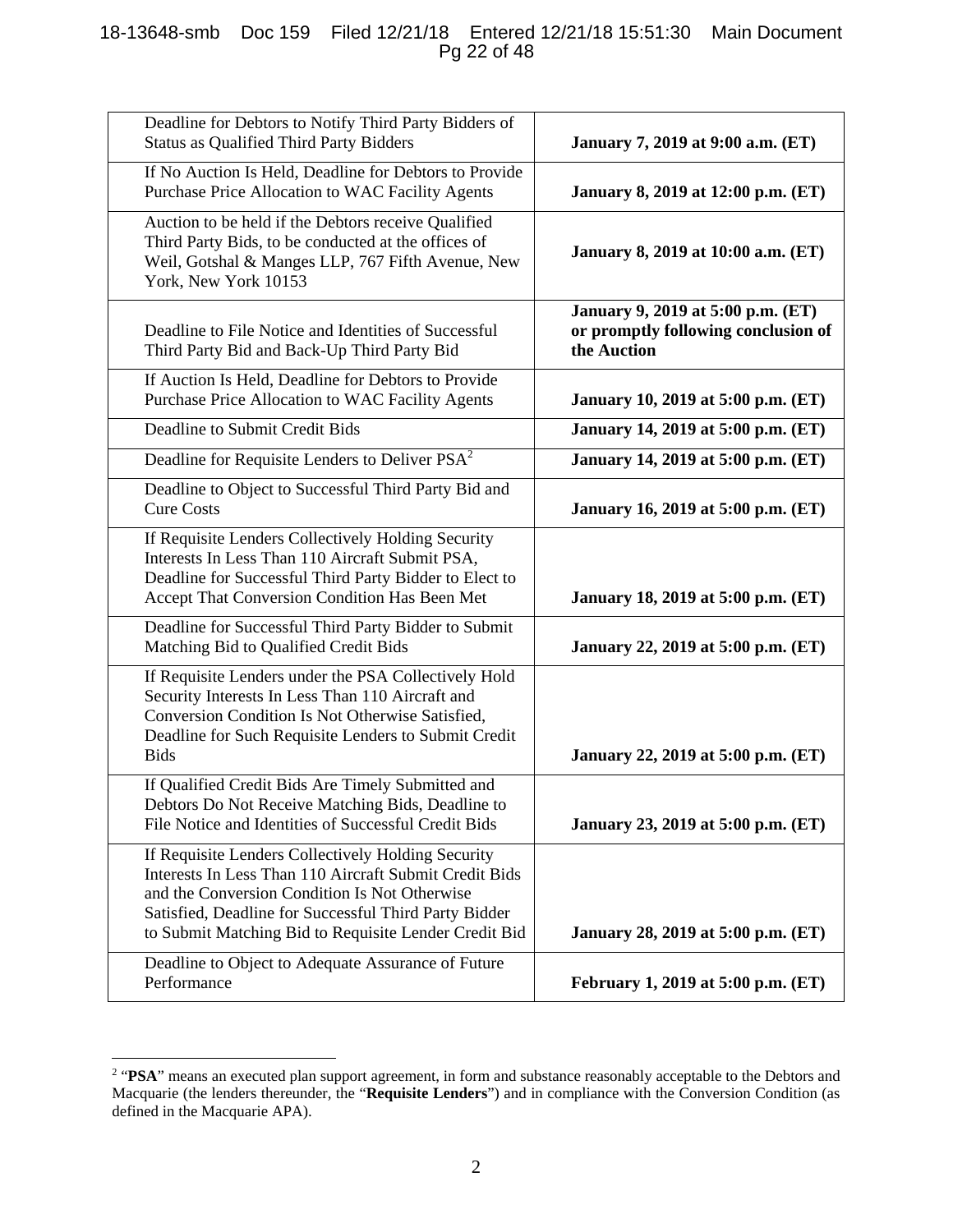## 18-13648-smb Doc 159 Filed 12/21/18 Entered 12/21/18 15:51:30 Main Document Pg 23 of 48

| If Requisite Lenders Collectively Hold Security<br>Interests In 110 or More Aircraft, Deadline for<br>Successful Third Party Bidder to Notify Debtors of<br>Intent to Pursue Plan Sale           | <b>February 4, 2019 at 5:00 p.m. (ET)</b>                                |
|--------------------------------------------------------------------------------------------------------------------------------------------------------------------------------------------------|--------------------------------------------------------------------------|
| If Successful Third Party Bidder Rejects Plan Sale,<br>Deadline for Requisite Lenders to Submit Requisite<br>Lender Credit Bids                                                                  | February 11, 2019 at 5:00 p.m. (ET)                                      |
| Sale Hearing                                                                                                                                                                                     | February 12, 2019 at 10:00 a.m.<br>(ET)                                  |
| Deadline for Entry of Order(s) Approving Successful<br>Credit Bid(s) or the Automatic Stay May Be Lifted to<br>Permit Successful Credit Bidder(s) to Foreclose on<br>WAC Collateral <sup>3</sup> | <b>February 15, 2019</b>                                                 |
| Deadline for Successful Third Party Bidder to Submit<br>Matching Bid to Requisite Lender Credit Bid                                                                                              | February 19, 2019 at 5:00 p.m. (ET)                                      |
| Additional Sale Hearings <sup>4</sup>                                                                                                                                                            | Subject to the Court's availability,<br>on such date the Debtors request |
|                                                                                                                                                                                                  |                                                                          |

## **Assets To Be Sold**

The Debtors' assets are primarily comprised of aircraft, which are owned by eight separate corporate entities or their wholly owned subsidiaries (each, a "**WAC**") consisting of different assets as follows:

| <b>WAC</b>       | <b>Number of Aircraft</b> |
|------------------|---------------------------|
| WAC <sub>1</sub> | 30                        |
| WAC <sub>2</sub> | 6                         |
| WAC <sub>3</sub> | 45                        |
| WAC <sub>5</sub> | 9                         |
| WAC <sub>6</sub> |                           |
| WAC <sub>8</sub> | 29                        |
| WAC <sub>9</sub> | 17                        |
| <b>WAC12</b>     | 17                        |
| <b>Total:</b>    | 160                       |

## **Due Diligence**

The Debtors have posted copies of all material documents related to the Debtors' assets to the Debtors' confidential electronic data room (the "**Data Room**"). To access the Data

 $\overline{a}$ 

<sup>&</sup>lt;sup>3</sup> For the avoidance of doubt, this deadline shall not apply to WAC Facility Agents who deliver a PSA by the Credit Bid Deadline.

<sup>&</sup>lt;sup>4</sup> If a sale transaction is consummated pursuant to a chapter 11 plan in accordance with a PSA, the Debtors will file a scheduling order setting forth the applicable deadlines in connection with confirmation of a chapter 11 plan.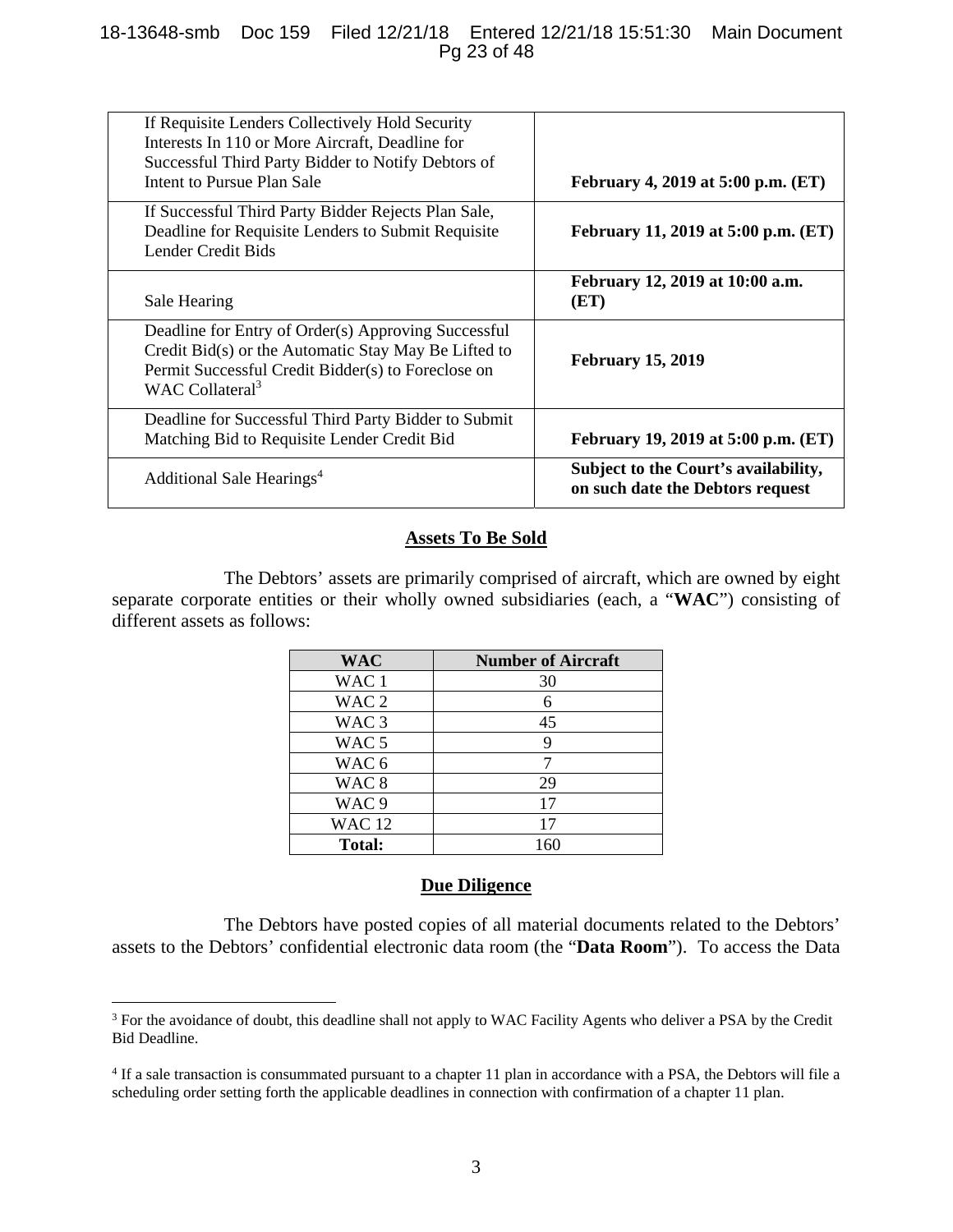#### 18-13648-smb Doc 159 Filed 12/21/18 Entered 12/21/18 15:51:30 Main Document Pg 24 of 48

Room, an interested party other than a WAC Facility Agent must submit to the Debtors or their advisors the following:

- (A) an executed confidentiality agreement in form and substance reasonably satisfactory to the Debtors (unless such party is already a party to an existing confidentiality agreement with the Debtors that is acceptable to the Debtors for this due diligence process, in which case such agreement shall govern); and
- (B) sufficient information, as reasonably determined by the Debtors, to allow the Debtors to determine that the interested party has the financial wherewithal to consummate a sale transaction.

An interested party that meets the above requirements to the satisfaction of the Debtors shall be a "**Potential Bidder**." As soon as practicable, the Debtors will provide such Potential Bidder access to the Data Room; provided, that such access may be terminated by the Debtors in their reasonable discretion at any time, including if a Potential Bidder does not become a Qualified Third Party Bidder or these Bidding Procedures are terminated.

Each Potential Bidder shall comply with all reasonable requests for information and due diligence access by the Debtors or their advisors regarding the ability of such Potential Bidder to consummate a sale transaction.

Until the Third Party Bid Deadline, the Debtors will provide any Potential Bidder with reasonable access to the Data Room and any additional information requested by Potential Bidders that the Debtors believe to be reasonable and appropriate under the circumstances. All additional due diligence requests shall be directed to the Debtors' advisors, Houlihan Lokey, Inc. ("**Houlihan Lokey**") at Project.Whiskey@HL.com. Unless prohibited by law or otherwise determined by the Debtors, the availability of additional due diligence to a Potential Bidder will cease if (a) the Potential Bidder does not become a Qualified Third Party Bidder or (b) these Bidding Procedures are terminated.

Neither the Debtors nor any of their representatives shall be obligated to furnish any information of any kind whatsoever relating to the Debtors' assets (a) to any person or entity who (i) is not a Potential Bidder; (ii) does not comply with the participation requirements set forth above; or (iii) in the case of competitively sensitive information, is a competitor of the Debtors and (b) to the extent not permitted by law.

The Debtors also will provide access to the Data Room to the administrative agent under the DIP Credit Agreement (the "**DIP Agent**") and each WAC Facility Agent and WAC Lender (subject to any restrictions pursuant to applicable law) and, upon request to the Debtors, to such WAC Facility Agent's and WAC Lender's financing source only upon execution of a confidentiality agreement by such financing source, which confidentiality agreement shall be in form and substance reasonably acceptable to the Debtors; provided, that a WAC Lender, the applicable WAC Facility Agent, or such WAC Facility Agent and WAC Lender's financing sources access to information in the Data Room shall be limited to information regarding its applicable WAC Facility.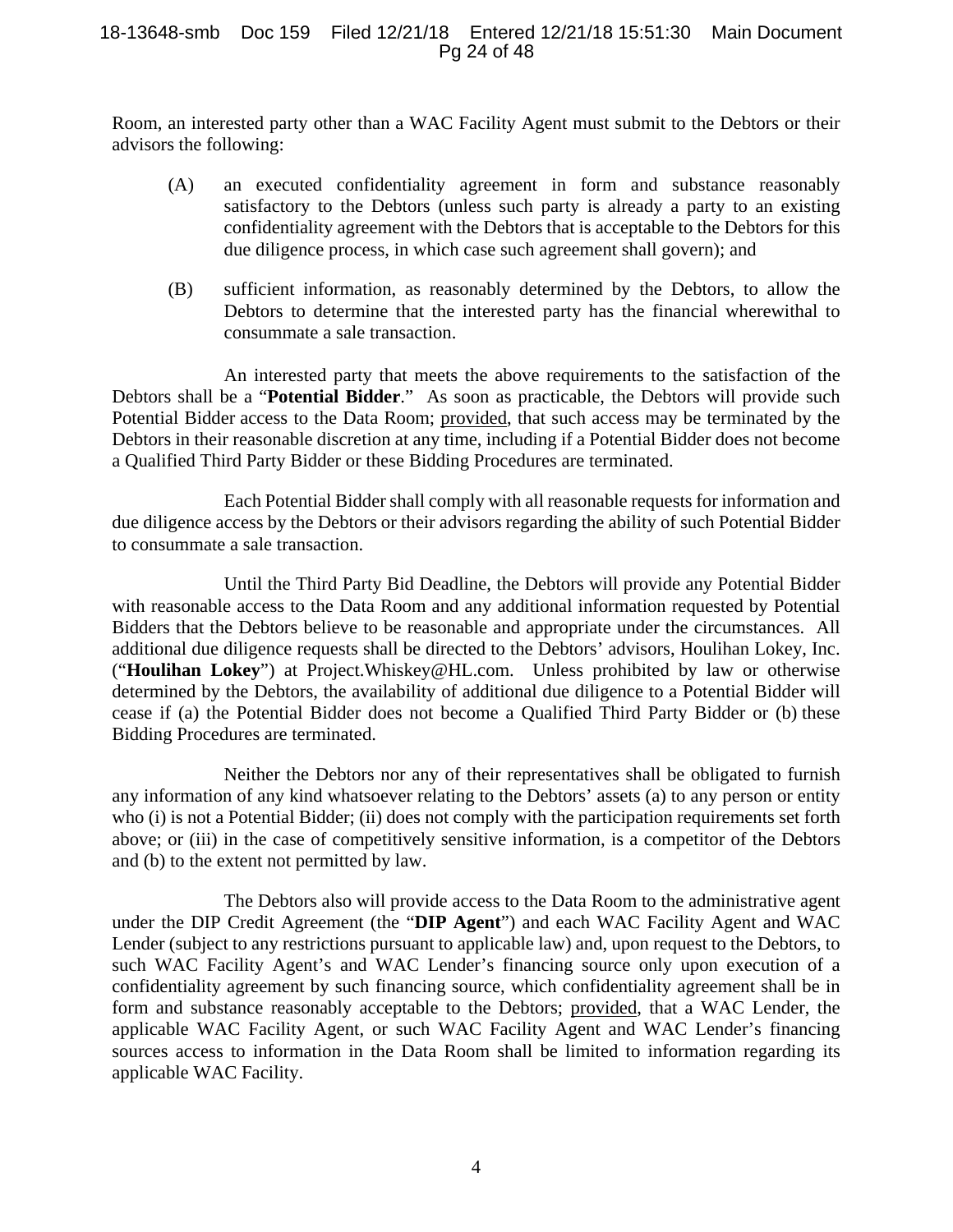#### 18-13648-smb Doc 159 Filed 12/21/18 Entered 12/21/18 15:51:30 Main Document Pg 25 of 48

With respect to any party requested by a WAC Facility Agent or WAC Lender to manage such WAC Facility Agent's or WAC Lender's collateral upon consummation of a Successful Credit Bid (each, an "**Alternative Asset Manager**") that is restricted by agreement with the Debtors from engaging in discussions or negotiations with WAC Lenders, the applicable WAC Facility Agent, or an entity designated by the WAC Facility Agent (a "**Credit Bidco**"), the Debtors agree to release such restriction effective as of the date of entry of the *Interim Order Pursuant to 11 U.S.C. §§ 105, 361, 362, 363, 364, 507, and 552, Fed. R. Bankr. P. 2002, 4001, 6003, 6004, and 9014, and L. Bankr. R. 2002-1, 4001-2, 9013-1, 9014-1, and 9014-2 (I) Authorizing the Debtors to (A) Obtain Senior Secured Priming Superpriority Postpetition Financing, (B) Grant Liens and Superpriority Administrative Expense Status, and (C) Utilize Cash Collateral; (II) Granting Adequate Protection, (III) Scheduling a Final Hearing; and (IV) Granting Related Relief* (ECF No. 77); provided, that the Debtors, WAC Lenders, WAC Facility Agent, and Credit Bidco shall, prior to any disclosure to any such Alternative Asset Manager of any confidential information, agree (with each such party acting reasonably and in good faith) on the scope of information to be provided to such Alternative Asset Managers (taking into account commercial sensitivities and antitrust and other applicable law).

## **Auction Qualification Procedures**

#### *Third Party Bid Deadline*

A Potential Bidder that desires to make a cash bid (a "**Third Party Bid**") on some or all of the Purchased Assets shall deliver electronic copies of the Third Party Bid so as to be received no later than **January 4, 2019 at 5:00 p.m. (ET)** (the "**Third Party Bid Deadline**"); provided, that the Debtors may extend the Third Party Bid Deadline without further order of the Bankruptcy Court subject to providing notice to all Potential Bidders and WAC Facility Agents. **The submission of a Third Party Bid by the Third Party Bid Deadline shall constitute a binding and irrevocable offer to acquire the assets specified in such bid.** Any party that does not submit a Third Party Bid by the Third Party Bid Deadline will not be allowed to (i) submit any offer after the Third Party Bid Deadline or (ii) participate in the Auction. Third Party Bids must be submitted by email to the following:

## **Weil, Gotshal & Manges LLP**

Waypointbids@weil.com Gavin Westerman (Gavin.Westerman@weil.com) Kelly DiBlasi (Kelly.DiBlasi@weil.com) Mariel E. Cruz (Mariel.Cruz@weil.com)

> **Houlihan Lokey**  Project.Whiskey@HL.com

## **Vedder Price P.C.**

GKass@VedderPrice.com DLipke@VedderPrice.com MJEdelman@VedderPrice.com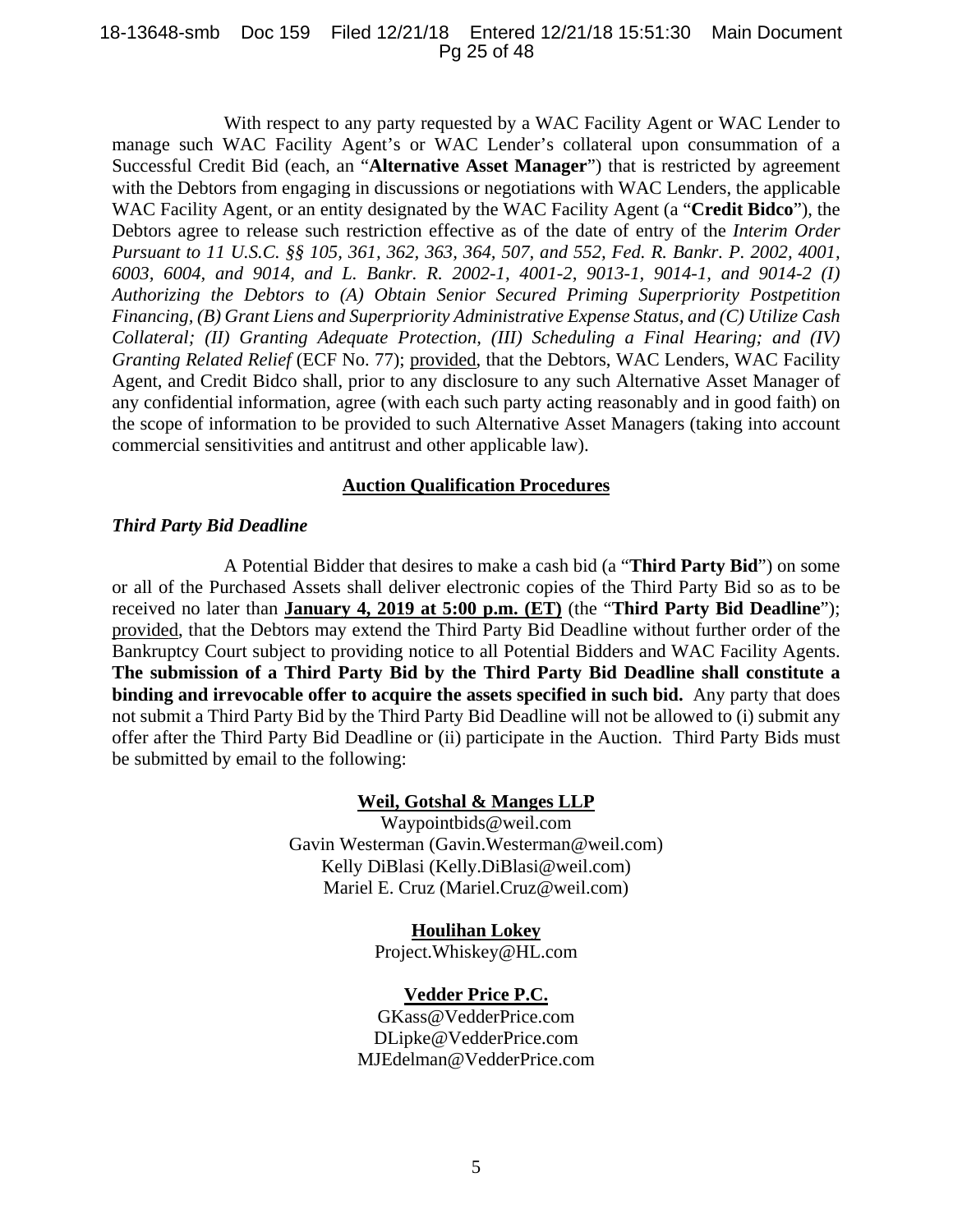18-13648-smb Doc 159 Filed 12/21/18 Entered 12/21/18 15:51:30 Main Document Pg 26 of 48

#### **Milbank, Tweed, Hadley & McCloy LLP**

TLomazow@milbank.com MPrice@milbank.com

#### *Form and Content of Third Party Bids*

A Third Party Bid must contain a signed document from a Potential Bidder received by the Third Party Bid Deadline that identifies the purchaser by its legal name and any other party that will be participating in connection with the Third Party Bid or the sale transaction, and includes, at a minimum, the following:

- (A) Finalized Asset Purchase Agreement (the "APA"). Each Third Party Bid must include, in both PDF and MS-WORD format, an executed copy of the APA and a copy of same that has been marked against the Macquarie APA, a copy of which is located in the Data Room.
- (B) Purchase Price; Minimum Bid. Each Third Party Bid submitted may include substantially all of the Purchased Assets or a portion thereof and must specify the purchase price, which purchase price must include the sum of the Minimum Overbid Amount plus the Break-Up Fee plus the Expense Reimbursement. If the Third Party Bid includes assets from more than one WAC, such Third Party Bid must allocate the purchase price on a WAC-by-WAC basis.
- (C) Unconditional Offer. A commitment that the Third Party Bid is formal, binding, and unconditional (except for those conditions expressly set forth in the APA), is not subject to any due diligence or financing contingency, and is irrevocable until the Debtors notify the Potential Bidder that such Third Party Bid is not a Successful Third Party Bid or a Back-Up Third Party Bid.
- (D) Form of Consideration. A statement identifying the cash and non-cash components of the Third Party Bid, including confirmation that the cash component of the Third Party Bid is based in U.S. Dollars.
- (E) Proof of Financial Ability to Perform. Each Third Party Bid must contain such financial and other information that allows the Debtors to make a reasonable determination as to the Potential Bidder's financial and other capabilities to consummate the sale transaction, including, without limitation, such financial and other information setting forth adequate assurance of future performance in satisfaction of the requirements under section 365 of the Bankruptcy Code, and the Potential Bidder's willingness to perform under any contracts that are assumed and assigned to such party. Without limiting the foregoing, such information must include current financial statements or similar financial information certified to be true and correct as of the date thereof, proof of financing commitments (if needed) to close the sale transaction, contact information for verification of such information, including any financing sources, and any other information reasonably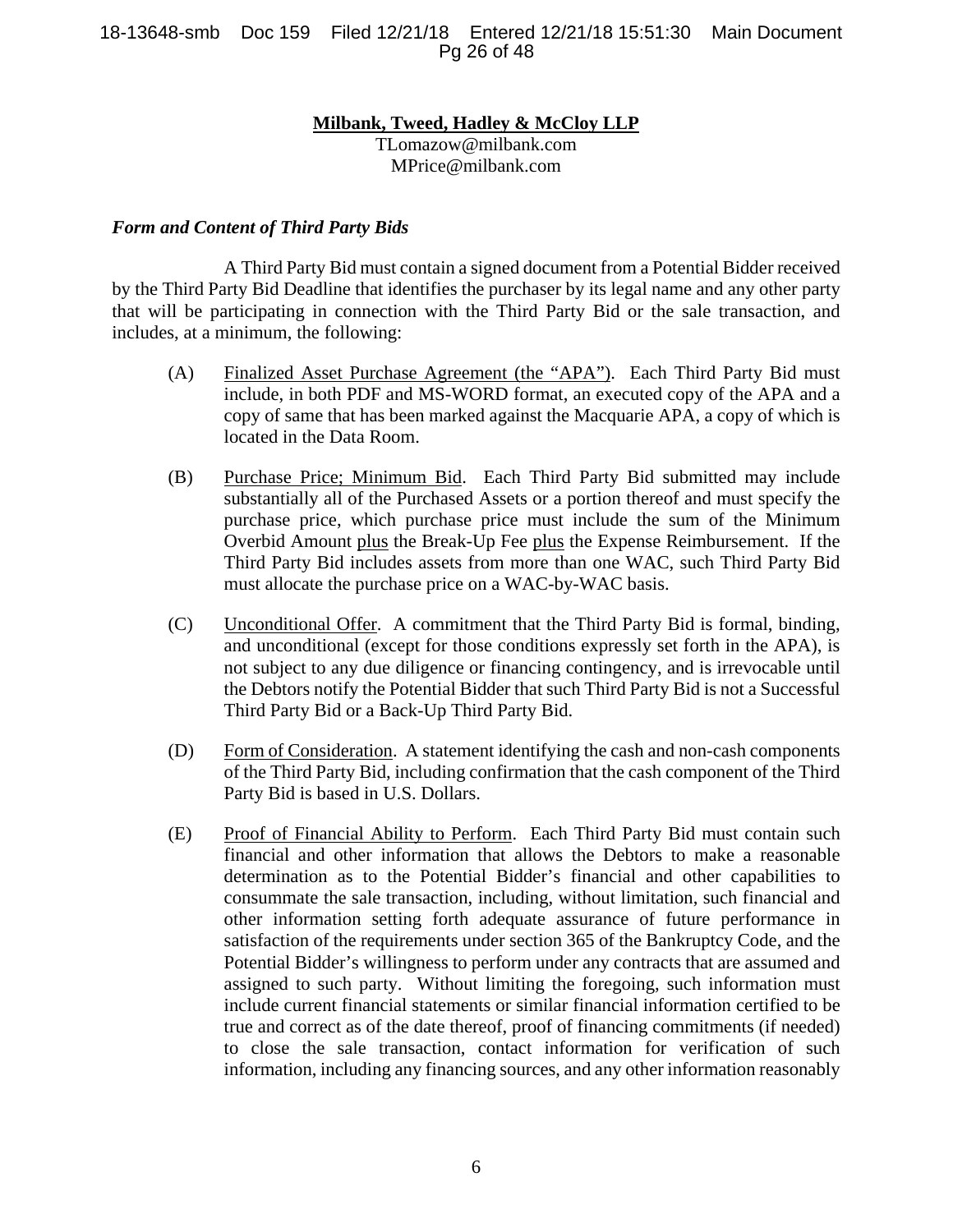### 18-13648-smb Doc 159 Filed 12/21/18 Entered 12/21/18 15:51:30 Main Document Pg 27 of 48

requested by the Debtors necessary to demonstrate that such Potential Bidder has the ability to close the sale transaction.

- (F) Designation of Contracts and Leases. Each Third Party Bid must identify with particularity each and every executory contract and unexpired lease, the assumption and assignment of which is a condition to closing the sale transaction; provided, that the APA may allow for the Potential Bidder to remove executory contracts and unexpired leases from the list of contracts to be assumed and assigned any time up to five business days prior to the closing of the sale transaction; provided, further, that to the extent the Debtors identify any additional executory contracts or unexpired leases after the Third Party Bid is submitted, the APA may allow for the Potential Bidder to add such executory contracts and unexpired leases to the list of contracts to be assumed and assigned any time from and after the Third Party Bid is submitted.
- (G) Required Approvals. A statement or evidence (i) that the Potential Bidder has made or will make in a timely manner all necessary filings under the Hart-Scott-Rodino Antitrust Improvements Act of 1976, as amended, or other Antitrust Laws (as defined in the Macquarie APA), as applicable, and pay the fees associated with such filings and (ii) of the Potential Bidder's plan and ability to obtain all requisite governmental, regulatory, or other third-party approvals and the proposed timing for the Potential Bidder to undertake the actions required to obtain such approvals. A Potential Bidder further agrees that its legal counsel will coordinate in good faith with Debtors' legal counsel to discuss and explain such Potential Bidder's regulatory analysis, strategy, and timeline for securing all such approvals as soon as reasonably practicable, and in no event later than the time period contemplated in the APA.
- (H) No Entitlement to Break-Up Fee, Expense Reimbursement, or Other Amounts. A statement that the Third Party Bid does not entitle the Potential Bidder to any breakup fee, termination fee, expense reimbursement or similar type of payment or reimbursement, and a waiver of any substantial contribution administrative expense claims under section 503(b) of the Bankruptcy Code related to the bidding process.
- (I) Joint Third Party Bids. The Debtors will be authorized to approve joint Third Party Bids in their reasonable discretion on a case-by-case basis.
- (J) Agreement to Terms of the Bidding Procedures. A statement that the Potential Bidder agrees to be bound by these Bidding Procedures.

A Potential Bidder must also accompany its Third Party Bid with:

- (K) a Deposit (as defined herein);
- $(L)$  the contact information of the specific person(s) whom the Debtors or their advisors should contact in the event that the Debtors have any questions or wish to discuss the Third Party Bid submitted by the Potential Bidder;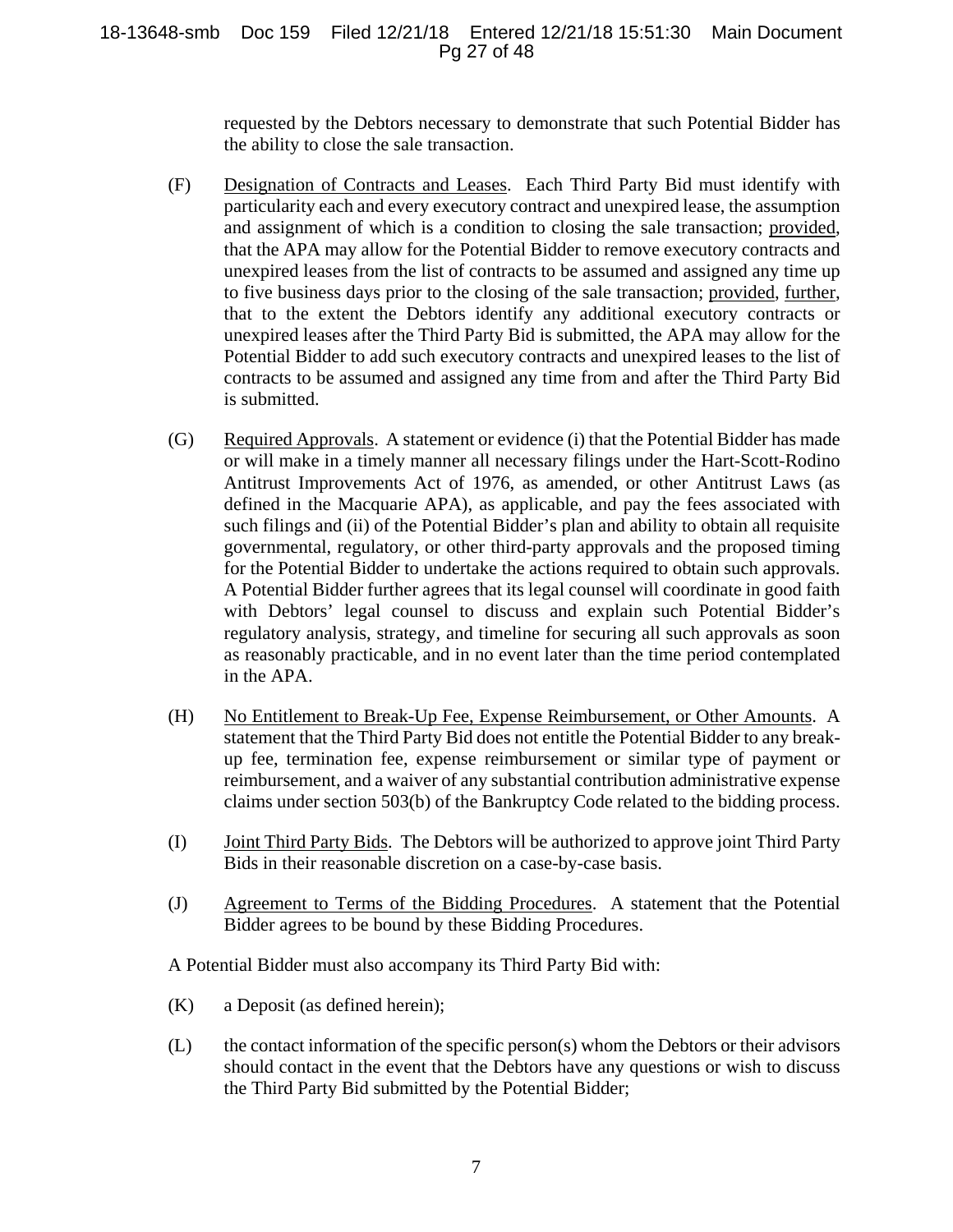#### 18-13648-smb Doc 159 Filed 12/21/18 Entered 12/21/18 15:51:30 Main Document Pg 28 of 48

- (M) written evidence of available cash, a commitment for financing (not subject to any conditions other than those expressly set forth in the APA) and such other evidence of ability to consummate the transaction contemplated by the APA, the Bidding Procedures Order, and the Bidding Procedures, as acceptable in the Debtors' business judgment;
- (N) the identity of each entity that will be participating in connection with such Third Party Bid and taking ownership of the assets (including any equity owners or sponsors, if the Potential Bidder is an entity formed for the purpose of consummating the sale transaction) and a copy of a board resolution or similar document demonstrating the authority of the Potential Bidder to make a binding and irrevocable bid on the terms proposed and to consummate the transaction contemplated by the APA;
- (O) a covenant to cooperate with the Debtors to provide pertinent factual information regarding the Potential Bidder's operations reasonably required to analyze issues arising with respect to any applicable antitrust laws and other applicable regulatory requirements; and
- (P) if the value of a Third Party Bid includes additional non-cash components, a detailed analysis of the value of any additional non-cash component of the Third Party Bid and back-up documentation to support such value.

## *Review of Third Party Bids; Designation of Qualified Third Party Bids*

The Debtors will evaluate Third Party Bids that are timely submitted and may engage in negotiations with Potential Bidders who submitted Third Party Bids as the Debtors deem appropriate in the exercise of their business judgment, based upon the Debtors' evaluation of the content of each Third Party Bid and determination as to whether such Third Party Bid provides greater consideration than the Macquarie Bid for the assets included in such Third Party Bid. The Debtors will provide a copy of each Third Party Bid received within one (1) day of receipt thereof to Macquarie and each WAC Facility Agent. Macquarie is a Qualified Third Party Bidder and the Macquarie Bid represents a Qualified Third Party Bid.

The Debtors shall determine, in their reasonable judgment, which of the Third Party Bids received by the Third Party Bid Deadline qualifies as a "**Qualified Third Party Bid**" (each Potential Bidder that submits such a Qualified Third Party Bid being a "**Qualified Third Party Bidder**") and shall notify each Qualified Third Party Bidder of its status as a Qualified Third Party Bidder by no later than **January 7, 2019 at 9:00 a.m. (ET)** (the "**Qualified Third Party Bid Deadline**"). The Debtors shall provide copies of such notice to Macquarie and each WAC Facility Agent by no later than **January 7, 2019 at 12:00 p.m. (ET)**.

Without the written consent of the Debtors, a Qualified Third Party Bidder may not modify, amend, or withdraw its Qualified Third Party Bid, except for proposed amendments to increase the purchase price or otherwise improve the terms of the Qualified Third Party Bid for the Debtors during the period that such Qualified Third Party Bid remains binding as specified herein; provided, that any Qualified Third Party Bid may be improved at the Auction as set forth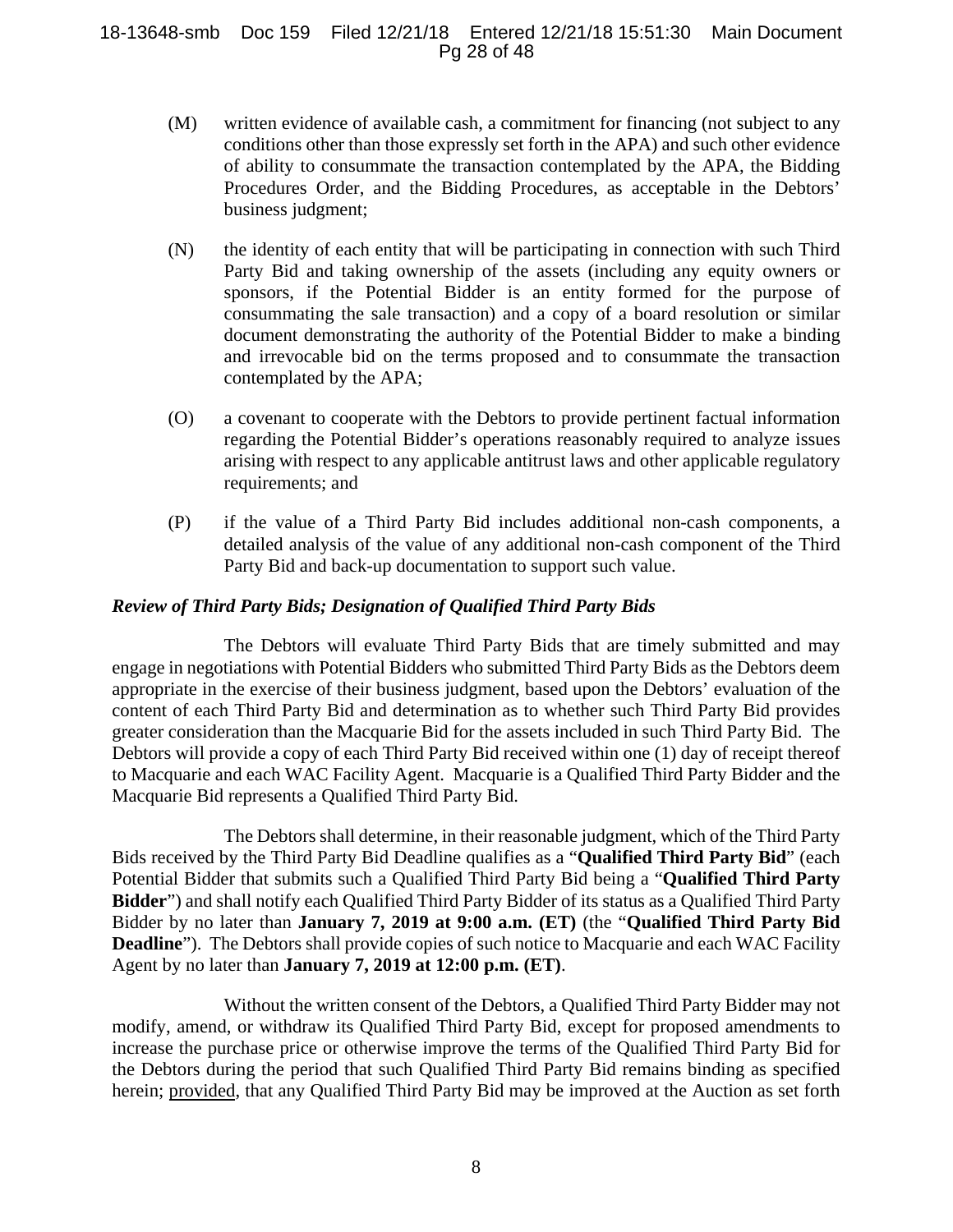#### 18-13648-smb Doc 159 Filed 12/21/18 Entered 12/21/18 15:51:30 Main Document Pg 29 of 48

in these Bidding Procedures. The Debtors reserve the right to work with any Potential Bidder in advance of the Auction to cure any deficiencies in a Third Party Bid that is not initially deemed a Qualified Third Party Bid and to clarify or otherwise improve such Third Party Bid.

## *Failure to Receive Qualified Third Party Bids*

 If no Qualified Third Party Bid other than the Macquarie Bid is received by the Third Party Bid Deadline, the Debtors will not conduct the Auction and shall file a notice with the Bankruptcy Court by **January 7, 2019 at 5:00 p.m. (ET)** indicating that the Auction has been cancelled. The Debtors shall also publish such notice on the website of their claims and noticing agent, Kurtzman Carson Consultants LLC (www.kccllc.net/waypointleasing). If no Qualified Third Party Bid is received, Macquarie shall be deemed the Successful Third Party Bidder and the Macquarie Bid shall be deemed the Successful Third Party Bid.

The Debtors shall promptly notify each WAC Facility Agent and Macquarie if no Qualified Third Party Bid other than the Macquarie Bid is received by the Third Party Bid Deadline. In such event, by **January 8, 2019 at 9:00 a.m. (ET)**, Macquarie shall provide the Debtors with an allocation of its purchase price on a WAC-by-WAC basis. By **January 8, 2019 at 10:00 a.m. (ET)**, the Debtors shall inform the advisors to the Steering Committee of such allocation and by **January 8, 2019 at 12:00 p.m. (ET)**, the Debtors shall inform each WAC Facility Agent the portion of Macquarie's purchase price that Macquarie allocates to such WAC's assets on a WAC-by-WAC basis, which such WAC Facility Agent may in turn communicate to the respective WAC Lenders in such WAC Facility Agent's WAC Facility, subject to the applicable confidentiality provisions of the WAC Facility documentation.

## *Deposit*

A Third Party Bid must be accompanied by a good faith cash deposit in the amount of ten percent (10%) of the cash purchase price (a "**Deposit**"). A Deposit must be deposited prior to the Third Party Bid Deadline with an escrow agent selected by the Debtors (the "**Escrow Agent**") pursuant to an escrow agreement to be provided by the Debtors. To the extent a Qualified Third Party Bid is modified before, during, or after the Auction, the Debtors reserve the right to require that such Qualified Third Party Bidder adjust its Deposit so that it equals ten percent (10%) of the cash purchase price. The requirements set forth in this "Deposit" section do not apply with respect to Macquarie. The deposit provided by Macquarie shall be governed by the Macquarie APA. Other than the Debtors and Macquarie, no person or entity shall have any rights or interests in the deposit provided by Macquarie pursuant to the terms of the Macquarie APA.

## **Auction Procedures for Qualified Third Party Bids**

If there are two or more Qualified Third Party Bids (including the Macquarie Bid), the Debtors will conduct the Auction on **January 8, 2019**, **beginning at 10:00 a.m. (ET) at the offices of Weil, Gotshal & Manges LLP, 767 Fifth Avenue, New York, New York 10153**. Only a Qualified Third Party Bidder will be eligible to participate at the Auction, subject to such limitations as the Debtors may impose in good faith. In addition, each WAC Facility Agent and professionals and/or other representatives of the Debtors and each WAC Facility Agent will be permitted to attend and observe the Auction. Each Qualified Third Party Bidder shall be required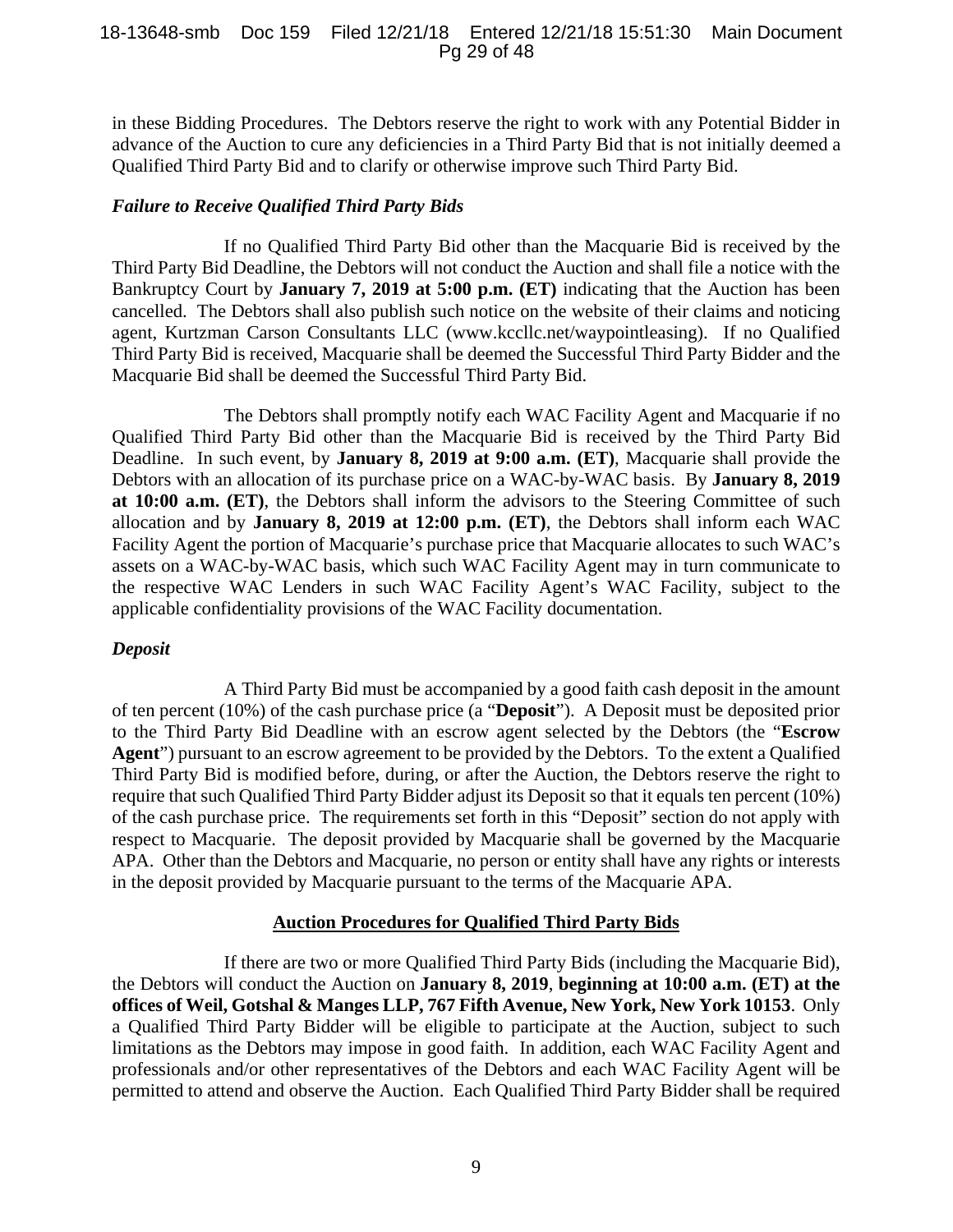#### 18-13648-smb Doc 159 Filed 12/21/18 Entered 12/21/18 15:51:30 Main Document Pg 30 of 48

to confirm, both before and after the Auction, that it has not engaged in any collusion with respect to the submission of any bid, the bidding, or the Auction. The Debtors may, in the exercise of their business judgment, adjourn the Auction.

If the Debtors receive two or more Qualified Third Party Bids (including the Macquarie Bid), bidding for the Purchased Assets will start with the highest or otherwise best purchase price and/or terms received and will proceed thereafter in minimum cash bid increments of not less than \$100,000 (a "**Minimum Overbid Amount**"). The minimum Qualified Third Party Bid also must meet the minimum bid requirements and other terms specified above. The Debtors reserve the right to and may increase or decrease the Minimum Overbid Amount at any time during the Auction. Macquarie and Qualified Third Party Bidders are authorized to increase their bids at the Auction, including with cash, cash equivalents, or other forms of consideration (such as contractual terms).

The Debtors may adopt rules for the Auction consistent with these Bidding Procedures and the Bidding Procedures Order that the Debtors reasonably determine to be appropriate to promote a competitive auction. Any rules adopted by the Debtors will not unilaterally modify any of the terms of the Macquarie APA (as may be consensually modified at the Auction) without the consent of Macquarie. Any rules developed by the Debtors will provide that all bids in the Auction will be made and received on an open basis, and all other bidders participating in the Auction and each WAC Facility Agent observing the Auction will be entitled to be present for all bidding with the understanding that the true identity of each bidder placing a bid at the Auction will be fully disclosed to all other bidders participating in the Auction and each WAC Facility Agent observing the Auction and that all material terms of each Qualified Third Party Bid submitted in response to any successive bids made at the Auction will be disclosed to all other bidders and each WAC Facility Agent observing the Auction. Each Qualified Third Party Bidder will be permitted what the Debtors reasonably determine to be an appropriate amount of time to respond to the previous bid at the Auction. The Auction will be conducted openly and shall be transcribed or recorded, and the Qualified Third Party Bidders and each WAC Facility Agent observing the Auction will be informed of the material terms of the previous bid.

The Debtors shall (i) review each Qualified Third Party Bid on the basis of the amount of cash, contractual terms, or other consideration to be paid or delivered, the speed and certainty of consummating a sale transaction, and any other relevant factor and (ii) identify the highest or otherwise best Qualified Third Party Bid (a "**Successful Third Party Bid**" and the bidder making such bid, a "**Successful Third Party Bidder**"). The Debtors shall also identify a Qualified Third Party Bidder that submitted the next highest or otherwise best Qualified Third Party Bid (a "**Back-Up Third Party Bid**" and the bidder making such bid, a "**Back-Up Third**  Party Bidder"). A Back-Up Third Party Bid shall remain open and irrevocable until the earliest to occur of (i) the applicable outside date for consummation of the sale transaction, (ii) consummation of the sale transaction with a Successful Third Party Bidder, and (iii) the release of such bid by the Debtors in writing (such date, the "**Back-Up Third Party Bid Expiration Date**"). If a sale transaction with a Successful Third Party Bidder is terminated prior to the Back-Up Third Party Bid Expiration Date, the Back-Up Third Party Bidder shall be deemed a Successful Third Party Bidder and shall be obligated to consummate the Back-Up Third Party Bid as if it were a Successful Third Party Bid.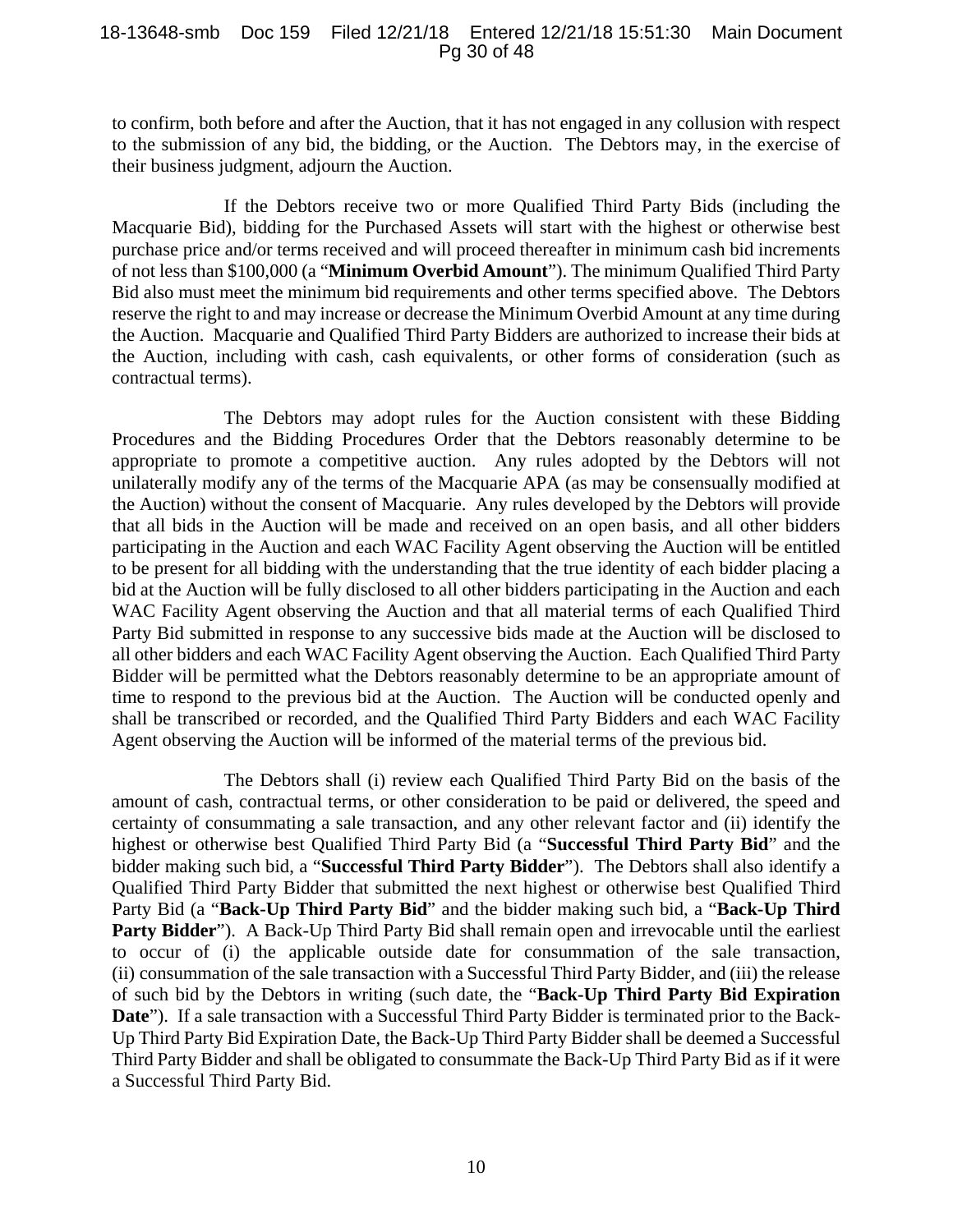#### 18-13648-smb Doc 159 Filed 12/21/18 Entered 12/21/18 15:51:30 Main Document Pg 31 of 48

By **January 10, 2019 at 5:00 p.m. (ET)**, the Debtors shall inform the applicable WAC Facility Agent the portion of the Successful Third Party Bidder's purchase price that such bidder allocates to the WAC's assets on a WAC-by-WAC basis, which such WAC Facility Agent may in turn communicate to the respective WAC Lenders in such WAC Facility Agent's WAC Facility, subject to the applicable confidentiality provisions of the WAC Facility documentation. To the extent that the Debtors receive from the Successful Third Party Bidder such bidder's allocation of its purchase price on a WAC-by-WAC basis prior to the applicable deadline, the Debtors shall, upon the later of four (4) hours after (i) the Debtors declaring such bidder the Successful Third Party Bidder or (ii) receipt of such allocation, inform the applicable WAC Facility Agent of the portion of the Successful Third Party Bidder's purchase price that such bidder allocates to the applicable WAC's assets.

Within one (1) day after the Auction, a Successful Third Party Bidder shall submit to the Debtors a fully executed APA and such other documentation memorializing the terms of a Successful Third Party Bid. A Successful Third Party Bid may not be assigned to any party without the consent of the Debtors.

At any time before entry of an order approving the applicable sale transaction envisioned by a Qualified Third Party Bid, the Debtors reserve the right to and may reject such Qualified Third Party Bid if such Qualified Third Party Bid, in the Debtors' judgment, is: (i) inadequate or insufficient; (ii) not in conformity with the requirements of the Bankruptcy Code, these Bidding Procedures, or the terms and conditions of the applicable sale transaction; or (iii) contrary to the best interests of the Debtors and their estates. No attempt by the Debtors to reject a Qualified Third Party Bid under this paragraph will modify any rights of the Debtors or Macquarie under the Macquarie APA (as may be consensually modified in writing by the Debtors and Macquarie at the Auction).

#### **Post-Auction Process**

By **January 9, 2019 at 5:00 p.m. (ET)**, the Debtors shall file with the Bankruptcy Court notice of the Successful Third Party Bid, Successful Third Party Bidder, Back-Up Third Party Bid, and Back-Up Third Party Bidder. A Successful Third Party Bidder shall appear at the Sale Hearing and be prepared to have a representative(s) testify in support of the Successful Third Party Bid and the Successful Third Party Bidder's ability to close in a timely manner and provide adequate assurance of its future performance under any and all executory contracts and unexpired leases to be assumed and/or assigned as part of the proposed sale transaction.

Within seven (7) days after the Auction (or with respect to Macquarie, at the time required under the Macquarie APA), the Debtors shall direct the Escrow Agent to return the deposit of any bidder, together with interest accrued thereon, who is not declared a Successful Third Party Bidder or Back-Up Third Party Bidder. Within five (5) days after the Back-Up Third Party Bid Expiration Date, the Debtors shall direct the Escrow Agent to return the deposit of a Back-Up Third Party Bidder, together with interest accrued thereon (if any). Within five (5) days after consummation of a Successful Credit Bid for all of the assets subject to a Successful Third Party Bid, the Debtors shall direct the Escrow Agent to return the Deposit of such Successful Third Party Bidder. Upon the authorized return of any such deposit, the bid of such Potential or Qualified Third Party Bidder shall be deemed revoked and no longer enforceable.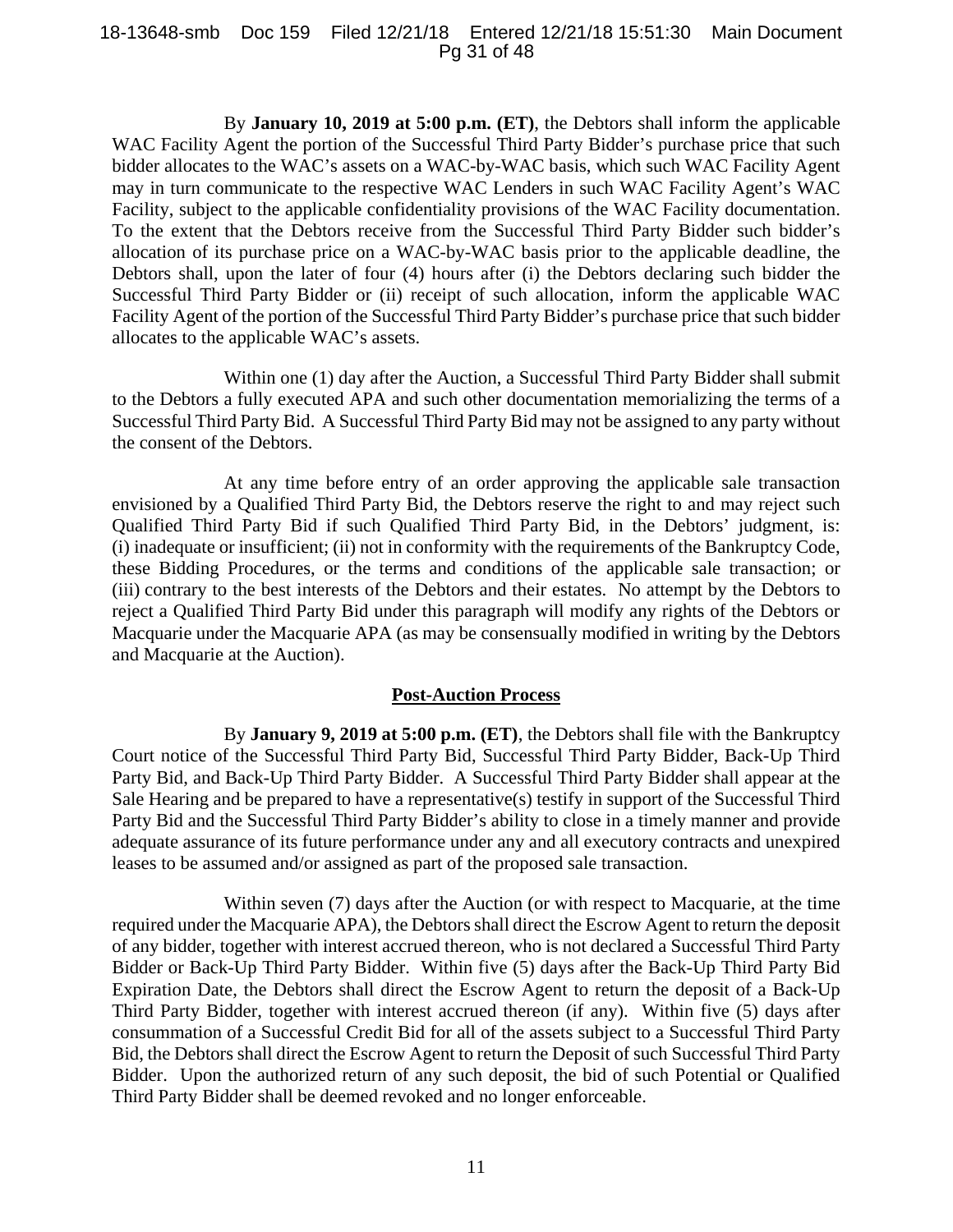#### 18-13648-smb Doc 159 Filed 12/21/18 Entered 12/21/18 15:51:30 Main Document Pg 32 of 48

A Successful Third Party Bidder's deposit shall be applied against the cash portion of the purchase price of such bidder's Successful Third Party Bid upon the consummation of the sale transaction. In addition to the foregoing, the deposit of a Qualified Third Party Bidder will be forfeited to the Debtors if (i) the Qualified Third Party Bidder attempts to modify, amend, or withdraw its Qualified Third Party Bid, except as permitted herein or with the Debtors' written consent, during the time the Qualified Third Party Bid remains binding and irrevocable or (ii) the Qualified Third Party Bidder is selected as a Successful Third Party Bidder and fails to enter into the required definitive documentation or to consummate a sale transaction according to these Bidding Procedures.

## **Credit Bidding**<sup>5</sup>

 Each WAC Facility Agent is authorized to submit either a streamlined credit bid (a "**Streamlined Credit Bid**") or a standard credit bid (a "**363(k) Credit Bid**" and together with a Streamlined Credit Bid, a "**Credit Bid**") for the purchase of all of the collateral (other than, if applicable, any pledged equity interest in a 363(k) Credit Bid) (the "**WAC Collateral**") for which it holds a secured interest. Subject to a WAC Facility Agent's right to submit a Requisite Lender Credit Bid as set forth herein, a WAC Facility Agent shall be required to submit a Credit Bid by **January 14, 2019 at 5:00 p.m. (ET)** (the "**Credit Bid Deadline**"). A WAC Facility Agent shall comply with all of the requirements set forth in this "Credit Bidding" section. Other than as permitted by these Bidding Procedures, following the submission by a WAC Facility Agent of a timely filed PSA, a WAC Facility Agent that does not submit a Credit Bid by the Credit Bid Deadline in accordance with these Bidding Procedures will not be allowed to submit any offer after the Credit Bid Deadline.

A Credit Bid must include the following:

 $\overline{a}$ 

Unconditional Offer. A commitment that the Credit Bid is formal, binding, and unconditional (except for those conditions expressly set forth in the Credit Bid Agreement or APA, as applicable), and is not subject to any due diligence or financing contingency.

Form of Consideration. A statement identifying the cash and non-cash components of the Credit Bid, including confirmation that any cash component of the Credit Bid is based in U.S. Dollars.

Proof of Financial Ability to Perform. Each Credit Bid must contain such financial and other information that allows the Debtors to make a reasonable determination as to the acquiring entity's financial and other capabilities to consummate the sale transaction, including, to the extent applicable, such financial and other information setting forth adequate assurance of future performance in satisfaction of the requirements under section 365 of the Bankruptcy Code.

<sup>&</sup>lt;sup>5</sup> Capitalized terms used in this Section but not otherwise defined herein shall have the meanings ascribed to such terms in the *Motion of Debtors Pursuant to 11 U.S.C. §§ 105, 361, 362, 363, 364, 507, and 552, Fed. R. Bankr. P. 2002, 4001, 6003, 6004, and 9014, and L. Bankr. R. 2002-1, 4001-2, 9013-1, 9014-1, and 9014-2 for Interim and Final Orders (I) Authorizing the Debtors to (A) Obtain Senior Secured Priming Superpriority Postpetition Financing (B) Grant Liens and Superpriority Administrative Expense Status, and (C) Utilize Cash Collateral, (II) Granting Adequate Protection, (III) Scheduling Final Hearing, and (IV) Granting Related Relief* (the "**DIP Motion**"), filed on December 8, 2018 (ECF No. 51).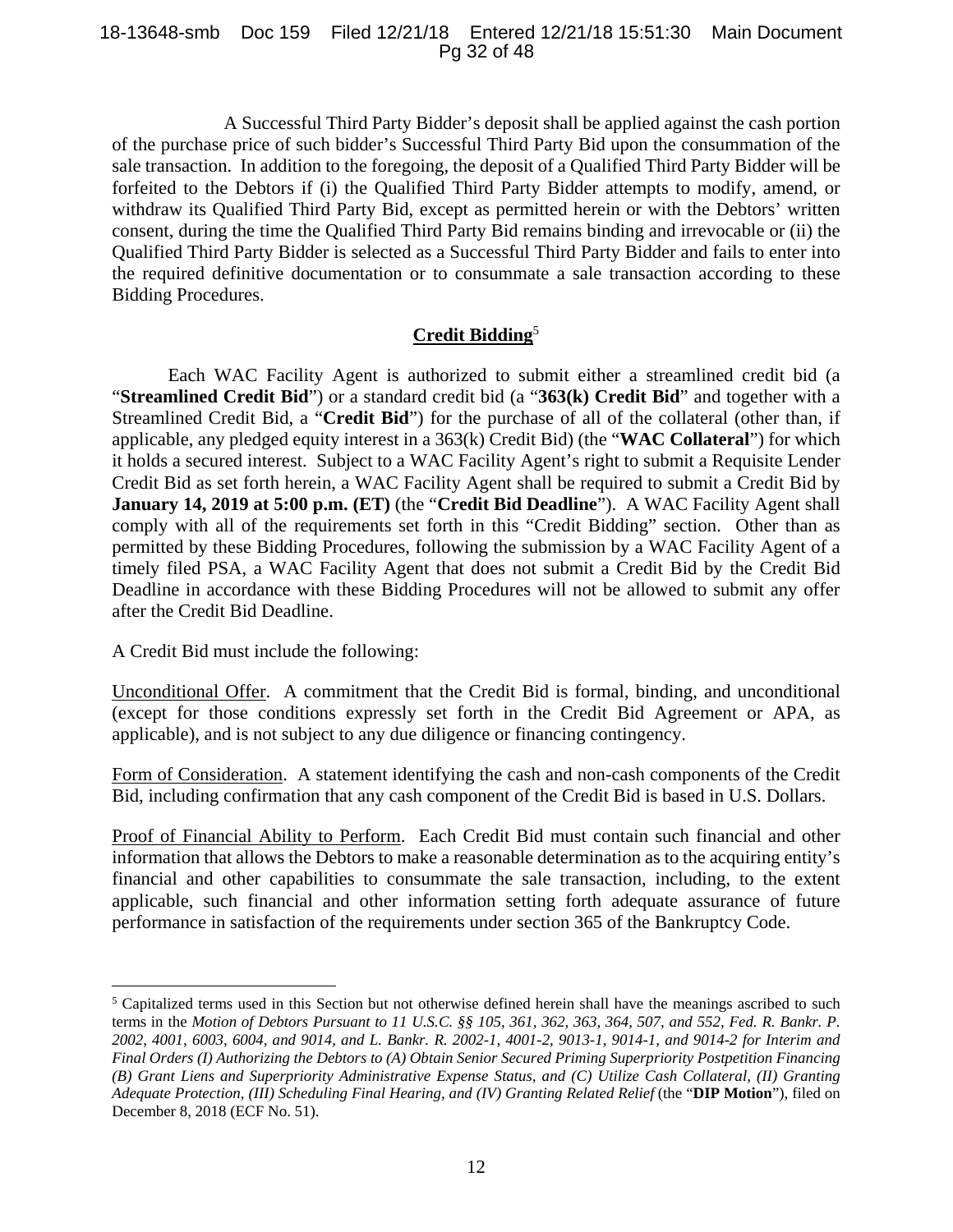### 18-13648-smb Doc 159 Filed 12/21/18 Entered 12/21/18 15:51:30 Main Document Pg 33 of 48

Designation of Contracts and Leases. To the extent applicable, a Credit Bid must identify with particularity each and every executory contract and unexpired lease, the assumption and assignment of which is a condition to closing the sale transaction.

Required Approvals. To the extent applicable, statement or evidence (i) that the necessary filings under the Hart-Scott-Rodino Antitrust Improvements Act of 1976, as amended, or other Antitrust Laws (as defined in the Macquarie APA) will be made in a timely manner and any fees associated with such filings will be paid and (ii) of the acquiring entity's plan and ability to obtain all requisite governmental, regulatory, or other third-party approvals and the proposed timing for such entity to undertake the actions required to obtain such approvals. The acquiring entity further agrees that its legal counsel will coordinate in good faith with Debtors' legal counsel to discuss and explain such entity's regulatory analysis, strategy, and timeline for securing all such applicable approvals as soon as reasonably practicable.

No Entitlement to Break-Up Fee, Expense Reimbursement, or Other Amounts. A statement that the Credit Bid does not entitle the acquiring entity to any break-up fee, termination fee, expense reimbursement or similar type of payment or reimbursement, and a waiver of any substantial contribution administrative expense claims under section 503(b) of the Bankruptcy Code, in each case, related to the bidding process; provided, that this provision shall not limit any entitlement to fees or other amounts owed under the applicable WAC Facility or any related documentation.

Joint Credit Bids. The Debtors will be authorized to approve joint Credit Bids in their reasonable discretion on a case-by-case basis.

Agreement to Terms of the Bidding Procedures. A statement that the acquiring entity agrees to be bound by these Bidding Procedures, including the Credit Bidding section herein.

Direction Letter. A Credit Bid shall include a copy of the direction by the applicable lenders under the WAC Facility to authorize the submission of such Credit Bid. For the avoidance of doubt, Credit Bids may not be submitted by individual secured lenders under a WAC Facility.

Contact Information. The contact information of the specific person(s) whom the Debtors or their advisors should contact in the event that the Debtors have any questions or wish to discuss the Credit Bid.

Financing Commitment. Written evidence of available cash, a commitment for financing (not subject to any conditions other than those expressly set forth in the Credit Bid Agreement or APA, as applicable) and such other evidence of ability to consummate the transaction contemplated by the Bidding Procedures Order and the Bidding Procedures, as reasonably acceptable in the Debtors' business judgment.

Regulatory Requirements. A covenant to cooperate with the Debtors to provide pertinent factual information regarding the acquiring entity's operations reasonably required to analyze issues arising with respect to any applicable antitrust laws and other applicable regulatory requirements.

Identity of Acquiring Entity or Designee. The identity of each party submitting the Credit Bid; provided, that any such party shall have the right to designate an entity or designee that is formed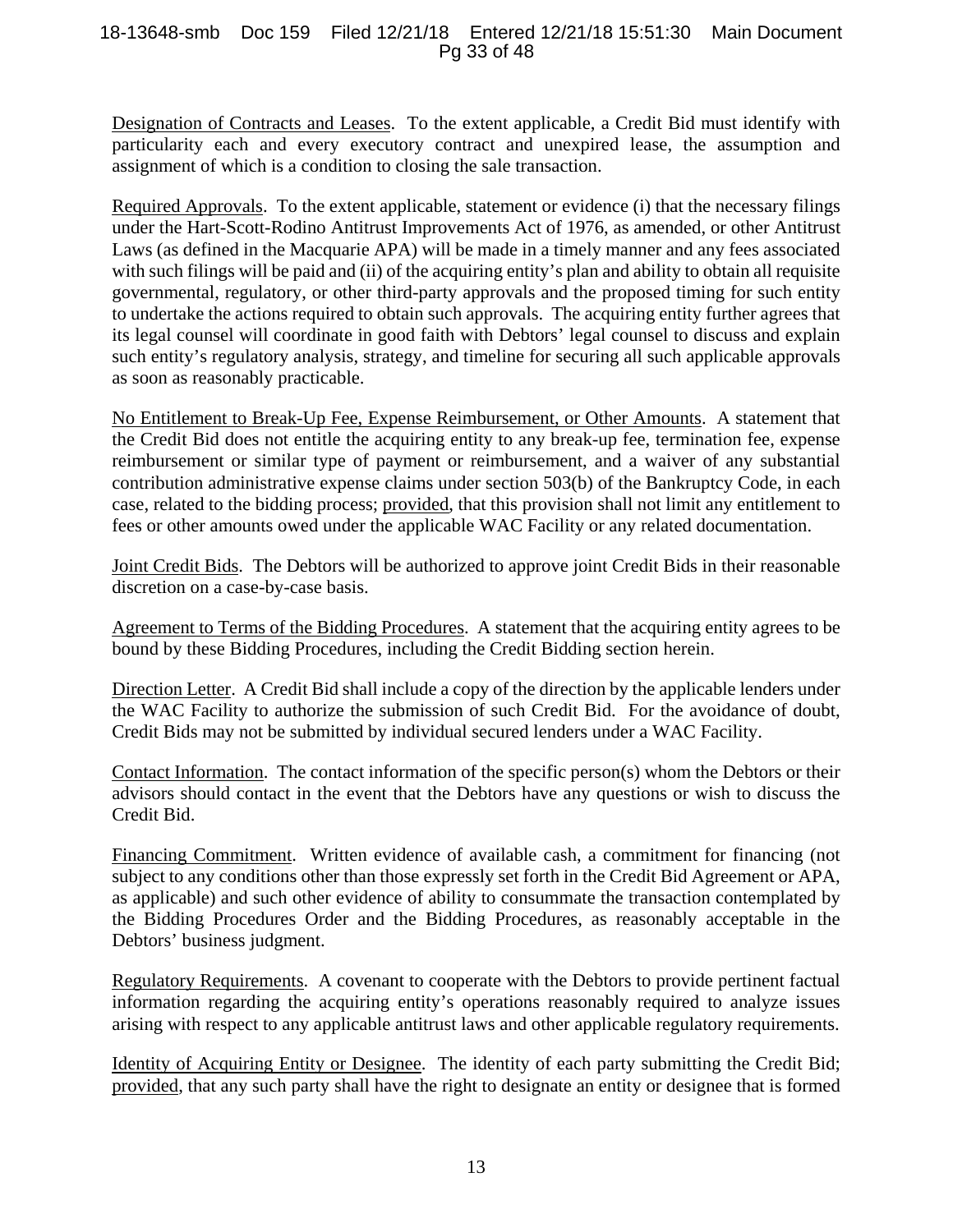#### 18-13648-smb Doc 159 Filed 12/21/18 Entered 12/21/18 15:51:30 Main Document Pg 34 of 48

for the purpose of consummating the Sale Transaction and to take possession of the assets after the submission of the Credit Bid.

Streamlined Credit Bid Requirements. In addition to the requirements set forth herein, a Streamlined Credit Bid submitted by a WAC Facility Agent must include:

- a. evidence of the amount of its prepetition secured claim, the assets constituting the WAC Collateral securing its prepetition secured claim, and evidence of the grant, perfection, priority, and validity of its lien (the "**Secured Claim Documentation**"); provided, that a WAC Facility Agent shall not be required to submit the Secured Claim Documentation to the Debtors unless a party in interest with standing timely challenges the validity, priority, enforceability, seniority, avoidability, perfection, or extent of its prepetition secured claim in the Chapter 11 Cases;
- b. the acquisition of all of the WAC Collateral that secures such WAC Facility Agent's WAC Facility;
- c. an executed copy of an Equity Purchase Agreement (a form of which is posted in the Data Room, the "**Credit Bid Agreement**" and which form shall be reasonably acceptable to the Debtors, Required DIP Lenders (as defined in the DIP Credit Agreement), and the applicable WAC Facility Agents), in both PDF and MS-WORD format, and a copy of same that has been marked against the form of such agreement, which shall include the following commitments:
	- a. a credit bid for all or some portion of the obligations under the applicable WAC Facility (including but not limited to all accrued and unpaid prepetition and postpetition interest, fees, and other obligations under such WAC Facility); provided, that if a WAC Facility Agent credit bids less than the full amount of such obligations, then it must (i) specify the amount, if any, equal to the portion of the applicable WAC Facility debt it will assume as part of its Streamlined Credit Bid and (ii) release all guaranties issued to such WAC Facility by a Non-WAC Group Member, which release shall be effective upon consummation of such Streamlined Credit Bid (in which case the deemed value of the Streamlined Credit Bid shall equal the sum of (A) the secured claim amount of the credit bid plus (B) the assumed WAC Facility debt that is specified in the credit bid);
	- b. payment of the Exit Payment (defined below)<sup>6</sup> at the closing of the sale transaction;
	- c. a commitment to purchase all of the equity of the relevant WAC Facility;

 $\overline{a}$ 

<sup>&</sup>lt;sup>6</sup> The Credit Bid Agreement shall require the applicable Debtors party thereto to provide to a Successful Credit Bidder for a Streamlined Credit Bid the amount of the Exit Payment, itemized as to each category thereof, no less than three (3) business days prior to the closing date of such Streamlined Credit Bid.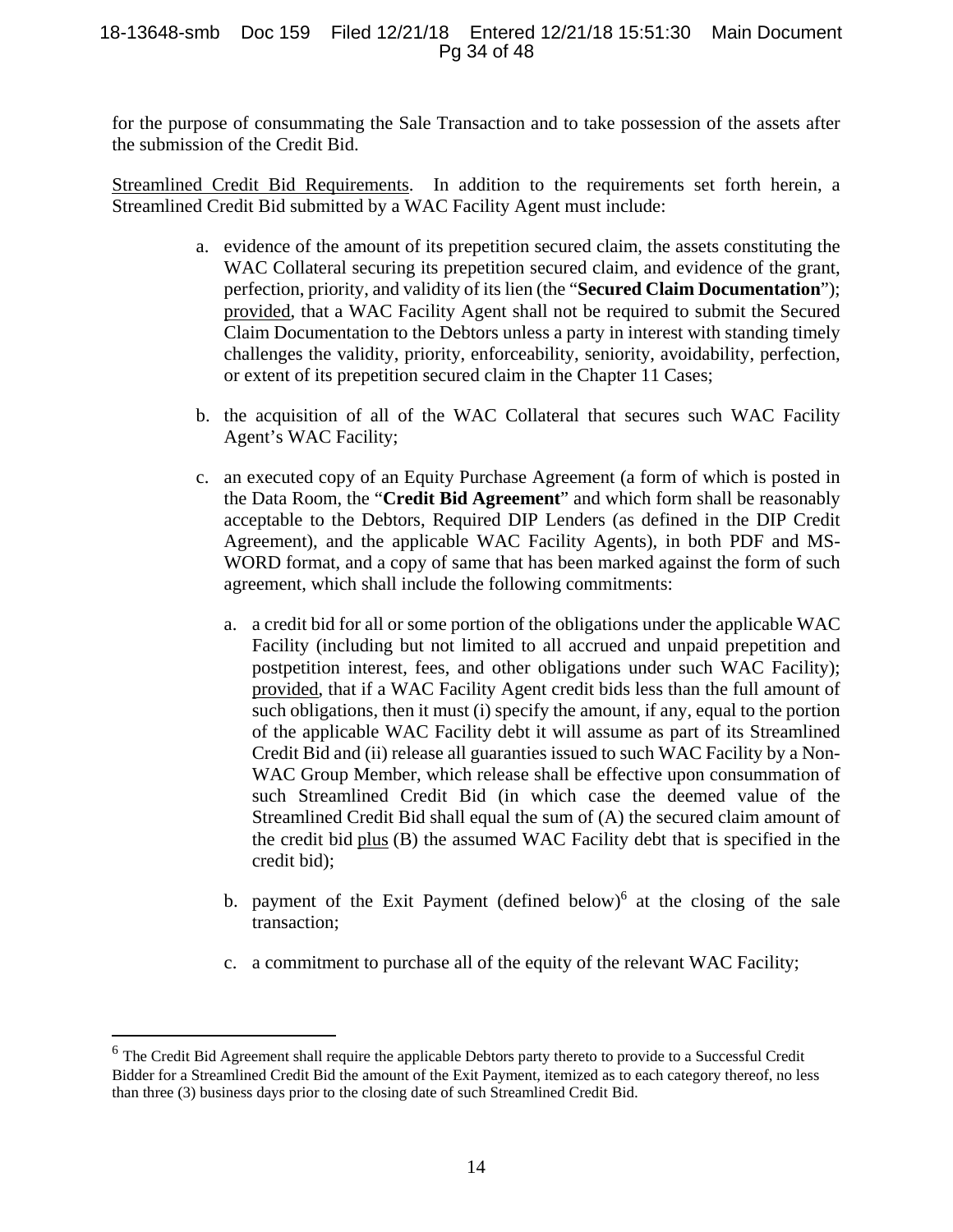### 18-13648-smb Doc 159 Filed 12/21/18 Entered 12/21/18 15:51:30 Main Document Pg 35 of 48

- d. a mutual release between and among (i) the Debtors in the relevant WAC Group; (ii) the remaining Debtors; (iii) the relevant WAC Lenders; (iv) the WAC Facility Agent; (v) Credit Bidco; and (vi) such parties' respective related parties including their officers, directors, managers, partners, trustees, employees, attorneys, other professionals, and shareholders, which release (A) shall include any claim that could be brought by or on behalf of such releasing party; (B) will not release any Net WAC Group Intercompany Claim (to the extent not repaid at closing); (C) will not release any reversionary interest in the Carve Out or Winddown Account; and (D) will not waive the right of any party to object to any interim or final fee applications or the payment of any "success" or transaction fees;
- e. the Debtors will use commercially reasonable efforts to assist the WAC Facility Agent to transition the operation and support of its WAC Collateral to Credit Bidco or an operator or manager of Credit Bidco's choice in a seamless manner (including by providing for the orderly transfer of all documentation and records consisting of or supporting such WAC Collateral); provided, that the third party costs associated with such transition shall be (a) agreed upon between the Debtors and the WAC Facility Agent; (b) borne by the WAC Facility Agent; and (c) paid in advance of the Debtors' incurring such costs; and
- f. the Debtors, Credit Bidco, and/or a WAC Facility Agent may agree to enter into a reasonable transition services agreement (a copy of which shall be provided to the advisors to the Steering Committee) on reasonable terms without the need for further Bankruptcy Court approval as long as any expenses incurred by the Debtors in connection therewith are incurred in the ordinary course or reiumbursed by the WAC Lenders. For the avoidance of doubt, nothing in these Bidding Procedures relieves professionals retained by the Debtors from filing fee applications with the Bankruptcy Court for the approval of such professional's fees.
- d. the Debtors will use commercially reasonable efforts to cooperate with the WAC Facility Agent to (at the option of such Directing WAC Party) novate, transfer, cancel, or otherwise seek a tax efficient disposition of any profit participating notes issued by the members of such WAC Facility; provided, however, that the Debtors shall not be required to spend any money, incur any liabilities, or suffer any loss of value (other than any value of the profit participating notes that are to be novated, transferred, cancelled or otherwise dealt with);
- e. the Chapter 11 Cases of the Debtor entities subject to a Streamlined Credit Bid shall be severed from the joint administration of the remaining Chapter 11 Cases upon consummation of the Streamlined Credit Bid (or such other time as may be mutually agreed); after consummation of the Streamlined Credit Bid, the remaining Debtors shall not object to (and shall provide reasonable assistance with) the dismissal of the Chapter 11 Cases of the Debtor entities subject to a Streamlined Credit Bid; and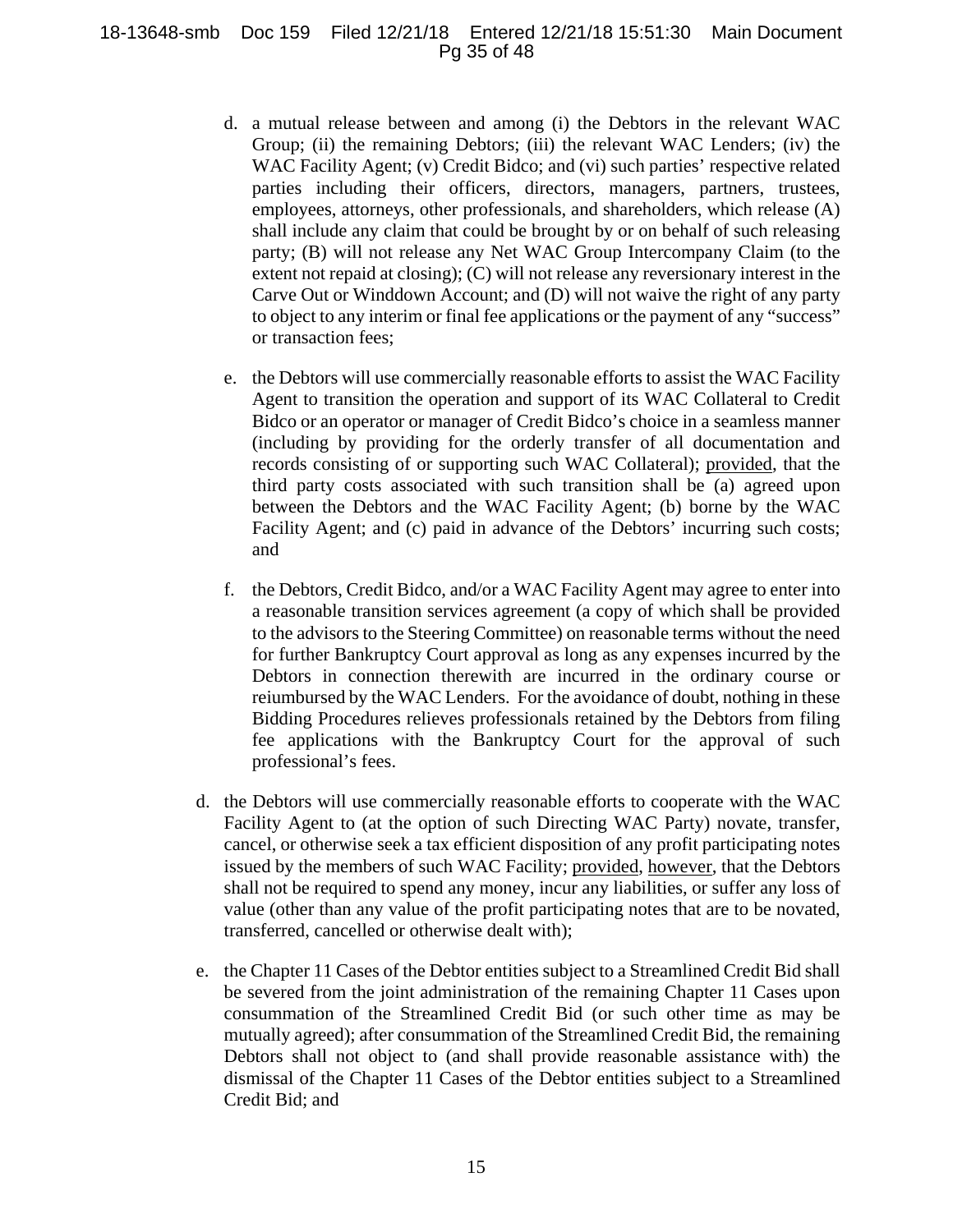#### 18-13648-smb Doc 159 Filed 12/21/18 Entered 12/21/18 15:51:30 Main Document Pg 36 of 48

- f. With respect to WAC Facility Agents acting on behalf of Participating WAC Lenders (as defined in the DIP Credit Agreement), a cash deposit<sup>7</sup> in an amount equal to 50% of the sum of the following, eliminating any duplication as appropriate: (A) the Net WLIL Intercompany Claim in respect of such WAC Group, if any, reduced by its Net WAC Group Intercompany Claim; (B) its allocated share of the Carve Out to the extent unfunded (which amount shall be transferred to the Fee Reserve Account); (C) its allocated share of the Winddown Account up to the amounts and in the allocable portion set forth in the Winddown Budget attached as Annex F to the Term Sheet; (D) the third party costs referenced in section (c)(5) herein; (E) if applicable, its allocated share of the Expense Reimbursement; (F) any true-up of opening cash balances to reflect the cash sources and uses during the forbearance period that have not already been reflected in the Net WLIL Intercompany Claim and/or the Net WAC Group Intercompany Claim; and (G) its allocated share of the A&M transaction fee as set forth in the Approved Budget to the extent not included in (A), in each case, as set forth in the estimate of such Exit Payment delivered to such WAC Facility Agent.<sup>8</sup> A WAC Facility Agent shall submit the Credit Bid Deposit to the Debtors by the Credit Bid Deadline, which shall be applied to the full amount of the Exit Payment payable upon closing a Successful Credit Bid.
- g. With respect to WAC Facility Agents who are acting on behalf of non-Participating WAC Lenders, a cash deposit in an amount equal to 50% of the sum of the following, eliminating any duplication as appropriate: (A) its allocated share of the Winddown Account up to the amounts and in the allocable portion set forth in the Winddown Budget attached as Annex F to the Term Sheet; (B) third party costs associated with the transition of the applicable WAC Collateral to an operator or manager; and (C) if applicable, its allocated share of the Expense Reimbursement.

Upon submission of a Streamlined Credit Bid and Credit Bid Deposit by a WAC Facility Agent, such Streamlined Credit Bid shall be deemed a "Qualified Credit Bid." The Debtors shall accept such Streamlined Credit Bid if such bid complies with the requirements set forth in these Bidding Procedures unless the Debtors receive a Matching Bid as set forth herein. In the event the Debtors accept a Matching Bid, the Credit Bid Deposit shall be returned to the applicable WAC Facility Agent no later than **January 31, 2019**.

By no later than **February 15, 2019**, either (i) the Court shall have entered an order approving such Streamlined Credit Bid and authorizing the sale to such WAC Facility Agent, which order shall provide for a closing as soon as reasonably possible, or (ii) upon seven (7) calendar days' notice by the relevant WAC Facility Agent to the Debtors, in addition to all other remedies available to the WAC Facility Agent, the automatic stay imposed under section 362 of the

<u>.</u>

The cash deposit in subsections (f) and (g) herein shall each be referred to as a "Credit Bid Deposit." With respect to subsection (f), the sum of (A)-(G) shall be referred to as an "Exit Payment." With respect to subsection (g), the sum of (A)-(C) shall also be referred to as an "Exit Payment."

<sup>&</sup>lt;sup>8</sup> Upon written request by a WAC Facility Agent and/or Macquarie, the Debtors shall provide such WAC Facility Agent a good faith estimate of the amount of the Exit Payment no later than **December 21, 2018 at 5:00 p.m. (ET)**.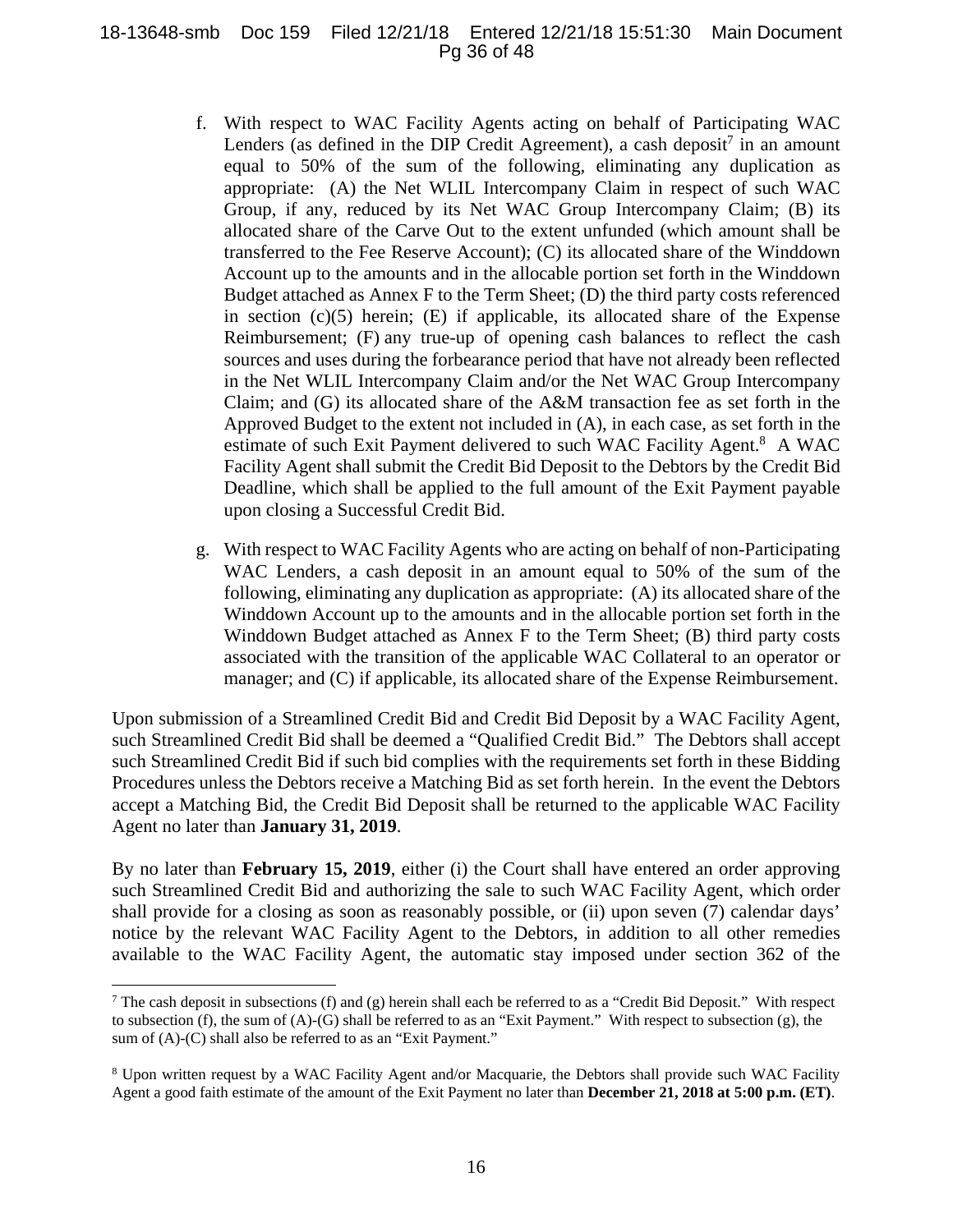#### 18-13648-smb Doc 159 Filed 12/21/18 Entered 12/21/18 15:51:30 Main Document Pg 37 of 48

Bankruptcy Code shall automatically and without further notice or action by any party or further order of the Court be lifted to permit such WAC Facility Agent to exercise rights and remedies with respect to its WAC Collateral.

363(k) Credit Bid Requirements. In addition to the requirements set forth herein, a 363(k) Credit Bid submitted by a WAC Facility Agent must include:

- a. the Secured Claim Documentation; provided, that a WAC Facility Agent shall not be required to submit the Secured Claim Documentation to the Debtors unless a party in interest with timely standing challenges the validity, priority, enforceability, seniority, avoidability, perfection, or extent of its prepetition secured claim in the Chapter 11 Cases;
- b. the acquisition of all of the WAC Collateral that secures such WAC Facility Agent's WAC Facility (other than, if applicable, any pledged equity interests);
- c. a commitment to pay the costs associated with winding down the applicable WAC Facility's operations at the closing of such bid, which costs shall be reasonably acceptable to the Debtors and the WAC Facility Agent and shall include, if applicable, its allocated share of the Expense Reimbursement;
- d. a cash deposit in an amount equal to the lesser of \$1,000,000 or ten percent (10%) of the debt included in such 363(k) Credit Bid. A WAC Facility Agent shall submit the deposit to the Debtors by the Credit Bid Deadline, which shall be applied to the full amount of the applicable winddown costs payable upon closing a Successful Credit Bid; and
- e. a written statement setting forth the amount of such WAC Facility Agent's 363(k) Credit Bid and attaching an executed copy of the APA as an exhibit to the statement in both PDF and MS-WORD format and a copy of same that has been marked against the Macquarie APA, a copy of which is located in the Data Room.

The Debtors shall determine whether a 363(k) Credit Bid constitutes a Qualified Credit Bid no later than **January 18, 2019**.

The Debtors shall promptly notify the WAC Facility Agent, Macquarie, and any other Successful Third Party Bidder of any Qualified Credit Bid as soon as reasonably practicable upon making such determination. Such notice to Macquarie or any other Successful Third Party Bidder shall include the financial components of such Qualified Credit Bid, including, without limitation, the amount of the credit bid, the amount of the Debtors' good faith estimate of the Exit Payment, the obligations assumed by such Qualified Credit Bid, and any other cash or financial items included within such Qualified Credit Bid.

The Successful Third Party Bidder shall have until **January 22, 2019 at 5:00 p.m. (ET)** to submit a cash bid that provides for (i) a payment equal to such WAC Facility Agent's credit bid amount (including in the case of a Credit Bid for all of the obligations under the applicable WAC Facility, the satisfaction of all such obligations accrued through the closing date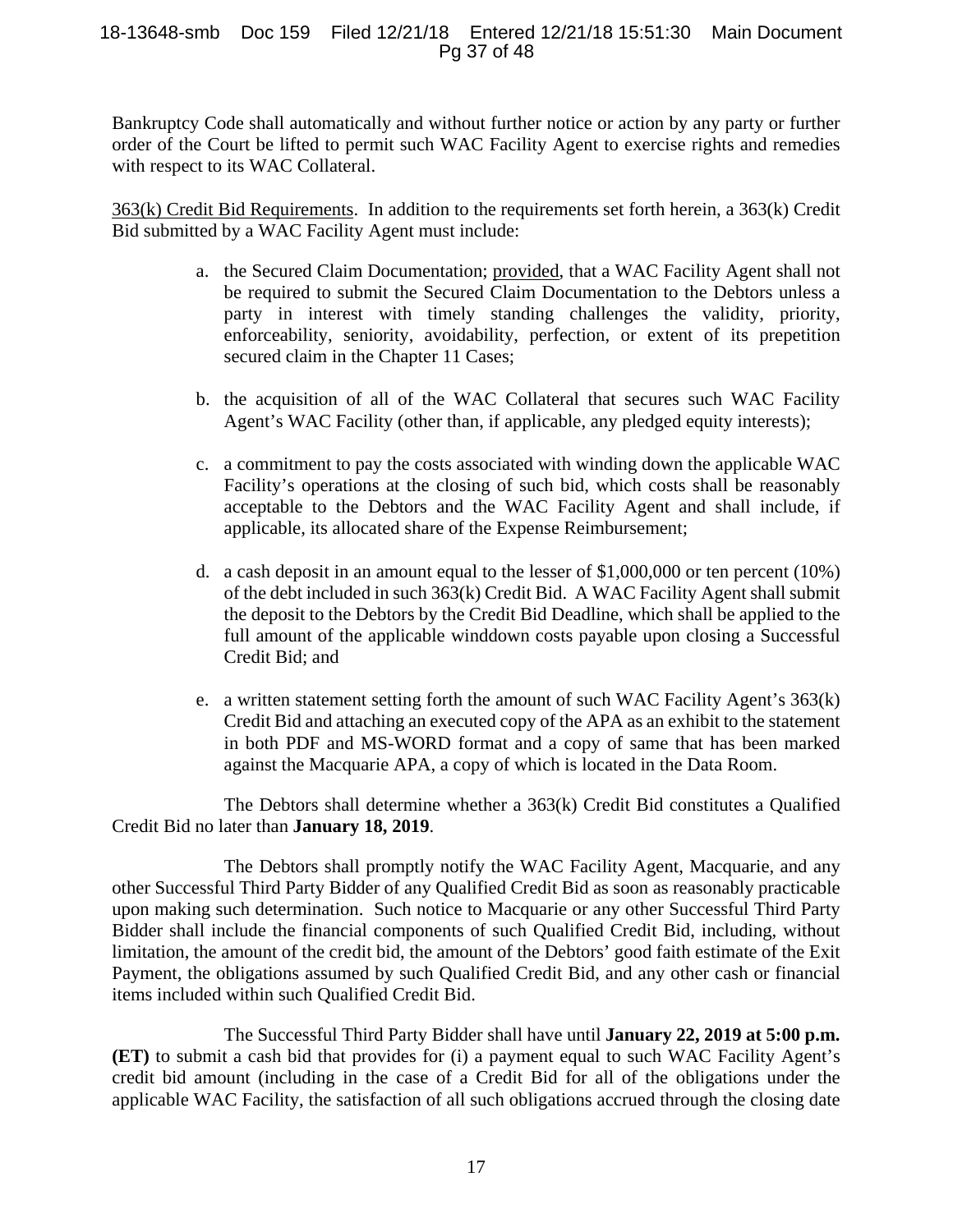#### 18-13648-smb Doc 159 Filed 12/21/18 Entered 12/21/18 15:51:30 Main Document Pg 38 of 48

of such bid) plus the Exit Payment (other than with respect to Macquarie, the portion thereof related to Expense Reimbursement) plus the Break-Up Fee (in the event the Successful Third Party Bidder is not Macquarie) and (ii) an outside date for termination and closing conditions that are substantially the same as those set forth in the Macquarie APA (other than with respect to requisite antitrust and other governmental approvals which shall be dictated by applicable law) (a "**Matching Bid**").

If the Debtors do not receive a Matching Bid with respect to a Streamlined Credit Bid or 363(k) Credit Bid by **January 22, 2019 at 5:00 p.m. (ET)**, (i) such Streamlined Credit Bid or (ii) such 363(k) Credit Bid if determined by the Debtors to be a Qualified Credit Bid in accordance with these Bidding Procedures, shall, in each case, be deemed a successful credit bid (a "**Successful Credit Bid**" and the bidder making such bid, a "**Successful Credit Bidder**"). In such event, the Debtors shall work with the applicable WAC Facility Agent to consummate the Successful Credit Bid as promptly as possible.

If the Debtors receive a Matching Bid to a Qualified Credit Bid, such Matching Bid shall serve as the recovery amount distributed on account of the WAC Facility Agent's prepetition secured claim (net of such WAC Facility Agent's Exit Payment and the Break-Up Fee, if any).

## **Plan Support Agreement**

The deadlines set forth in this section shall apply to any WAC Facility for which a WAC Facility Agent does not submit a Credit Bid by the Credit Bid Deadline and instead, by the Credit Bid Deadline, the Debtors and the Successful Third Party Bidder receive either:

- a. an executed PSA from Requisite Lenders who collectively hold (through their respective WAC Facility Agents) security interests in one hundred and ten (110) or more aircraft **and** the Conversion Condition (as defined in the Macquarie APA) has been satisfied; or
- b. an executed PSA from Requisite Lenders who collectively hold (through their respective WAC Facility Agents) security interests in less than one hundred and ten (110) aircraft or who otherwise do not satisfy the Conversion Condition (as defined in the Macquarie APA) **and** the Successful Third Party Bidder elects to treat such non-conforming PSA as meeting the requirements for the Conversion Condition, which election is evidenced by the Successful Third Party Bidder filing a notice to such effect on or before **January 18, 2019 at 5:00 p.m. (ET)** with the Bankruptcy Court.

 A Successful Third Party Bidder may pursue a sale transaction pursuant to a chapter 11 plan (the "**Plan Sale**") in accordance with the terms of the Successful Third Party Bidder's APA and shall notify the Debtors and the Requisite Lenders of its intent to pursue a Plan Sale by **February 4, 2019 at 5:00 p.m. (ET)**. If a Successful Third Party Bidder does not elect to pursue a Plan Sale, the Requisite Lenders for any WAC Facility (through its WAC Facility Agent) may submit a Credit Bid in accordance with these Bidding Procedures by **February 11, 2019 at 5:00 p.m. (ET)** (such bid, a "**Requisite Lender Credit Bid**").The Successful Third Party Bidder shall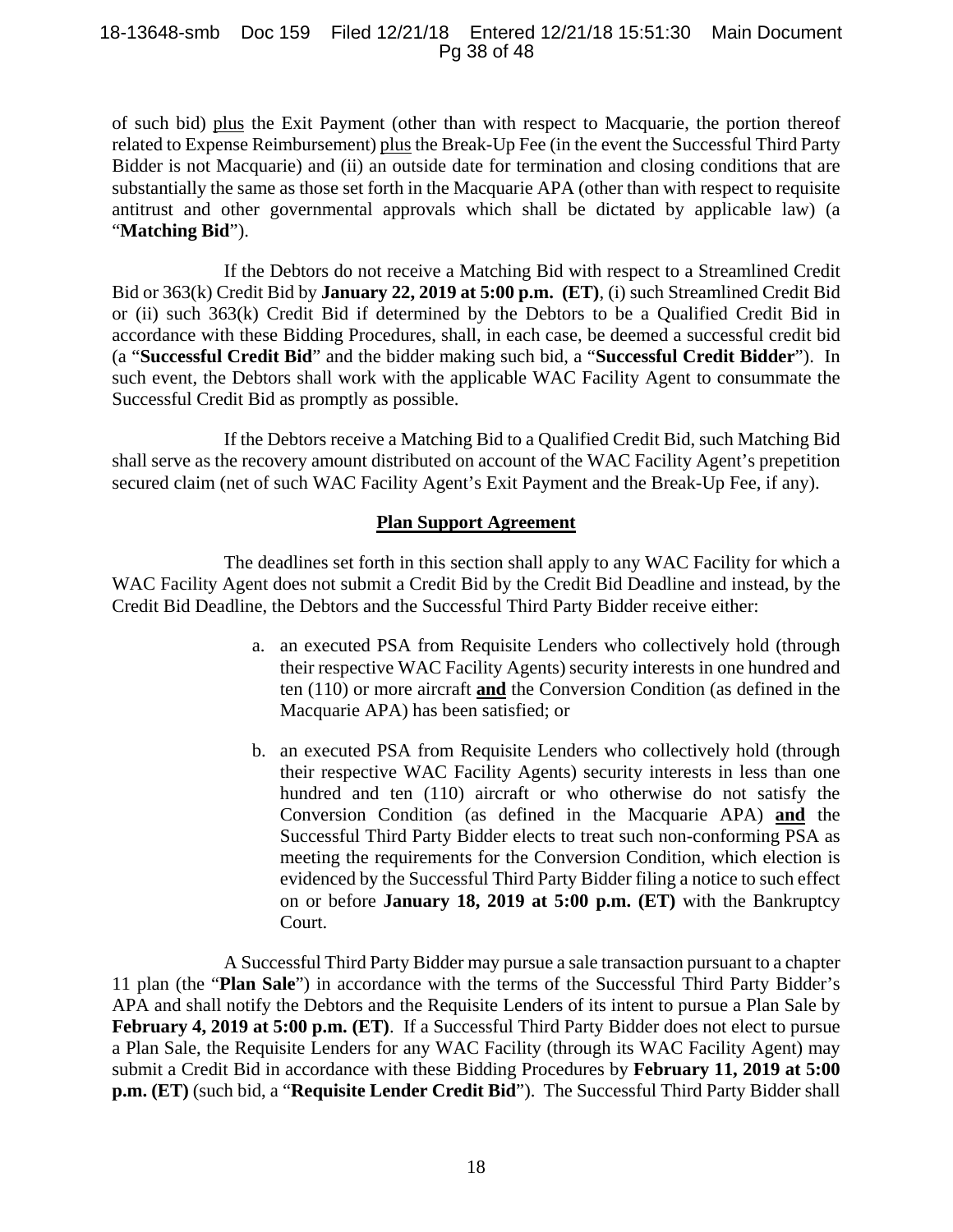#### 18-13648-smb Doc 159 Filed 12/21/18 Entered 12/21/18 15:51:30 Main Document Pg 39 of 48

have until **February 19, 2019 at 5:00 p.m. (ET)** to submit a Matching Bid.Any Requisite Lender who fails to submit a Requisite Lender Credit Bid by the foregoing deadline shall be deemed to accept the Successful Third Party Bid and the sale of the relevant Purchased Assets shall be consummated pursuant to the Successful Third Party Bidder's APA. If, on the other hand, the Successful Third Party Bidder elects to pursue a Plan Sale, notwithstanding the foregoing, the sale transaction with respect to the WAC Collateral (x) of any WAC Lender or, any WAC Facility Agent acting on behalf of a WAC Lender, that is not a Requisite Lender and (y) for which either a Matching Bid was accepted by the Debtors or with respect to which no Credit Bid was ever submitted by such WAC Facility Agent shall be consummated pursuant to the 363 sale transaction contemplated by the Successful Third Party Bidder's APA.

If, on the other hand, (i) a PSA is delivered from Requisite Lenders who collectively hold (through their respective WAC Facility Agents) security interests in less than one hundred and ten (110) aircraft or which otherwise does not satisfy the requirements of the Conversion Condition (as defined in the Macquarie APA), and (ii) the Successful Bidder does not elect to treat such non-conforming PSA as meeting the requirements for the Conversion Condition, then such Requisite Lenders (through their respective WAC Facility Agents) may submit a Requisite Lender Credit Bid by **January 22, 2019 at 5:00 p.m. (ET)**. With respect to any such WAC Facility that submitted such a Requisite Lender Credit Bid, the Successful Third Party Bidder shall have until **January 28, 2019 at 5:00 p.m. (ET)** to submit a Matching Bid (as evidenced by a filing to such effect with the Bankruptcy Court). If a Successful Third Party Bidder does not submit a Matching Bid with respect to such WAC Facility, such Requisite Lender Credit Bid shall be deemed a Successful Credit Bid for the assets within such WAC Facility. Any such Requisite Lenders for any such WAC Facility who fails to submit a Requisite Lender Credit Bid by **January 22, 2019 at 5:00 p.m. (ET)** shall be deemed to accept the Successful Third Party Bid and the sale of the relevant Purchased Assets shall be consummated pursuant to the Successful Third Party Bidder's APA.

If the Debtors receive a Matching Bid to a Requisite Lender Credit Bid, such Matching Bid shall serve as the recovery amount distributed on account of the WAC Facility Agent's prepetition secured claim (net of such WAC Facility Agent's Exit Payment and the Break-Up Fee, if any).

#### **Sale Hearing(s) and Sale Order(s)**

On February 12, 2019 at 10:00 a.m. (ET) and at such other additional hearings before the Bankruptcy Court, which shall be scheduled as soon as reasonably practicable (each such hearing, a "**Sale Hearing**"), the Debtors will seek the entry of one or more orders authorizing and approving, among other things, the applicable sale transaction or Credit Bid (each such order, a "**Sale Order**"). The Debtors, in the exercise of their business judgment, may adjourn a Sale Hearing without notice or with limited and shortened notice to parties, including by (i) an announcement of such adjournment at a Sale Hearing or at the Auction or (ii) the filing of a notice of adjournment with the Bankruptcy Court prior to the commencement of a Sale Hearing; provided, that the Debtors shall proceed to a Sale Hearing with respect to any sale of any WAC (or the assets thereof), subject to the terms hereof, as expeditiously as possible.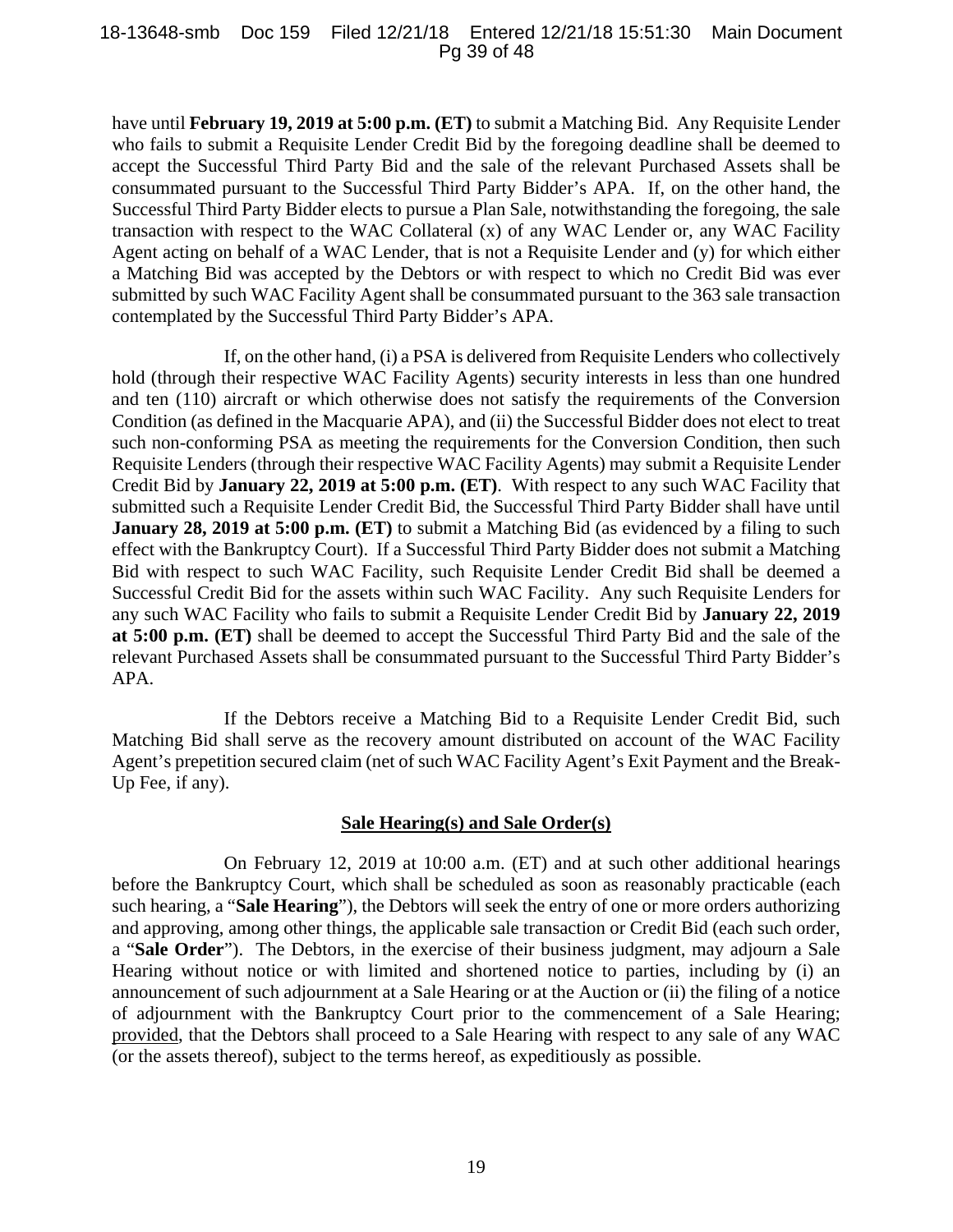#### 18-13648-smb Doc 159 Filed 12/21/18 Entered 12/21/18 15:51:30 Main Document Pg 40 of 48

#### **Consent to Jurisdiction and Authority as Condition to Bidding**

All bidders (including Macquarie) that participate in the bidding process shall be deemed to have (i) consented to the core jurisdiction of the Bankruptcy Court to enter any order or orders, which shall be binding in all respects, in any way related to these Bidding Procedures, the bid process, the Auction, the Sale Hearing, or the construction and enforcement of any agreement or any other document relating to the sale transaction; (ii) waived any right to a jury trial in connection with any disputes relating to these Bidding Procedures, the bid process, the Auction, the Sale Hearing, or the construction and enforcement of any agreement or any other document relating to the sale transaction; and (iii) consented to the entry of a final order or judgment in any way related to these Bidding Procedures, the bid process, the Auction, the Sale Hearing, or the construction and enforcement of any agreement or any other document relating to the sale transaction if it is determined that the Bankruptcy Court would lack Article III jurisdiction to enter such a final order or judgment absent the consent of the parties.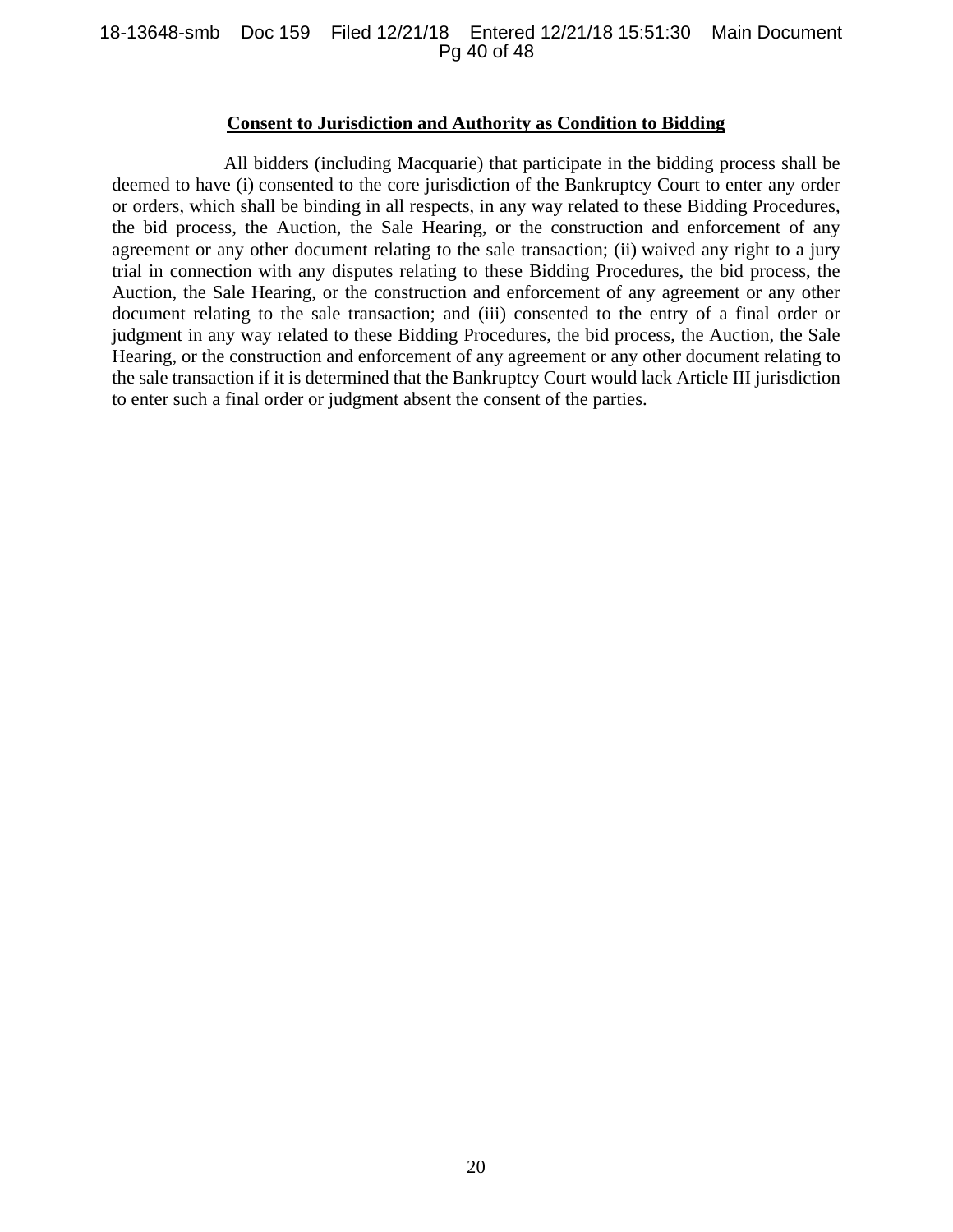18-13648-smb Doc 159 Filed 12/21/18 Entered 12/21/18 15:51:30 Main Document Pg 41 of 48

## **Exhibit 2**

**Sale Notice**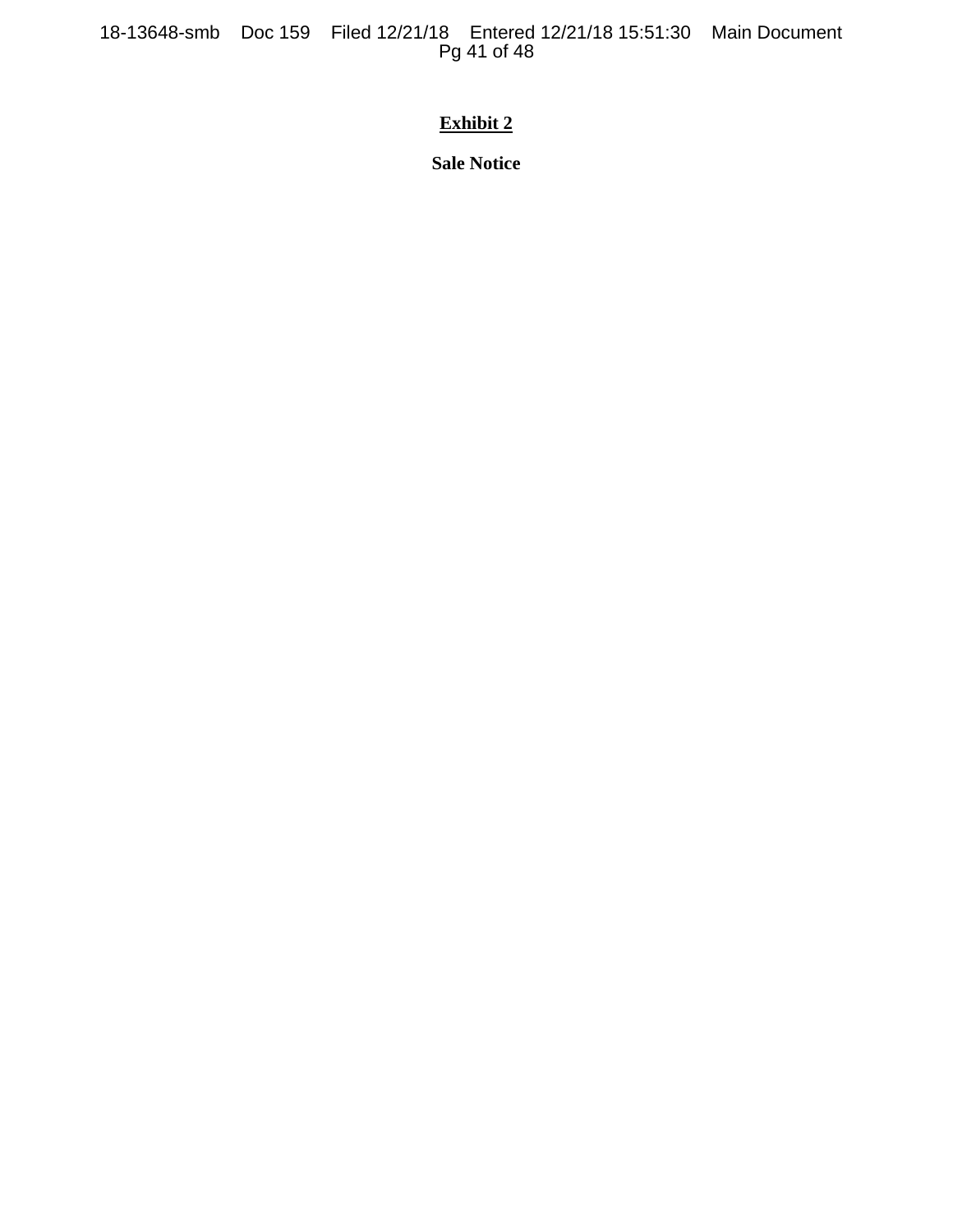## **UNITED STATES BANKRUPTCY COURT SOUTHERN DISTRICT OF NEW YORK**

1

| In re                   |   | <b>Chapter 11</b>       |
|-------------------------|---|-------------------------|
|                         |   |                         |
| <b>WAYPOINT LEASING</b> |   | Case No. 18-13648 (SMB) |
| HOLDINGS LTD., et al.,  | ٠ |                         |
|                         |   | (Jointly Administered)  |
| Debtors. <sup>1</sup>   | ٠ |                         |
|                         |   |                         |

## **NOTICE OF SALE OF SUBSTANTIALLY ALL ASSETS**

Waypoint Leasing Holdings Ltd. and certain of its subsidiaries and affiliates, as debtors and debtors in possession in the above-captioned chapter 11 cases (collectively, the "**Debtors**") are seeking to sell all or substantially all of their assets pursuant to a motion, dated December 10, 2018 (ECF No. 64) (the "**Motion**").

Macquarie Rotorcraft Leasing Holdings Limited ("**Macquarie**") has already submitted a binding bid (the "**Macquarie Bid**") for substantially all of the Debtors' assets (the "**Purchased Assets**"), as set forth in a certain asset purchase agreement (the "**Macquarie APA**"). The Macquarie Bid remains subject to higher or better offers.

By order, dated [1, 2018 (ECF No. 1) (the "**Bidding Procedures Order**"),<sup>2</sup> the Bankruptcy Court for the Southern District of New York (the "**Bankruptcy Court**") approved bidding procedures (the "**Bidding Procedures**") that govern the sale of the Purchased Assets to the highest or best bidder.

The Debtors have requested the Bankruptcy Court enter one or more orders (each, a "**Sale Order**"), which provides, among other things, for the sale of the Debtors' assets free and clear of liens, claims, encumbrances, and other interests, to the extent permissible by law, and the assumption by one or more successful bidders of certain liabilities. A separate notice will be provided to counterparties to executory contracts and unexpired leases with the Debtors that may be assumed and assigned.

Copies of the Macquarie APA, the Bidding Procedures Order, and the Bidding Procedures are available on the website of the Debtors' claims and noticing agent, Kurtzman Carson Consultants LLC (www.kccllc.net/waypointleasing).

<sup>&</sup>lt;sup>1</sup> A list of the Debtors in these Chapter 11 Cases, along with the last four digits of each Debtor's federal tax identification number, is attached to the Motion as **Exhibit A**.

 $2$  Capitalized terms used but not otherwise defined herein shall have the meanings ascribed to such terms in the Bidding Procedures Order or the Motion.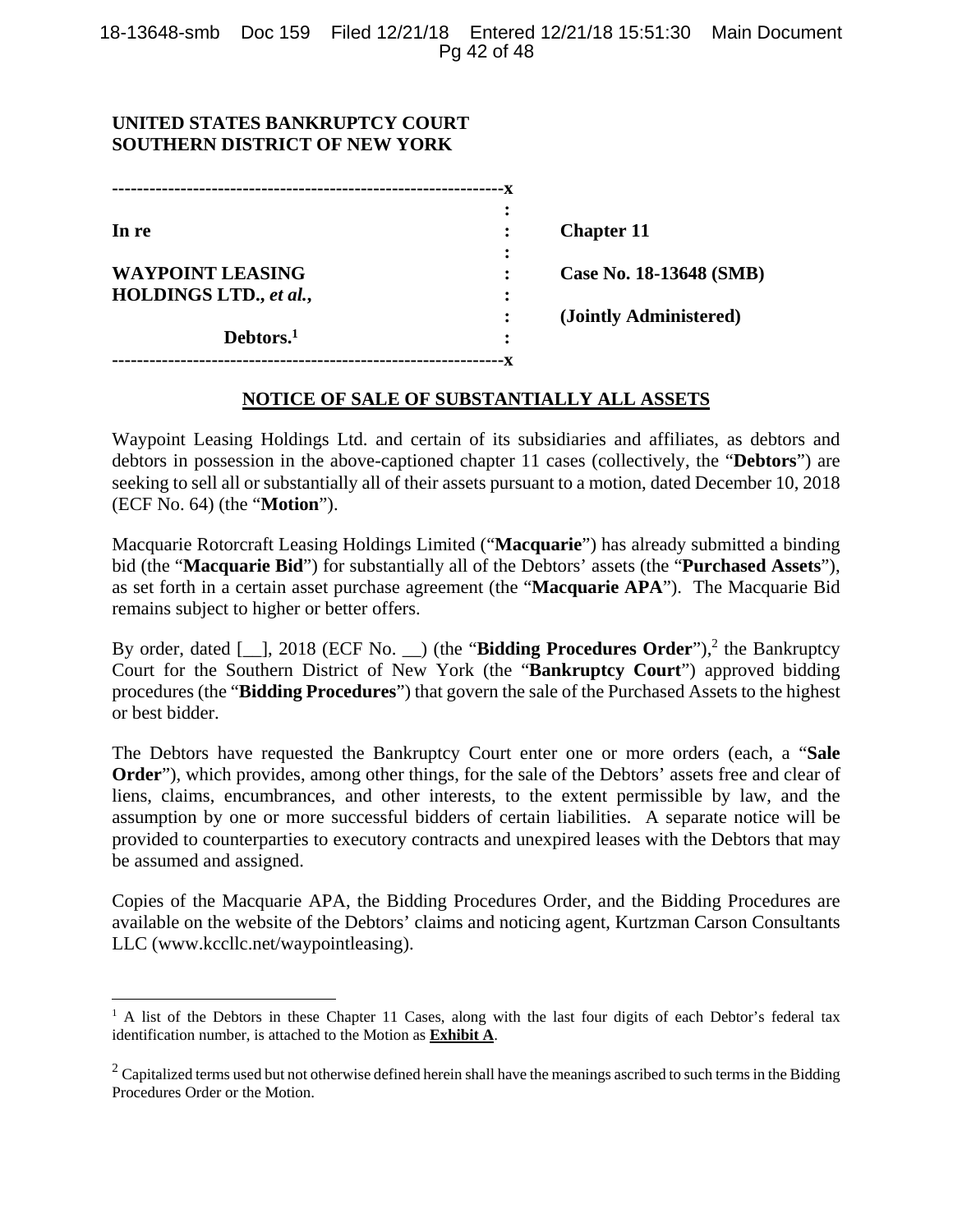## **ANY INTERESTED BIDDER SHOULD CONTACT THE DEBTORS' ADVISORS AT:**

## **Houlihan Lokey Capital, Inc.**

Project.Whiskey@HL.com

## **PLEASE TAKE NOTE OF THE FOLLOWING IMPORTANT DEADLINES:**

- The deadline to submit a Third Party Bid is **January 4, 2019 at 5:00 p.m. (ET)**. The deadline to submit a Credit Bid is **January 14, 2019 at 5:00 p.m. (ET)**. The failure to abide by the procedures and deadlines set forth in the Bidding Procedures Order and the Bidding Procedures may result in the denial of your Third Party Bid or Credit Bid.
- If there are two or more Qualified Third Party Bids, the Debtors will conduct the Auction on **January 8, 2019 at 10:00 a.m. (ET)**. The Auction may be cancelled if the Macquarie Bid is the only Qualified Third Party Bid received by the Debtors. If the Auction is adjourned or cancelled, the Debtors shall file a notice with the Bankruptcy Court by **January 7, 2019 at 5:00 p.m. (ET)** and publish such notice on the website of the Debtors' claims and noticing agent, Kurtzman Carson Consultants LLC (www.kccllc.net/waypointleasing).
- The deadline to file an objection to the proposed sale transaction is **February 5, 2019 at 4:00 p.m. (ET)** (the "**Sale Objection Deadline**"). Objections must be filed and served in accordance with the Bidding Procedures Order.
- The Bankruptcy Court will conduct a hearing (the "**Sale Hearing**") to consider the proposed sale on **February 12, 2019 at 10:00 a.m. (ET)**. The Debtors may adjourn the Sale Hearing without notice or with limited and shortened notice to parties, including by (i) an announcement of such adjournment at the Auction or at the Sale Hearing or (ii) the filing of a notice of adjournment with the Bankruptcy Court prior to the commencement of the Sale Hearing.

**THE FAILURE OF ANY PERSON OR ENTITY TO FILE AND SERVE AN OBJECTION BY THE SALE OBJECTION DEADLINE SHALL BE A BAR TO THE ASSERTION BY SUCH PERSON OR ENTITY OF ANY OBJECTION TO THE MOTION, THE SALE ORDER, THE SALE TRANSACTION, OR THE DEBTORS' CONSUMMATION AND PERFORMANCE OF THE MACQUARIE APA (INCLUDING, WITHOUT LIMITATION, THE DEBTORS' TRANSFER OF THE PURCHASED ASSETS AND ASSUMPTION AND ASSIGNMENT OF THE TRANSFERRED CONTRACTS, FREE AND CLEAR OF LIENS, CLAIMS, ENCUMBRANCES AND OTHER INTERESTS).**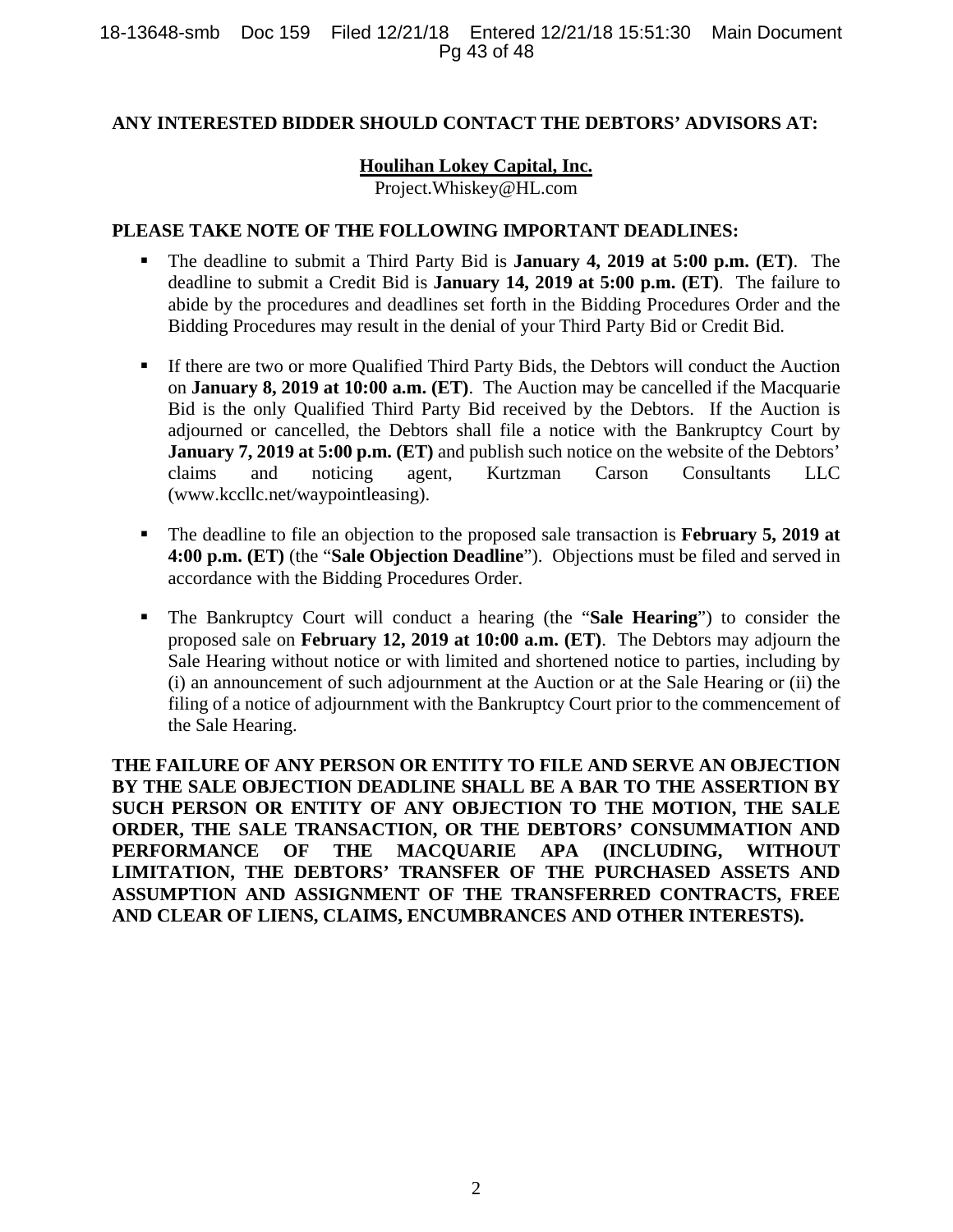## 18-13648-smb Doc 159 Filed 12/21/18 Entered 12/21/18 15:51:30 Main Document Pg 44 of 48

 $\overline{\phantom{a}}$  , which is a set of the set of the set of the set of the set of the set of the set of the set of the set of the set of the set of the set of the set of the set of the set of the set of the set of the set of th

Dated: \_\_\_\_\_\_\_\_\_\_\_\_\_\_, 2018

 WEIL, GOTSHAL & MANGES LLP 767 Fifth Avenue New York, New York 10153 Telephone: (212) 310-8000 Facsimile: (212) 310-8007

*Proposed Attorneys for Debtors and Debtors in Possession*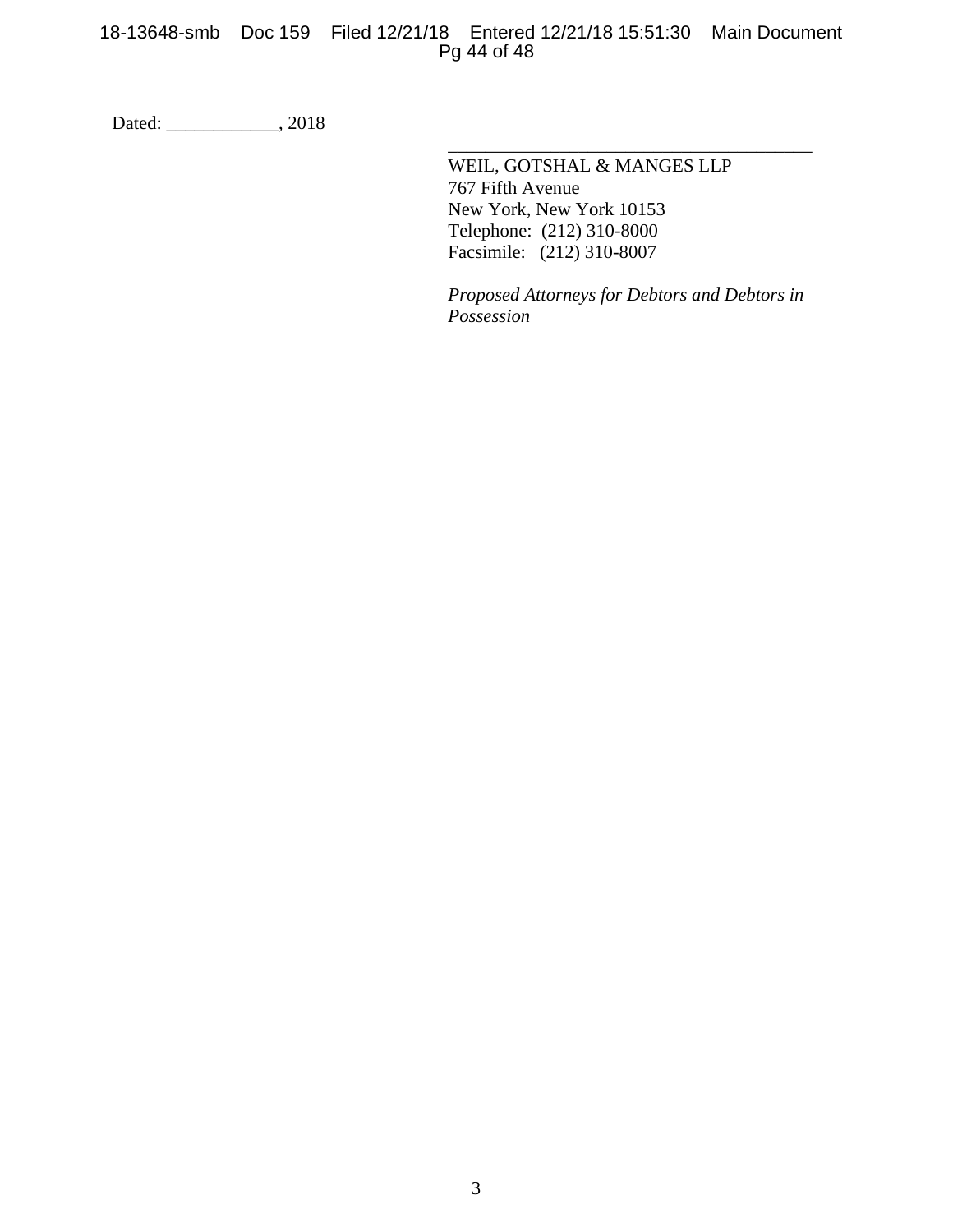18-13648-smb Doc 159 Filed 12/21/18 Entered 12/21/18 15:51:30 Main Document Pg 45 of 48

## **Exhibit 3**

**Cure Notice**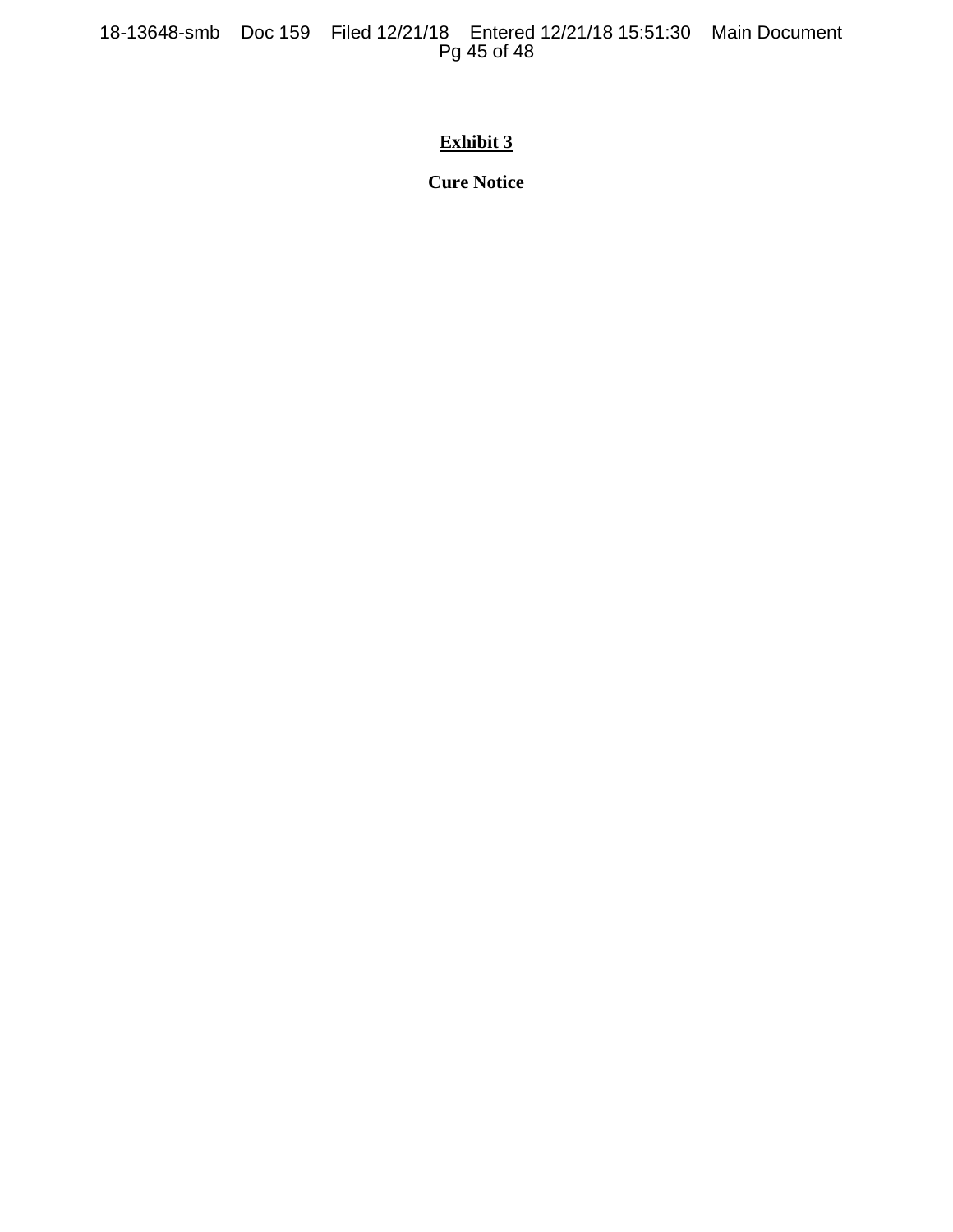## **UNITED STATES BANKRUPTCY COURT SOUTHERN DISTRICT OF NEW YORK**

 $\overline{a}$ 

| In re                   |   | <b>Chapter 11</b>       |
|-------------------------|---|-------------------------|
|                         |   |                         |
| <b>WAYPOINT LEASING</b> |   | Case No. 18-13648 (SMB) |
| HOLDINGS LTD., et al.,  | ٠ |                         |
|                         |   | (Jointly Administered)  |
| Debtors. <sup>1</sup>   | ٠ |                         |
|                         |   |                         |

## **NOTICE OF ASSUMPTION, ASSIGNMENT AND CURE AMOUNT WITH RESPECT TO EXECUTORY CONTRACTS AND UNEXPIRED LEASES OF DEBTORS**

Pursuant to procedures approved by order of the Bankruptcy Court for the Southern District of New York (the "**Bankruptcy Court**"), dated **\_\_\_\_\_\_\_\_\_\_**, 2018 (ECF No. \_\_) (the "**Bidding Procedures Order**"), Waypoint Leasing Holdings Ltd. and certain of its subsidiaries and affiliates, as debtors and debtors in possession in the above-captioned chapter 11 cases (collectively, the "**Debtors**") are seeking to assume and assign certain of their executory contracts and unexpired leases in connection with the sale of substantially all of their assets (the "**Purchased Assets**").

Macquarie Rotorcraft Leasing Holdings Limited ("**Macquarie**") has already submitted a binding bid (the "**Macquarie Bid**") for substantially all of the Debtors' assets (the "**Purchased Assets**"), as set forth in a certain asset purchase agreement (the "**Macquarie APA**"), and the Debtors are seeking Bankruptcy Court approval of the Macquarie Bid (or such higher or better bid for the Debtors' assets) pursuant to a motion, dated December 10, 2018 (ECF No. 64) (the "**Motion**").<sup>2</sup>

**You are receiving this Notice because you may be a party to an executory contract or unexpired lease that is proposed to be assumed and assigned to Macquarie (collectively, the "Transferred Contracts"), or to such other bidder that submits a higher or better offer for the Purchased Assets**.

A list of the Transferred Contracts is attached hereto as **Exhibit A**. A copy of the Macquarie APA is available on the website of the Debtors' claims and noticing agent, Kurtzman Carson Consultants LLC (www.kccllc.net/waypointleasing).

The Debtors have determined the current amounts owing (the "**Cure Costs**") under each Transferred Contract and have listed the applicable Cure Costs on **Exhibit A**. The Cure Costs are

<sup>&</sup>lt;sup>1</sup> A list of the Debtors in these Chapter 11 Cases, along with the last four digits of each Debtor's federal tax identification number, is attached to the Motion as **Exhibit A**.

 $2$  Capitalized terms used but not otherwise defined herein shall have the meanings ascribed to such terms in the Bidding Procedures Order or the Motion.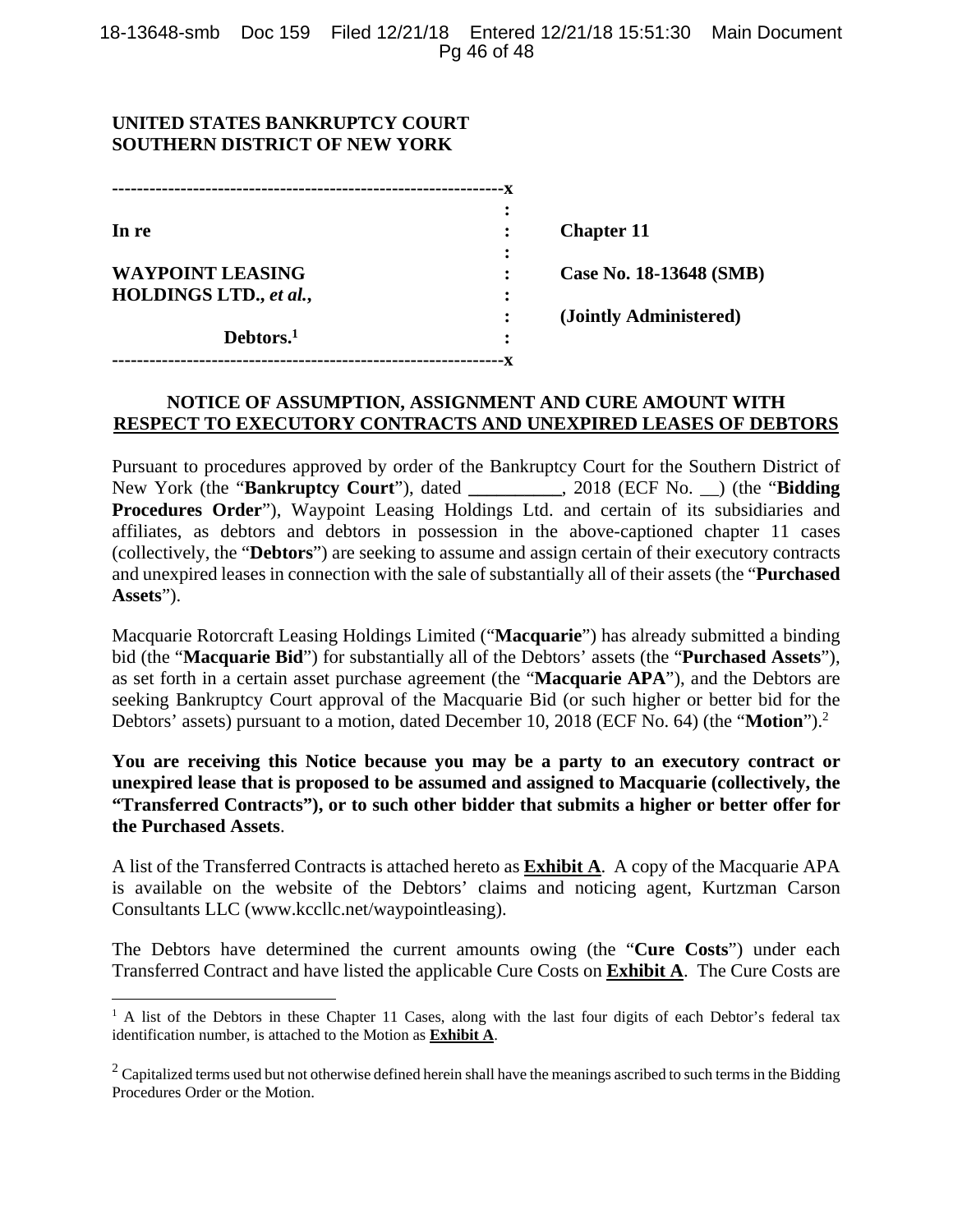#### 18-13648-smb Doc 159 Filed 12/21/18 Entered 12/21/18 15:51:30 Main Document Pg 47 of 48

the only amounts proposed to be paid upon the assumption and assignment of the Transferred Contracts.

**To the extent that a non-Debtor party objects to the applicable Cure Cost, the non-Debtor party must file and serve an objection by January 16, 2019 at 5:00 p.m. (ET).** 

**To the extent that a non-Debtor party objects to the assumption and assignment of such party's Transferred Contract on the basis of failure to provide adequate assurance of future performance, the non-Debtor party must file and serve an objection by February 1, 2019 at 5:00 p.m. (ET).** 

**All objections must be filed and served in accordance with the Bidding Procedures Order (ECF No. \_\_), copies of which are available for download at www.kccllc.net/waypointleasing.** 

**If no objection is timely received, (i) the non-Debtor party to a Transferred Contract shall be deemed to have consented to the assumption and assignment of the Transferred Contract and shall be forever barred from asserting any objection with regard to such assumption or assignment and (ii) the Cure Costs set forth on Exhibit A attached hereto shall be controlling, notwithstanding anything to the contrary in any Transferred Contract, or any other document, and the non-Debtor party to a Transferred Contract shall be deemed to have consented to the Cure Costs and shall be forever barred from asserting any other claims related to such Transferred Contract against the Debtors or the transferee, or the property of any of them.** 

If one or more Qualified Third Party Bids are received, other than the Macquarie Bid, an auction for the Debtors' assets, including the Transferred Contracts, will be conducted on **January 8, 2019 at 10:00 a.m. (ET)** (the "**Auction**"). After the Auction, the Debtors will file a notice that identifies a Successful Third Party Bidder at the Auction.

The Debtors will seek to assume and assign the Transferred Contracts at one or more sale hearings before the Honorable Stuart M. Bernstein in the United States Bankruptcy Court for the Southern District of New York, 1 Bowling Green, New York, New York 10004 (the "**Sale Hearing**") as determined by the Debtors and in accordance with the Bidding Procedures Order. Objections, if any, will be heard at the Sale Hearing or at a later hearing, as determined by the Debtors in accordance with the Bidding Procedures Order.

The inclusion of any contract or lease on **Exhibit A** shall not constitute or be deemed a determination or admission by the Debtors that such contract or other document is, in fact, an executory contract or unexpired lease within the meaning of the Bankruptcy Code (all rights with respect thereto being expressly reserved).

Notwithstanding the inclusion of any lease or contract on **Exhibit A**, Macquarie, a Successful Third Party Bidder, and a Successful Credit Bidder is bound to accept assignment of any Transferred Contract, and may amend the schedule of Transferred Contracts to remove any contract or lease at any time prior to the consummation of the Sale Transaction (each as defined in the Motion).